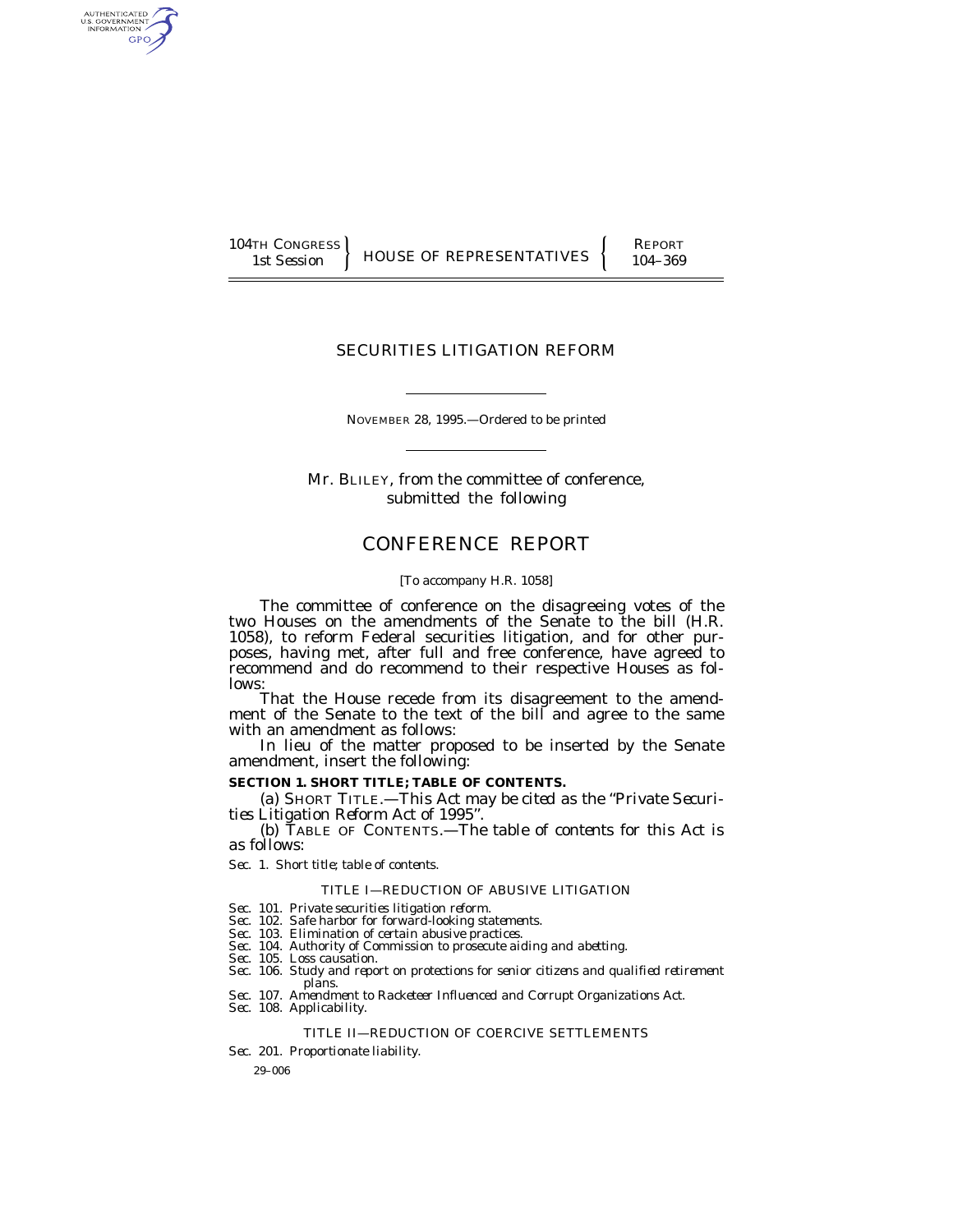*Sec. 203. Applicability. Sec. 204. Rule of construction.*

*TITLE III—AUDITOR DISCLOSURE OF CORPORATE FRAUD Sec. 301. Fraud detection and disclosure.*

# *TITLE I—REDUCTION OF ABUSIVE LITIGATION*

## *SEC. 101. PRIVATE SECURITIES LITIGATION REFORM.*

*(a) SECURITIES ACT OF 1933.—Title I of the Securities Act of 1933 (15 U.S.C. 77a et seq.) is amended by adding at the end the following new section:*

# *''SEC. 27. PRIVATE SECURITIES LITIGATION.*

*''(a) PRIVATE CLASS ACTIONS.—*

*''(1) IN GENERAL.—The provisions of this subsection shall apply to each private action arising under this title that is brought as a plaintiff class action pursuant to the Federal Rules of Civil Procedure.*

*''(2) CERTIFICATION FILED WITH COMPLAINT.—*

*''(A) IN GENERAL.—Each plaintiff seeking to serve as a representative party on behalf of a class shall provide a sworn certification, which shall be personally signed by such plaintiff and filed with the complaint, that—*

*''(i) states that the plaintiff has reviewed the complaint and authorized its filing;*

*''(ii) states that the plaintiff did not purchase the security that is the subject of the complaint at the direction of plaintiff's counsel or in order to participate in any private action arising under this title;*

*''(iii) states that the plaintiff is willing to serve as a representative party on behalf of a class, including providing testimony at deposition and trial, if necessary;*

*''(iv) sets forth all of the transactions of the plaintiff in the security that is the subject of the complaint during the class period specified in the complaint;*

*''(v) identifies any other action under this title, filed during the 3-year period preceding the date on which the certification is signed by the plaintiff, in which the plaintiff has sought to serve, or served, as a representative party on behalf of a class; and*

*''(vi) states that the plaintiff will not accept any payment for serving as a representative party on behalf of a class beyond the plaintiff's pro rata share of any recovery, except as ordered or approved by the court in accordance with paragraph (4).*

*''(B) NONWAIVER OF ATTORNEY-CLIENT PRIVILEGE.—The certification filed pursuant to subparagraph (A) shall not be construed to be a waiver of the attorney-client privilege. ''(3) APPOINTMENT OF LEAD PLAINTIFF.—*

*''(A) EARLY NOTICE TO CLASS MEMBERS.—*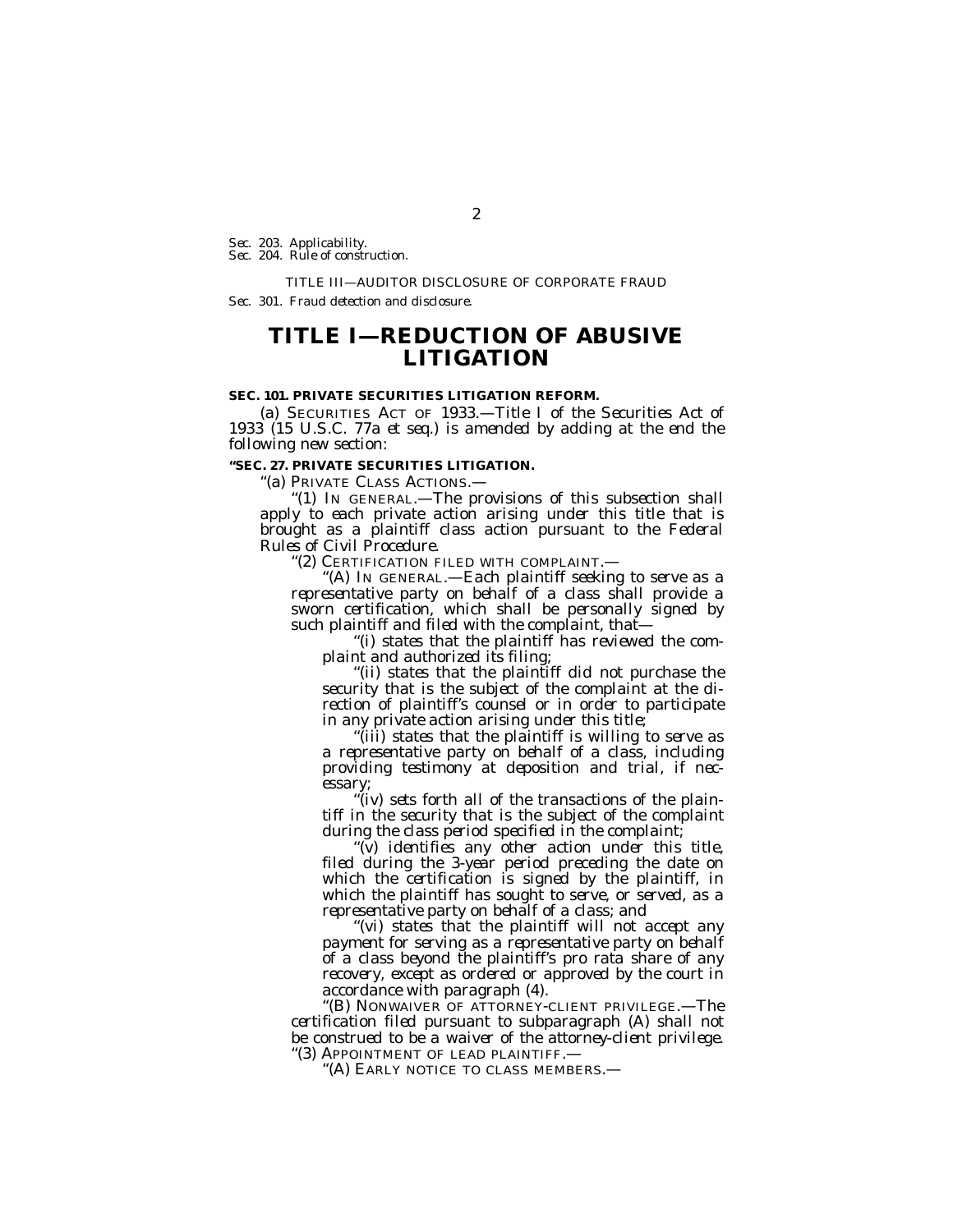*''(i) IN GENERAL.—Not later than 20 days after the date on which the complaint is filed, the plaintiff or plaintiffs shall cause to be published, in a widely circulated national business-oriented publication or wire service, a notice advising members of the purported plaintiff class—*

*''(I) of the pendency of the action, the claims asserted therein, and the purported class period; and*

*''(II) that, not later than 60 days after the date on which the notice is published, any member of the purported class may move the court to serve as lead plaintiff of the purported class.*

*''(ii) MULTIPLE ACTIONS.—If more than one action on behalf of a class asserting substantially the same claim or claims arising under this title is filed, only the plaintiff or plaintiffs in the first filed action shall be required to cause notice to be published in accordance with clause (i).*

*''(iii) ADDITIONAL NOTICES MAY BE REQUIRED UNDER FEDERAL RULES.—Notice required under clause (i) shall be in addition to any notice required pursuant to the Federal Rules of Civil Procedure.*

*''(B) APPOINTMENT OF LEAD PLAINTIFF.— ''(i) IN GENERAL.—Not later than 90 days after the date on which a notice is published under subparagraph (A)(i), the court shall consider any motion made by a purported class member in response to the notice, including any motion by a class member who is not individually named as a plaintiff in the complaint or complaints, and shall appoint as lead plaintiff the member or members of the purported plaintiff class that the court determines to be most capable of adequately representing the interests of class members (hereafter in this paragraph referred to as the 'most adequate plaintiff') in accordance with this subparagraph.*

*''(ii) CONSOLIDATED ACTIONS.—If more than one action on behalf of a class asserting substantially the same claim or claims arising under this title has been filed, and any party has sought to consolidate those actions for pretrial purposes or for trial, the court shall not make the determination required by clause (i) until after the decision on the motion to consolidate is rendered. As soon as practicable after such decision is rendered, the court shall appoint the most adequate plaintiff as lead plaintiff for the consolidated actions in accordance with this subparagraph.*

*''(iii) REBUTTABLE PRESUMPTION.—*

*''(I) IN GENERAL.—Subject to subclause (II), for purposes of clause (i), the court shall adopt a presumption that the most adequate plaintiff in any private action arising under this title is the person or group of persons that—*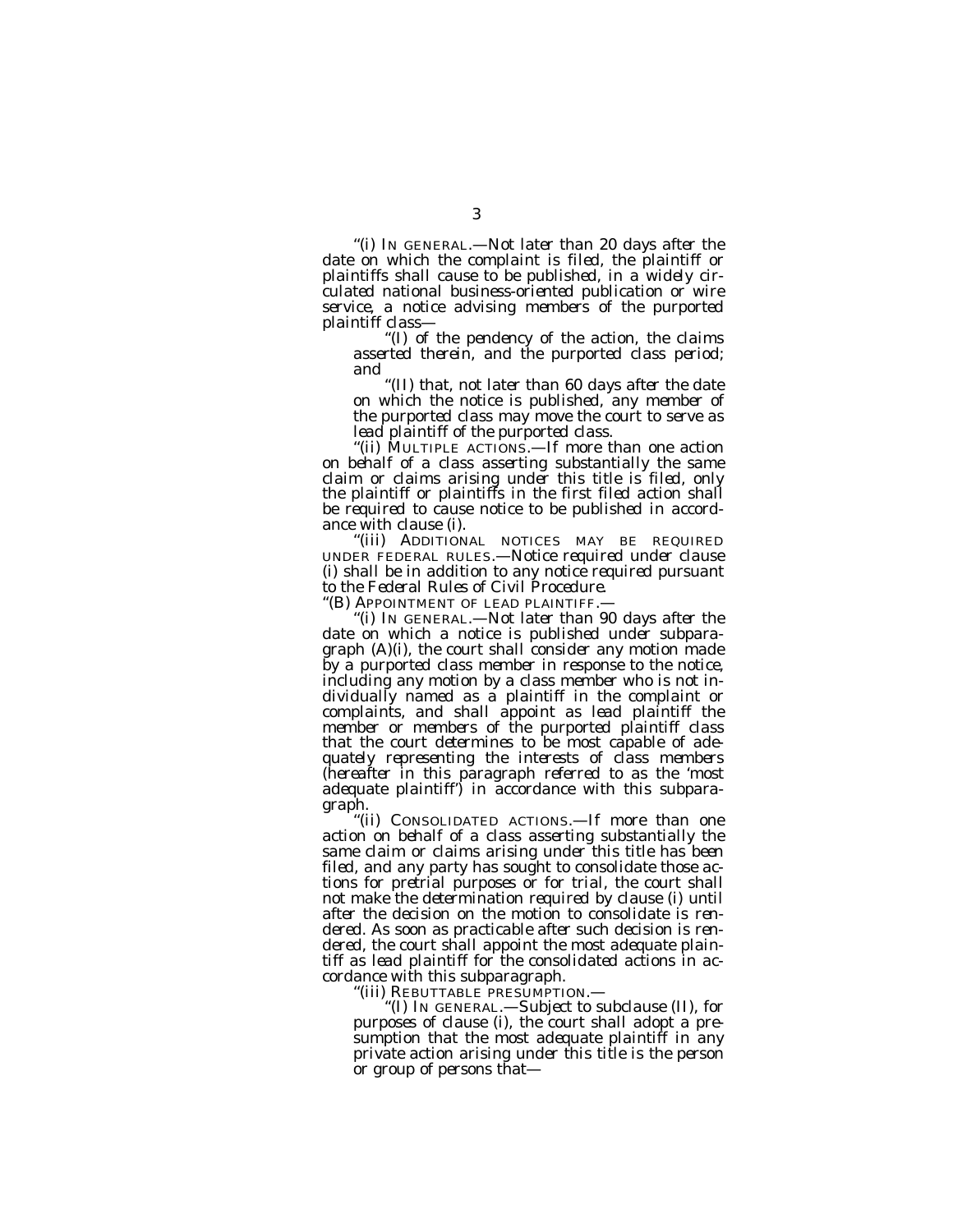*''(aa) has either filed the complaint or made a motion in response to a notice under subparagraph (A)(i);*

*''(bb) in the determination of the court, has the largest financial interest in the relief sought by the class; and*

*''(cc) otherwise satisfies the requirements of Rule 23 of the Federal Rules of Civil Procedure.*

*''(II) REBUTTAL EVIDENCE.—The presumption described in subclause (I) may be rebutted only upon proof by a member of the purported plaintiff class that the presumptively most adequate plaintiff—*

*''(aa) will not fairly and adequately protect the interests of the class; or*

*''(bb) is subject to unique defenses that render such plaintiff incapable of adequately representing the class.*

*''(iv) DISCOVERY.—For purposes of this subparagraph, discovery relating to whether a member or members of the purported plaintiff class is the most adequate plaintiff may be conducted by a plaintiff only if the plaintiff first demonstrates a reasonable basis for a finding that the presumptively most adequate plaintiff is incapable of adequately representing the class.*

*''(v) SELECTION OF LEAD COUNSEL.—The most adequate plaintiff shall, subject to the approval of the court, select and retain counsel to represent the class.*

*''(vi) RESTRICTIONS ON PROFESSIONAL PLAIN-TIFFS.—Except as the court may otherwise permit, consistent with the purposes of this section, a person may be a lead plaintiff, or an officer, director, or fiduciary of a lead plaintiff, in no more than 5 securities class actions brought as plaintiff class actions pursuant to the Federal Rules of Civil Procedure during any 3-year period.*

*''(4) RECOVERY BY PLAINTIFFS.—The share of any final judgment or of any settlement that is awarded to a representative party serving on behalf of a class shall be equal, on a per share basis, to the portion of the final judgment or settlement awarded to all other members of the class. Nothing in this paragraph shall be construed to limit the award of reasonable costs and expenses (including lost wages) directly relating to the representation of the class to any representative party serving on behalf of the class.*

*''(5) RESTRICTIONS ON SETTLEMENTS UNDER SEAL.—The terms and provisions of any settlement agreement of a class action shall not be filed under seal, except that on motion of any party to the settlement, the court may order filing under seal for those portions of a settlement agreement as to which good cause is shown for such filing under seal. For purposes of this paragraph, good cause shall exist only if publication of a term or*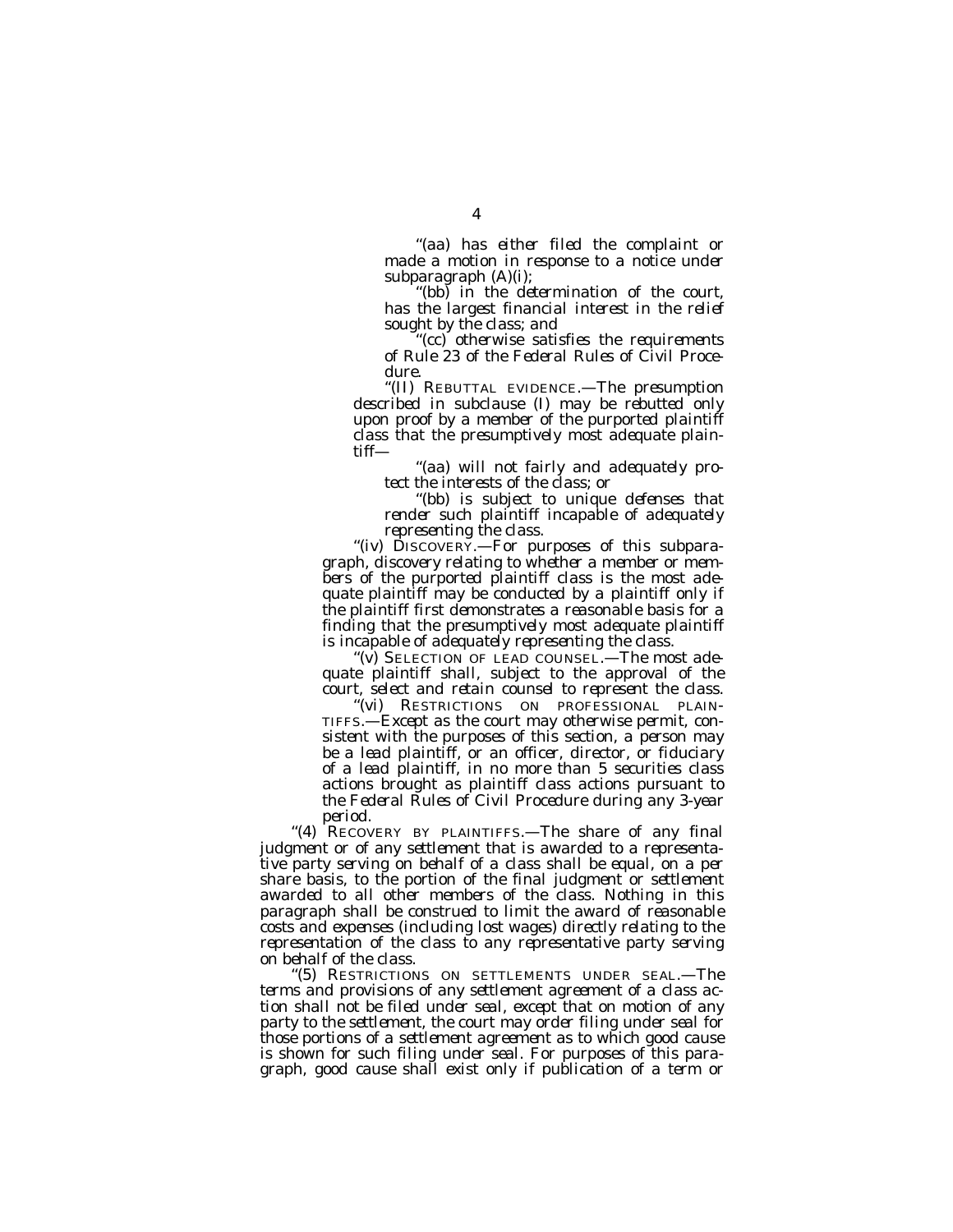*provision of a settlement agreement would cause direct and substantial harm to any party.*

*''(6) RESTRICTIONS ON PAYMENT OF ATTORNEYS' FEES AND EXPENSES.—Total attorneys' fees and expenses awarded by the court to counsel for the plaintiff class shall not exceed a reasonable percentage of the amount of any damages and prejudgment interest actually paid to the class.*

*''(7) DISCLOSURE OF SETTLEMENT TERMS TO CLASS MEM-BERS.—Any proposed or final settlement agreement that is published or otherwise disseminated to the class shall include each of the following statements, along with a cover page summarizing the information contained in such statements:*

*''(A) STATEMENT OF PLAINTIFF RECOVERY.—The amount of the settlement proposed to be distributed to the parties to the action, determined in the aggregate and on an average per share basis.*

*''(B) STATEMENT OF POTENTIAL OUTCOME OF CASE.—*

*''(i) AGREEMENT ON AMOUNT OF DAMAGES.—If the settling parties agree on the average amount of damages per share that would be recoverable if the plaintiff prevailed on each claim alleged under this title, a statement concerning the average amount of such potential damages per share.*

*''(ii) DISAGREEMENT ON AMOUNT OF DAMAGES.—If the parties do not agree on the average amount of damages per share that would be recoverable if the plaintiff prevailed on each claim alleged under this title, a statement from each settling party concerning the issue or issues on which the parties disagree.*

*''(iii) INADMISSIBILITY FOR CERTAIN PURPOSES.—A statement made in accordance with clause (i) or (ii) concerning the amount of damages shall not be admissible in any Federal or State judicial action or administrative proceeding, other than an action or proceeding arising out of such statement.*

*''(C) STATEMENT OF ATTORNEYS' FEES OR COSTS SOUGHT.—If any of the settling parties or their counsel intend to apply to the court for an award of attorneys' fees or costs from any fund established as part of the settlement, a statement indicating which parties or counsel intend to make such an application, the amount of fees and costs that will be sought (including the amount of such fees and costs determined on an average per share basis), and a brief explanation supporting the fees and costs sought.*

*''(D) IDENTIFICATION OF LAWYERS' REPRESENTATIVES.— The name, telephone number, and address of one or more representatives of counsel for the plaintiff class who will be reasonably available to answer questions from class members concerning any matter contained in any notice of settlement published or otherwise disseminated to the class.*

*''(E) REASONS FOR SETTLEMENT.—A brief statement explaining the reasons why the parties are proposing the settlement.*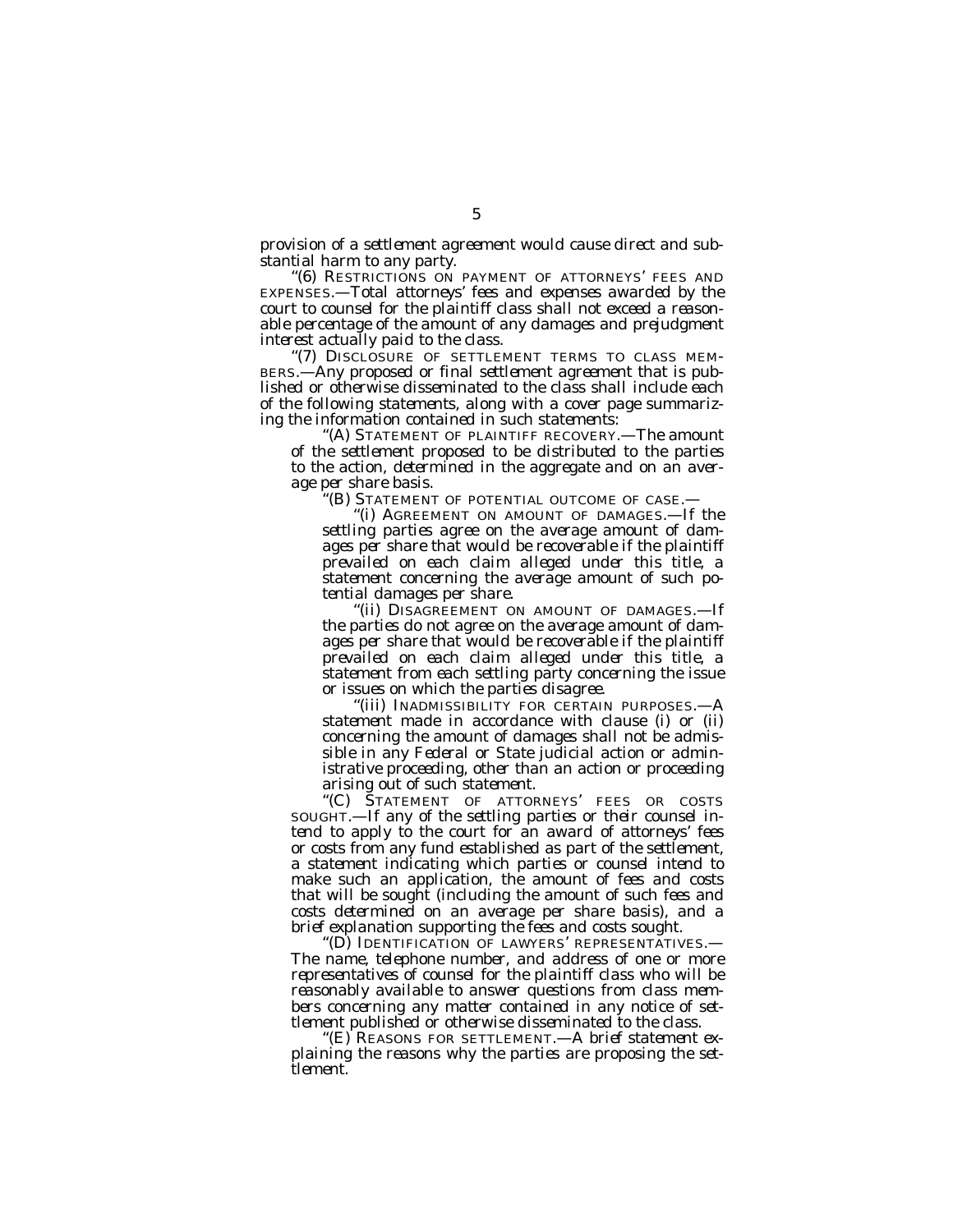*''(F) OTHER INFORMATION.—Such other information as may be required by the court.*

*''(8) ATTORNEY CONFLICT OF INTEREST.—If a plaintiff class is represented by an attorney who directly owns or otherwise has a beneficial interest in the securities that are the subject of the litigation, the court shall make a determination of whether such ownership or other interest constitutes a conflict of interest sufficient to disqualify the attorney from representing the plaintiff class.*

*''(b) STAY OF DISCOVERY; PRESERVATION OF EVIDENCE.—*

*''(1) IN GENERAL.—In any private action arising under this title, all discovery and other proceedings shall be stayed during the pendency of any motion to dismiss, unless the court finds, upon the motion of any party, that particularized discovery is necessary to preserve evidence or to prevent undue prejudice to that party.*

*''(2) PRESERVATION OF EVIDENCE.—During the pendency of any stay of discovery pursuant to this subsection, unless otherwise ordered by the court, any party to the action with actual notice of the allegations contained in the complaint shall treat all documents, data compilations (including electronically recorded or stored data), and tangible objects that are in the custody or control of such person and that are relevant to the allegations, as if they were the subject of a continuing request for production of documents from an opposing party under the Federal Rules of Civil Procedure.*

*''(3) SANCTION FOR WILLFUL VIOLATION.—A party aggrieved by the willful failure of an opposing party to comply with paragraph (2) may apply to the court for an order awarding appropriate sanctions.*

*''(c) SANCTIONS FOR ABUSIVE LITIGATION.—*

*''(1) MANDATORY REVIEW BY COURT.—In any private action arising under this title, upon final adjudication of the action, the court shall include in the record specific findings regarding compliance by each party and each attorney representing any party with each requirement of Rule 11(b) of the Federal Rules of Civil Procedure as to any complaint, responsive pleading, or dispositive motion.*

*''(2) MANDATORY SANCTIONS.—If the court makes a finding under paragraph (1) that a party or attorney violated any requirement of Rule 11(b) of the Federal Rules of Civil Procedure as to any complaint, responsive pleading, or dispositive motion, the court shall impose sanctions on such party or attorney in accordance with Rule 11 of the Federal Rules of Civil Procedure. Prior to making a finding that any party or attorney has violated Rule 11 of the Federal Rules of Civil Procedure, the court shall give such party or attorney notice and an opportunity to respond.*

*''(3) PRESUMPTION IN FAVOR OF ATTORNEYS' FEES AND COSTS.—*

*''(A) IN GENERAL.—Subject to subparagraphs (B) and (C), for purposes of paragraph (2), the court shall adopt a presumption that the appropriate sanction—*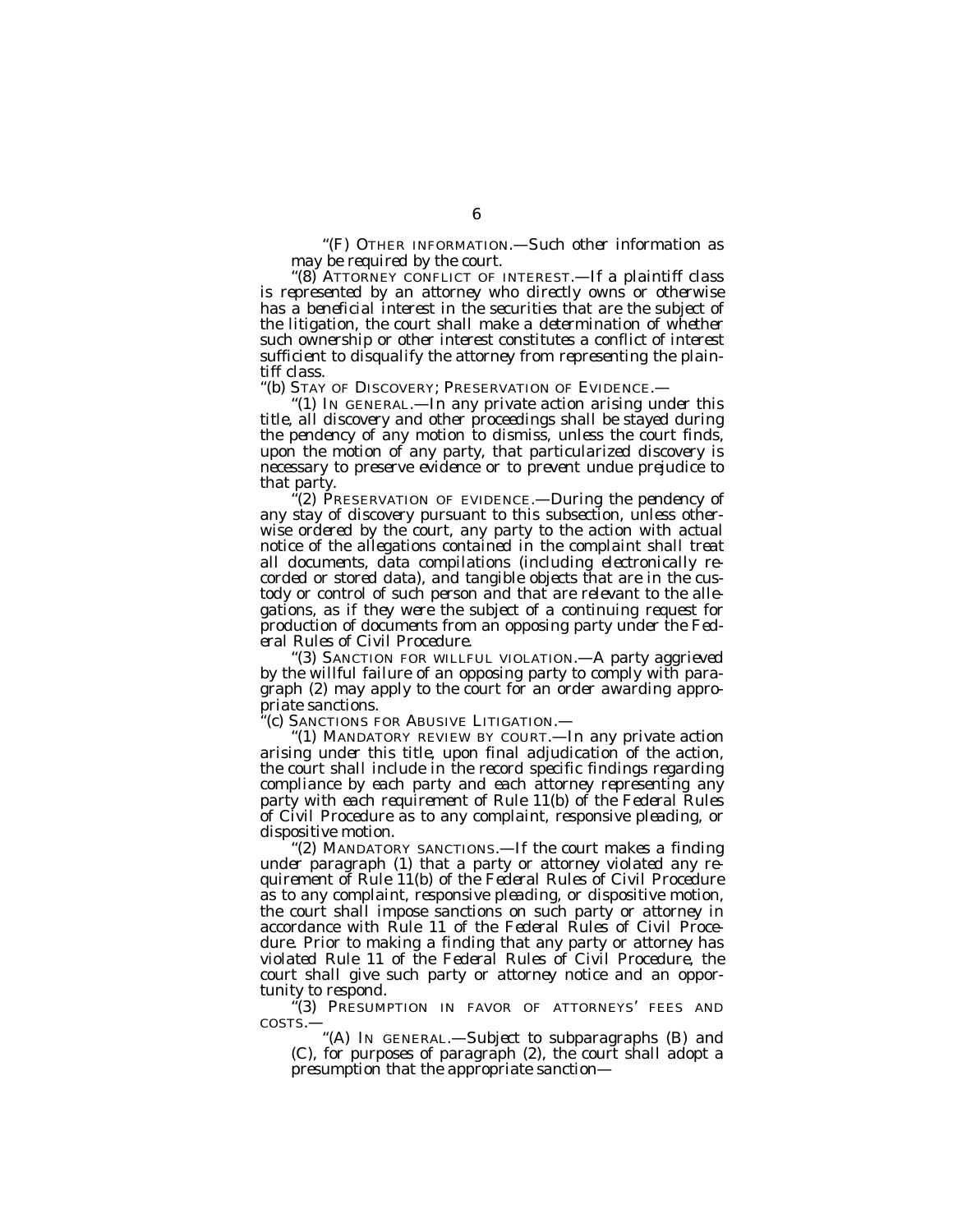*''(i) for failure of any responsive pleading or dispositive motion to comply with any requirement of Rule 11(b) of the Federal Rules of Civil Procedure is an award to the opposing party of the reasonable attorneys' fees and other expenses incurred as a direct result of the violation; and*

*''(ii) for substantial failure of any complaint to comply with any requirement of Rule 11(b) of the Federal Rules of Civil Procedure is an award to the opposing party of the reasonable attorneys' fees and other expenses incurred in the action.*

*''(B) REBUTTAL EVIDENCE.—The presumption described in subparagraph (A) may be rebutted only upon proof by the party or attorney against whom sanctions are to be imposed that—*

*''(i) the award of attorneys' fees and other expenses will impose an unreasonable burden on that party or attorney and would be unjust, and the failure to make such an award would not impose a greater burden on the party in whose favor sanctions are to be imposed; or*

*''(ii) the violation of Rule 11(b) of the Federal Rules of Civil Procedure was de minimis.*

*''(C) SANCTIONS.—If the party or attorney against whom sanctions are to be imposed meets its burden under subparagraph (B), the court shall award the sanctions that the court deems appropriate pursuant to Rule 11 of the Federal Rules of Civil Procedure.*

*''(d) DEFENDANT'S RIGHT TO WRITTEN INTERROGATORIES.—In any private action arising under this title in which the plaintiff may recover money damages only on proof that a defendant acted with a particular state of mind, the court shall, when requested by a defendant, submit to the jury a written interrogatory on the issue of each such defendant's state of mind at the time the alleged violation occurred.''.*

*(b) SECURITIES EXCHANGE ACT OF 1934.—Title I of the Securities Exchange Act of 1934 (78a et seq.) is amended by inserting after section 21C the following new section:*

### *''SEC. 21D. PRIVATE SECURITIES LITIGATION.*

*''(a) PRIVATE CLASS ACTIONS.—*

*''(1) IN GENERAL.—The provisions of this subsection shall apply in each private action arising under this title that is brought as a plaintiff class action pursuant to the Federal Rules of Civil Procedure.*

*''(2) CERTIFICATION FILED WITH COMPLAINT.—*

*''(A) IN GENERAL.—Each plaintiff seeking to serve as a representative party on behalf of a class shall provide a sworn certification, which shall be personally signed by such plaintiff and filed with the complaint, that—*

*''(i) states that the plaintiff has reviewed the complaint and authorized its filing;*

*''(ii) states that the plaintiff did not purchase the security that is the subject of the complaint at the di-*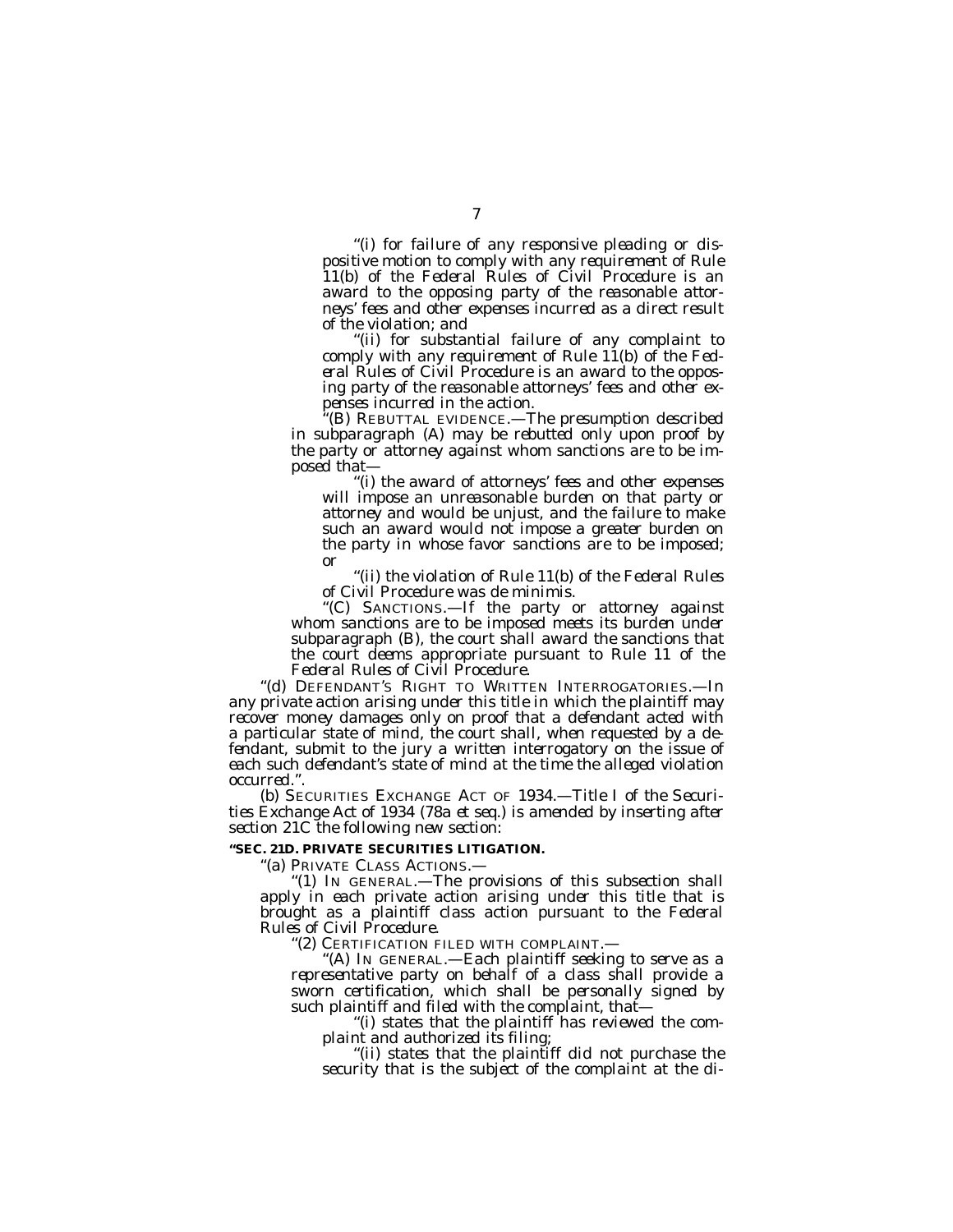*rection of plaintiff's counsel or in order to participate in any private action arising under this title; ''(iii) states that the plaintiff is willing to serve as*

*a representative party on behalf of a class, including providing testimony at deposition and trial, if necessary; ''(iv) sets forth all of the transactions of the plain-*

*tiff in the security that is the subject of the complaint*

*during the class period specified in the complaint; ''(v) identifies any other action under this title, filed during the 3-year period preceding the date on which the certification is signed by the plaintiff, in which the plaintiff has sought to serve as a representa-*

*tive party on behalf of a class; and ''(vi) states that the plaintiff will not accept any payment for serving as a representative party on behalf of a class beyond the plaintiff's pro rata share of any recovery, except as ordered or approved by the court in accordance with paragraph (4).*

*''(B) NONWAIVER OF ATTORNEY-CLIENT PRIVILEGE.—The certification filed pursuant to subparagraph (A) shall not be construed to be a waiver of the attorney-client privilege.*

*''(3) APPOINTMENT OF LEAD PLAINTIFF.— ''(A) EARLY NOTICE TO CLASS MEMBERS.— ''(i) IN GENERAL.—Not later than 20 days after the date on which the complaint is filed, the plaintiff or plaintiffs shall cause to be published, in a widely circulated national business-oriented publication or wire service, a notice advising members of the purported plaintiff class—*

*''(I) of the pendency of the action, the claims asserted therein, and the purported class period; and*

*''(II) that, not later than 60 days after the date on which the notice is published, any member of the purported class may move the court to serve as lead plaintiff of the purported class.*

*''(ii) MULTIPLE ACTIONS.—If more than one action on behalf of a class asserting substantially the same claim or claims arising under this title is filed, only the plaintiff or plaintiffs in the first filed action shall be required to cause notice to be published in accordance with clause (i).*

*''(iii) ADDITIONAL NOTICES MAY BE REQUIRED UNDER FEDERAL RULES.—Notice required under clause (i) shall be in addition to any notice required pursuant to the Federal Rules of Civil Procedure.*

*''(B) APPOINTMENT OF LEAD PLAINTIFF.—*

*''(i) IN GENERAL.—Not later than 90 days after the date on which a notice is published under subparagraph (A)(i), the court shall consider any motion made by a purported class member in response to the notice, including any motion by a class member who is not individually named as a plaintiff in the complaint or*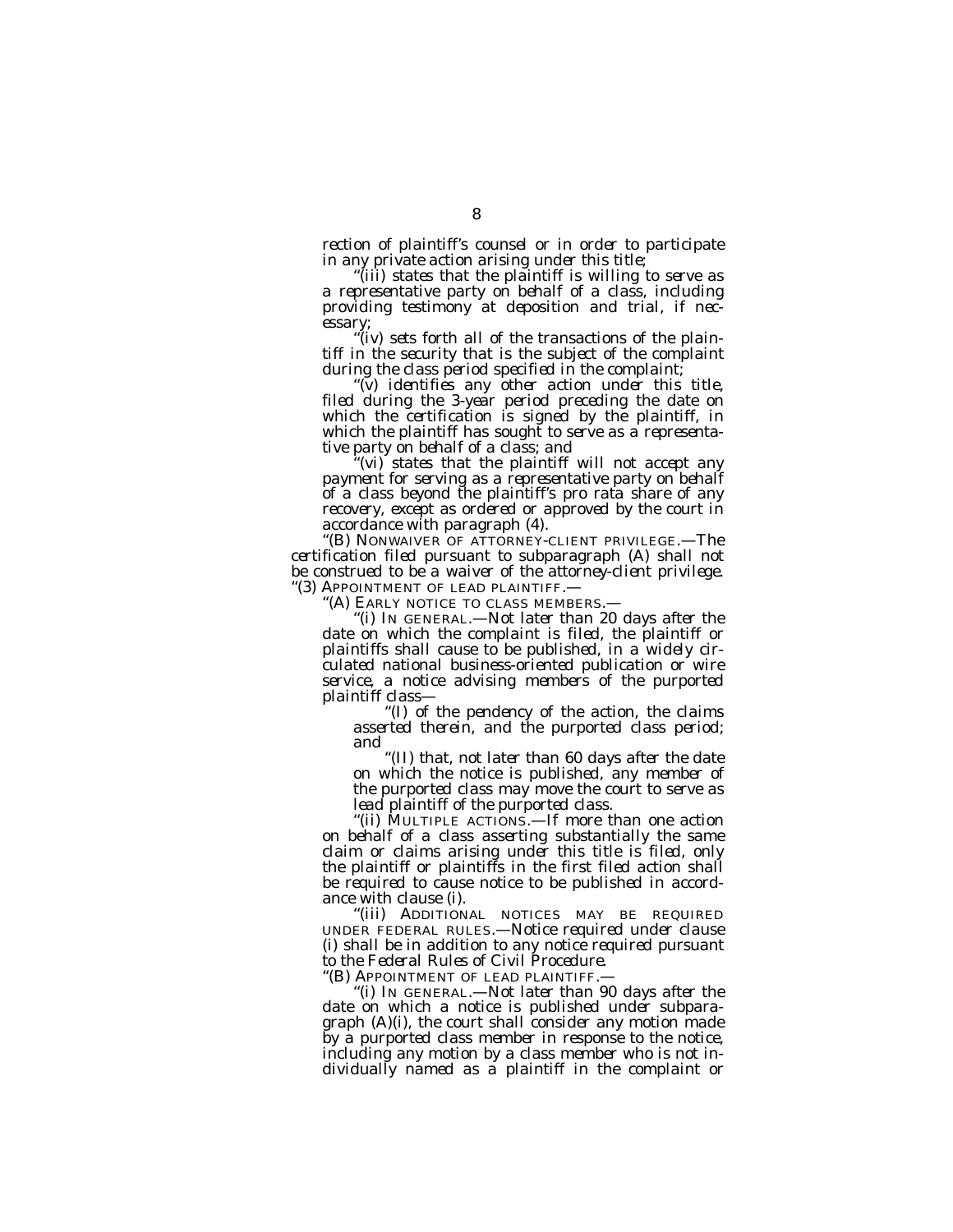*complaints, and shall appoint as lead plaintiff the member or members of the purported plaintiff class that the court determines to be most capable of adequately representing the interests of class members (hereafter in this paragraph referred to as the 'most adequate plaintiff') in accordance with this subparagraph.*

*''(ii) CONSOLIDATED ACTIONS.—If more than one action on behalf of a class asserting substantially the same claim or claims arising under this title has been filed, and any party has sought to consolidate those actions for pretrial purposes or for trial, the court shall not make the determination required by clause (i) until after the decision on the motion to consolidate is rendered. As soon as practicable after such decision is rendered, the court shall appoint the most adequate plaintiff as lead plaintiff for the consolidated actions in accordance with this paragraph.*

*''(iii) REBUTTABLE PRESUMPTION.—*

*''(I) IN GENERAL.—Subject to subclause (II), for purposes of clause (i), the court shall adopt a presumption that the most adequate plaintiff in any private action arising under this title is the person or group of persons that—*

*''(aa) has either filed the complaint or made a motion in response to a notice under subparagraph (A)(i);*

*''(bb) in the determination of the court, has the largest financial interest in the relief sought by the class; and*

*''(cc) otherwise satisfies the requirements of Rule 23 of the Federal Rules of Civil Procedure.*

*''(II) REBUTTAL EVIDENCE.—The presumption described in subclause (I) may be rebutted only upon proof by a member of the purported plaintiff class that the presumptively most adequate plaintiff—*

*''(aa) will not fairly and adequately protect the interests of the class; or*

*''(bb) is subject to unique defenses that render such plaintiff incapable of adequately representing the class.*

*''(iv) DISCOVERY.—For purposes of this subparagraph, discovery relating to whether a member or members of the purported plaintiff class is the most adequate plaintiff may be conducted by a plaintiff only if the plaintiff first demonstrates a reasonable basis for a finding that the presumptively most adequate plaintiff is incapable of adequately representing the class.*

*''(v) SELECTION OF LEAD COUNSEL.—The most adequate plaintiff shall, subject to the approval of the court, select and retain counsel to represent the class.*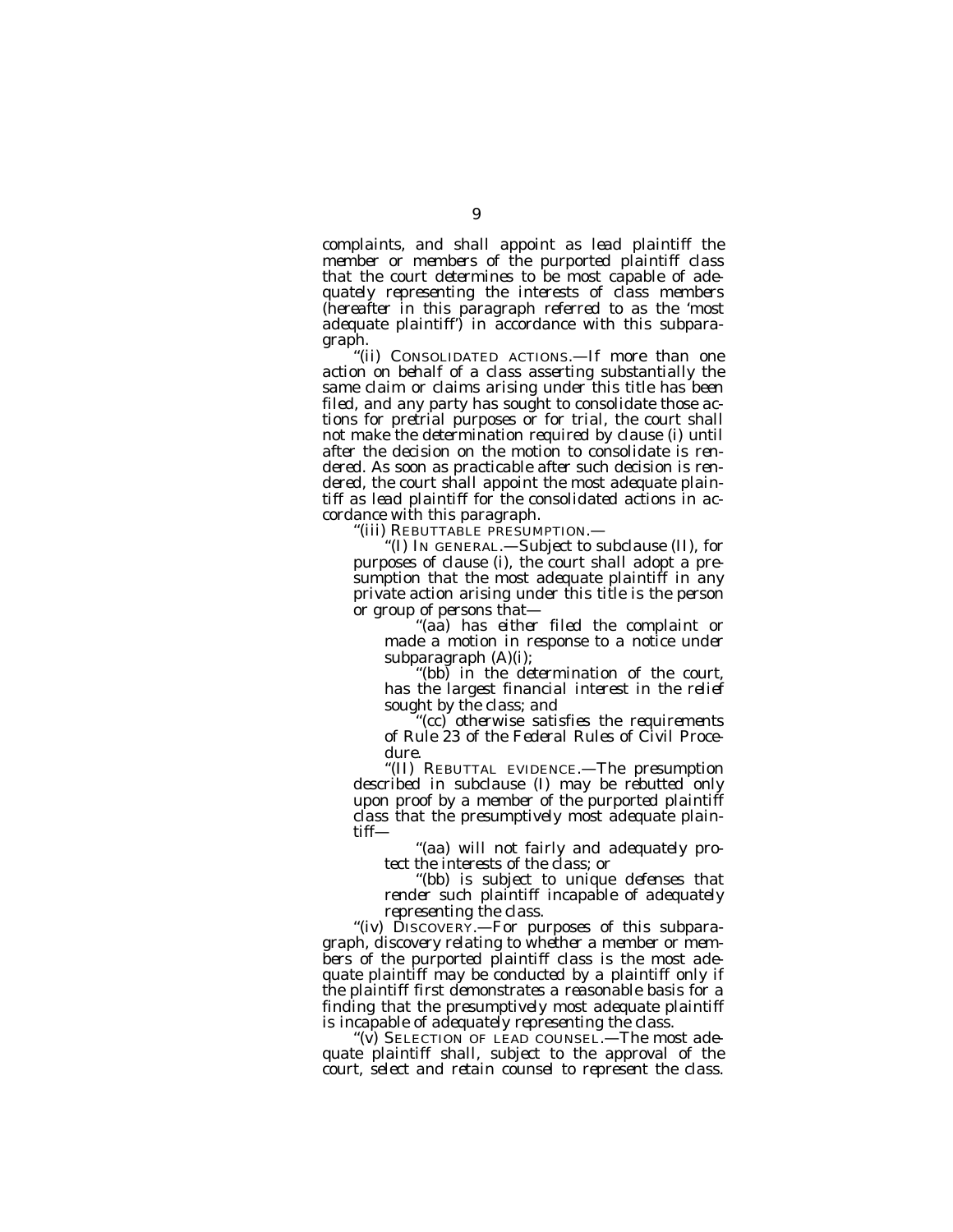*''(vi) RESTRICTIONS ON PROFESSIONAL PLAIN-TIFFS.—Except as the court may otherwise permit, consistent with the purposes of this section, a person may be a lead plaintiff, or an officer, director, or fiduciary of a lead plaintiff, in no more than 5 securities class actions brought as plaintiff class actions pursuant to the Federal Rules of Civil Procedure during any 3-year period.*

*''(4) RECOVERY BY PLAINTIFFS.—The share of any final judgment or of any settlement that is awarded to a representative party serving on behalf of a class shall be equal, on a per share basis, to the portion of the final judgment or settlement awarded to all other members of the class. Nothing in this paragraph shall be construed to limit the award of reasonable costs and expenses (including lost wages) directly relating to the representation of the class to any representative party serving on behalf of a class.*

*''(5) RESTRICTIONS ON SETTLEMENTS UNDER SEAL.—The terms and provisions of any settlement agreement of a class action shall not be filed under seal, except that on motion of any party to the settlement, the court may order filing under seal for those portions of a settlement agreement as to which good cause is shown for such filing under seal. For purposes of this paragraph, good cause shall exist only if publication of a term or provision of a settlement agreement would cause direct and substantial harm to any party.*

*''(6) RESTRICTIONS ON PAYMENT OF ATTORNEYS' FEES AND EXPENSES.—Total attorneys' fees and expenses awarded by the court to counsel for the plaintiff class shall not exceed a reasonable percentage of the amount of any damages and prejudgment interest actually paid to the class.*

*''(7) DISCLOSURE OF SETTLEMENT TERMS TO CLASS MEM-BERS.—Any proposed or final settlement agreement that is published or otherwise disseminated to the class shall include each of the following statements, along with a cover page summarizing the information contained in such statements:*

*''(A) STATEMENT OF PLAINTIFF RECOVERY.—The amount of the settlement proposed to be distributed to the parties to the action, determined in the aggregate and on an average per share basis.*

*''(B) STATEMENT OF POTENTIAL OUTCOME OF CASE.—*

*''(i) AGREEMENT ON AMOUNT OF DAMAGES.—If the settling parties agree on the average amount of damages per share that would be recoverable if the plaintiff prevailed on each claim alleged under this title, a statement concerning the average amount of such potential damages per share.*

*''(ii) DISAGREEMENT ON AMOUNT OF DAMAGES.—If the parties do not agree on the average amount of damages per share that would be recoverable if the plaintiff prevailed on each claim alleged under this title, a statement from each settling party concerning the issue or issues on which the parties disagree.*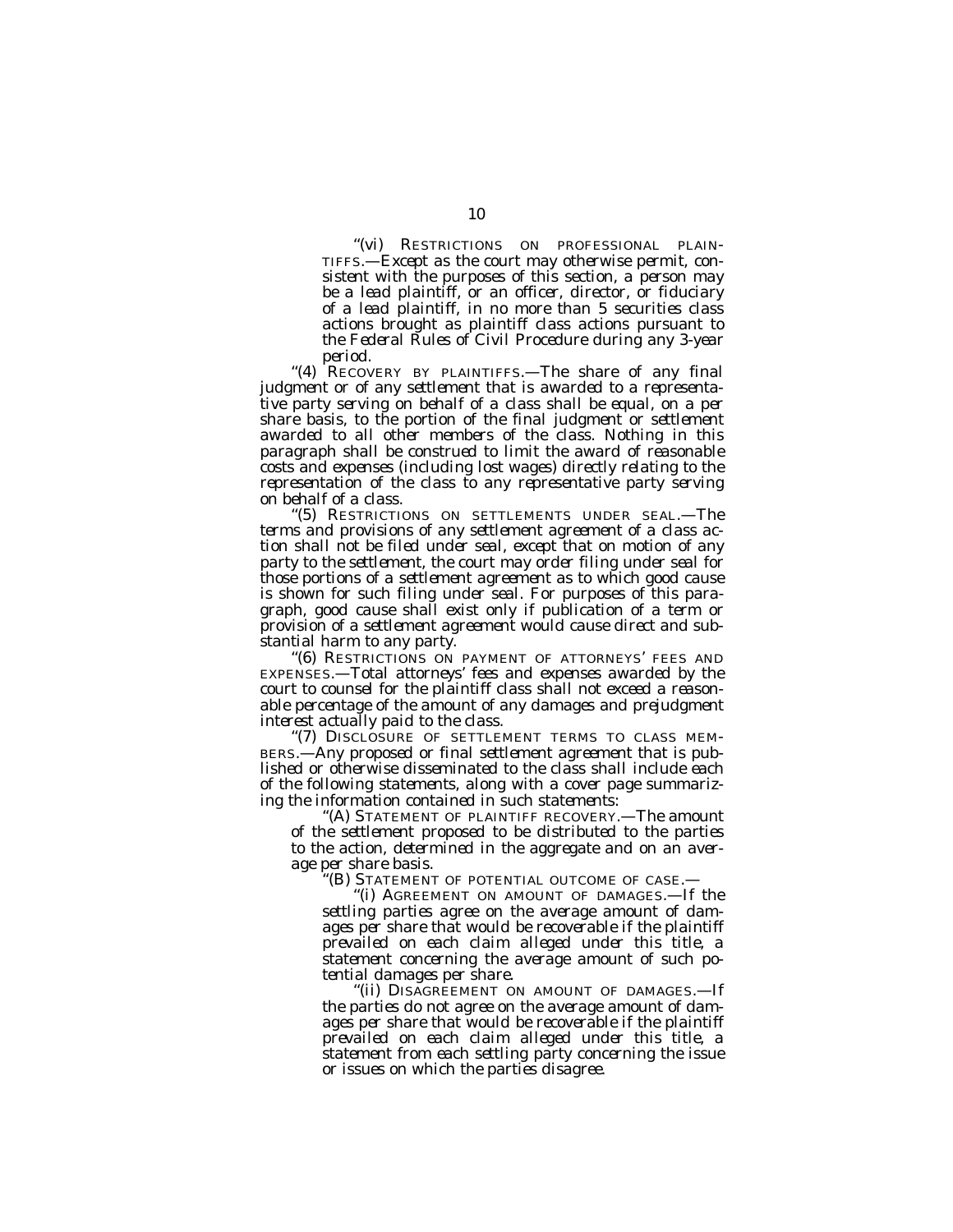*''(iii) INADMISSIBILITY FOR CERTAIN PURPOSES.—A statement made in accordance with clause (i) or (ii) concerning the amount of damages shall not be admissible in any Federal or State judicial action or administrative proceeding, other than an action or proceeding arising out of such statement.*

*''(C) STATEMENT OF ATTORNEYS' FEES OR COSTS SOUGHT.—If any of the settling parties or their counsel intend to apply to the court for an award of attorneys' fees or costs from any fund established as part of the settlement, a statement indicating which parties or counsel intend to make such an application, the amount of fees and costs that will be sought (including the amount of such fees and costs determined on an average per share basis), and a brief explanation supporting the fees and costs sought. Such information shall be clearly summarized on the cover page of any notice to a party of any proposed or final settlement agreement.*

*''(D) IDENTIFICATION OF LAWYERS' REPRESENTATIVES.— The name, telephone number, and address of one or more representatives of counsel for the plaintiff class who will be reasonably available to answer questions from class members concerning any matter contained in any notice of settlement published or otherwise disseminated to the class.*

*''(E) REASONS FOR SETTLEMENT.—A brief statement explaining the reasons why the parties are proposing the settlement.*

*''(F) OTHER INFORMATION.—Such other information as may be required by the court.*

*''(8) SECURITY FOR PAYMENT OF COSTS IN CLASS ACTIONS.— In any private action arising under this title that is certified as a class action pursuant to the Federal Rules of Civil Procedure, the court may require an undertaking from the attorneys for the plaintiff class, the plaintiff class, or both, or from the attorneys for the defendant, the defendant, or both, in such proportions and at such times as the court determines are just and equitable, for the payment of fees and expenses that may be awarded under this subsection.*

*''(9) ATTORNEY CONFLICT OF INTEREST.—If a plaintiff class is represented by an attorney who directly owns or otherwise has a beneficial interest in the securities that are the subject of the litigation, the court shall make a determination of whether such ownership or other interest constitutes a conflict of interest sufficient to disqualify the attorney from representing the plaintiff class.*

*''(b) REQUIREMENTS FOR SECURITIES FRAUD ACTIONS.—*

*''(1) MISLEADING STATEMENTS AND OMISSIONS.—In any private action arising under this title in which the plaintiff alleges that the defendant—*

*''(A) made an untrue statement of a material fact; or*

*''(B) omitted to state a material fact necessary in order to make the statements made, in the light of the circumstances in which they were made, not misleading;*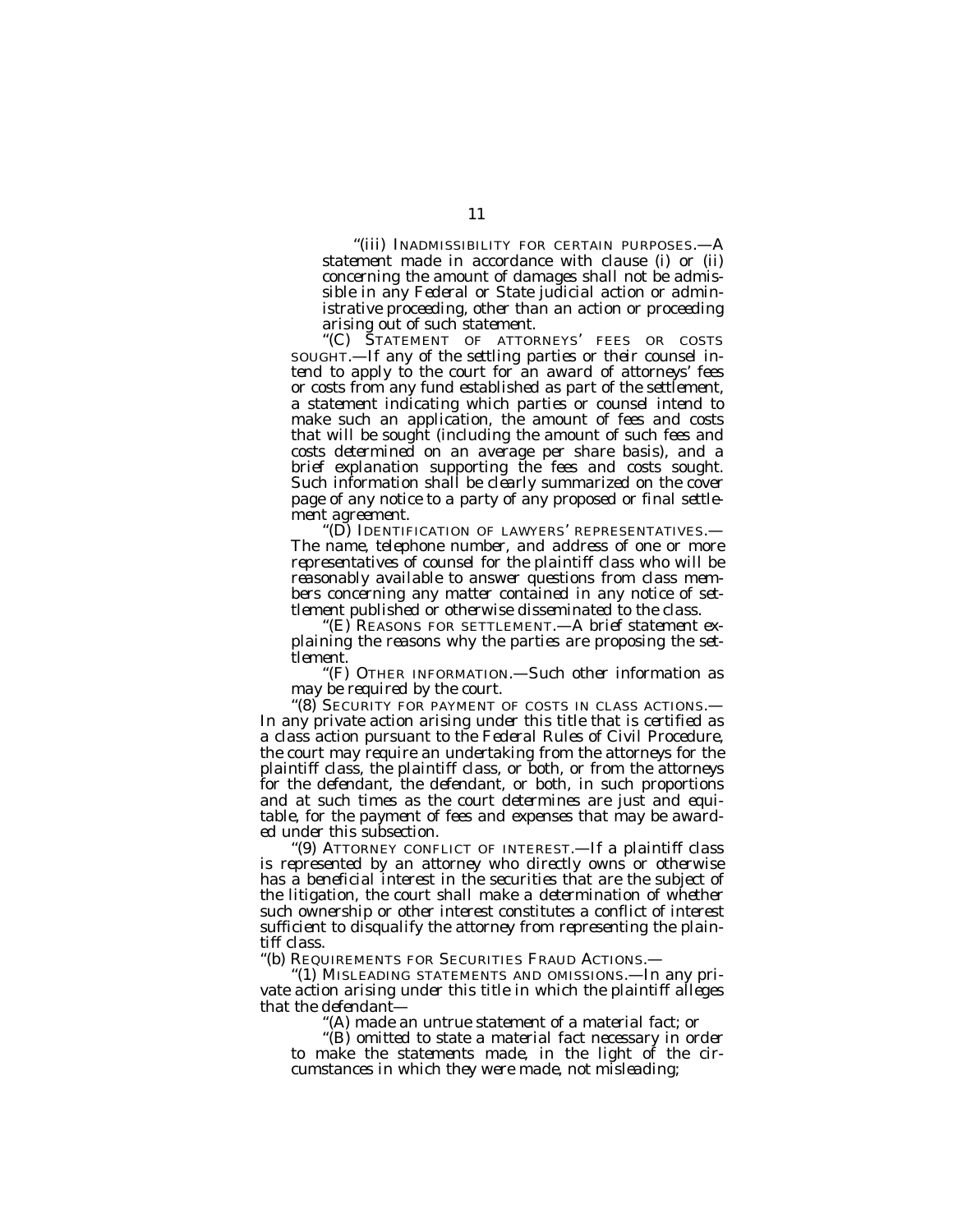*the complaint shall specify each statement alleged to have been misleading, the reason or reasons why the statement is misleading, and, if an allegation regarding the statement or omission is made on information and belief, the complaint shall state with particularity all facts on which that belief is formed. ''(2) REQUIRED STATE OF MIND.—In any private action aris-*

*ing under this title in which the plaintiff may recover money damages only on proof that the defendant acted with a particular state of mind, the complaint shall, with respect to each act or omission alleged to violate this title, state with particularity facts giving rise to a strong inference that the defendant acted with the required state of mind.*

*''(3) MOTION TO DISMISS; STAY OF DISCOVERY.— ''(A) DISMISSAL FOR FAILURE TO MEET PLEADING RE- QUIREMENTS.—In any private action arising under this title, the court shall, on the motion of any defendant, dismiss the complaint if the requirements of paragraphs (1) and (2) are not met.*

*''(B) STAY OF DISCOVERY.—In any private action arising under this title, all discovery and other proceedings shall be stayed during the pendency of any motion to dismiss, unless the court finds upon the motion of any party that particularized discovery is necessary to preserve evidence or to prevent undue prejudice to that party. ''(C) PRESERVATION OF EVIDENCE.— ''(i) IN GENERAL.—During the pendency of any stay*

*of discovery pursuant to this paragraph, unless otherwise ordered by the court, any party to the action with actual notice of the allegations contained in the complaint shall treat all documents, data compilations (including electronically recorded or stored data), and tangible objects that are in the custody or control of such person and that are relevant to the allegations, as if they were the subject of a continuing request for production of documents from an opposing party under the Federal Rules of Civil Procedure.*

*''(ii) SANCTION FOR WILLFUL VIOLATION.—A party aggrieved by the willful failure of an opposing party to comply with clause (i) may apply to the court for an order awarding appropriate sanctions.*

*''(4) LOSS CAUSATION.—In any private action arising under this title, the plaintiff shall have the burden of proving that the act or omission of the defendant alleged to violate this title caused the loss for which the plaintiff seeks to recover damages. ''(c) SANCTIONS FOR ABUSIVE LITIGATION.—*

*''(1) MANDATORY REVIEW BY COURT.—In any private action arising under this title, upon final adjudication of the action, the court shall include in the record specific findings regarding compliance by each party and each attorney representing any party with each requirement of Rule 11(b) of the Federal Rules of Civil Procedure as to any complaint, responsive pleading, or dispositive motion.*

*''(2) MANDATORY SANCTIONS.—If the court makes a finding under paragraph (1) that a party or attorney violated any re-*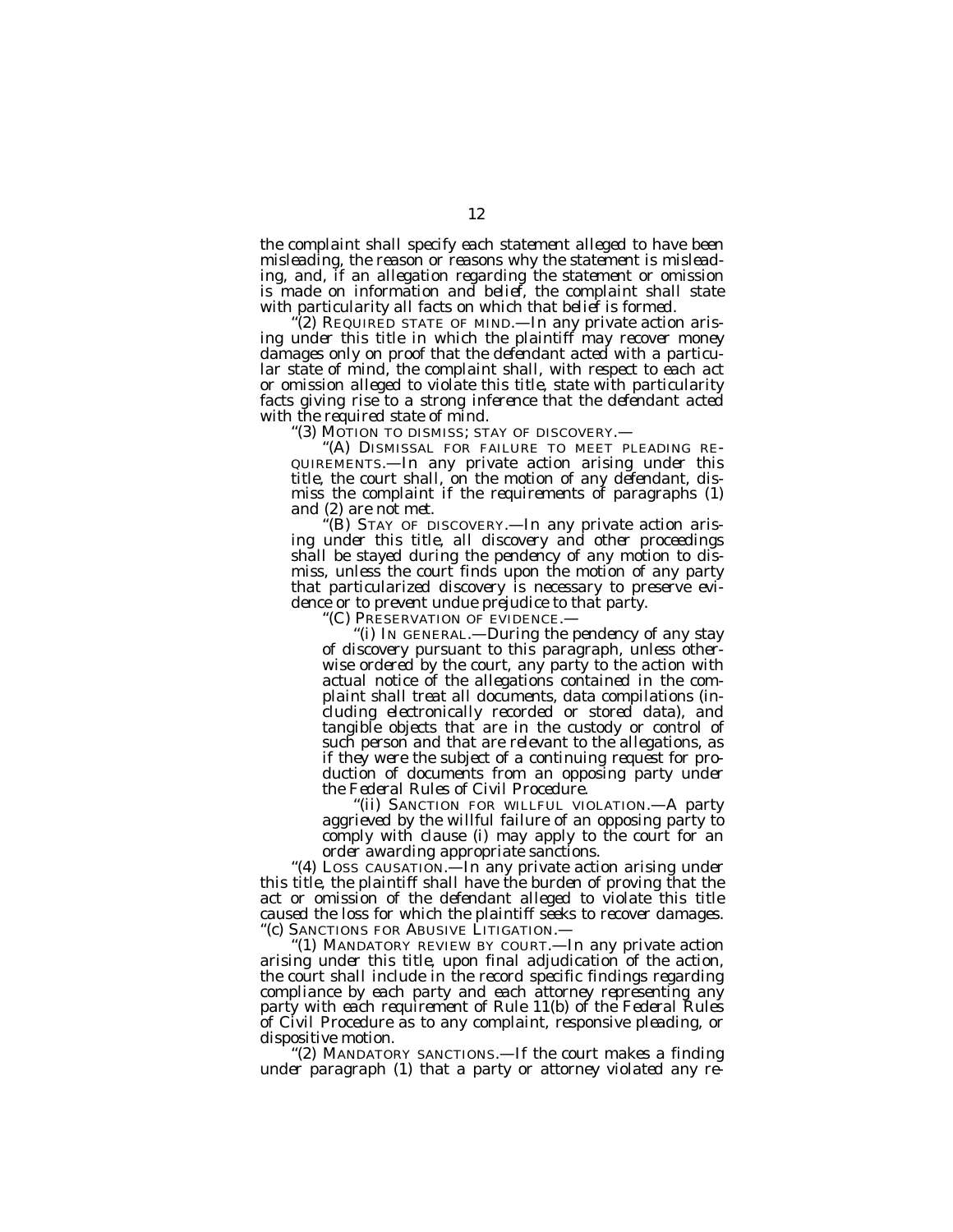*quirement of Rule 11(b) of the Federal Rules of Civil Procedure as to any complaint, responsive pleading, or dispositive motion, the court shall impose sanctions on such party or attorney in accordance with Rule 11 of the Federal Rules of Civil Procedure. Prior to making a finding that any party or attorney has violated Rule 11 of the Federal Rules of Civil Procedure, the court shall give such party or attorney notice and an oppor-*

*tunity to respond. ''(3) PRESUMPTION IN FAVOR OF ATTORNEYS' FEES AND*

*COSTS.—''(A) IN GENERAL.—Subject to subparagraphs (B) and (C), for purposes of paragraph (2), the court shall adopt a presumption that the appropriate sanction—*

*''(i) for failure of any responsive pleading or dispositive motion to comply with any requirement of Rule 11(b) of the Federal Rules of Civil Procedure is an award to the opposing party of the reasonable attorneys' fees and other expenses incurred as a direct result*

*of the violation; and* comply with any requirement of Rule  $11(b)$  of the Fed*eral Rules of Civil Procedure is an award to the opposing party of the reasonable attorneys' fees and other expenses incurred in the action.*

*''(B) REBUTTAL EVIDENCE.—The presumption described in subparagraph (A) may be rebutted only upon proof by the party or attorney against whom sanctions are to be imposed that—*

*''(i) the award of attorneys' fees and other expenses will impose an unreasonable burden on that party or attorney and would be unjust, and the failure to make such an award would not impose a greater burden on the party in whose favor sanctions are to be imposed; or*

*''(ii) the violation of Rule 11(b) of the Federal Rules of Civil Procedure was de minimis.*

*''(C) SANCTIONS.—If the party or attorney against whom sanctions are to be imposed meets its burden under subparagraph (B), the court shall award the sanctions that the court deems appropriate pursuant to Rule 11 of the Federal Rules of Civil Procedure.*

*''(d) DEFENDANT'S RIGHT TO WRITTEN INTERROGATORIES.—In any private action arising under this title in which the plaintiff may recover money damages, the court shall, when requested by a defendant, submit to the jury a written interrogatory on the issue of each such defendant's state of mind at the time the alleged violation occurred.*

*''(e) LIMITATION ON DAMAGES.—*

*''(1) IN GENERAL.—Except as provided in paragraph (2), in any private action arising under this title in which the plaintiff seeks to establish damages by reference to the market price of a security, the award of damages to the plaintiff shall not exceed the difference between the purchase or sale price paid or received, as appropriate, by the plaintiff for the subject security*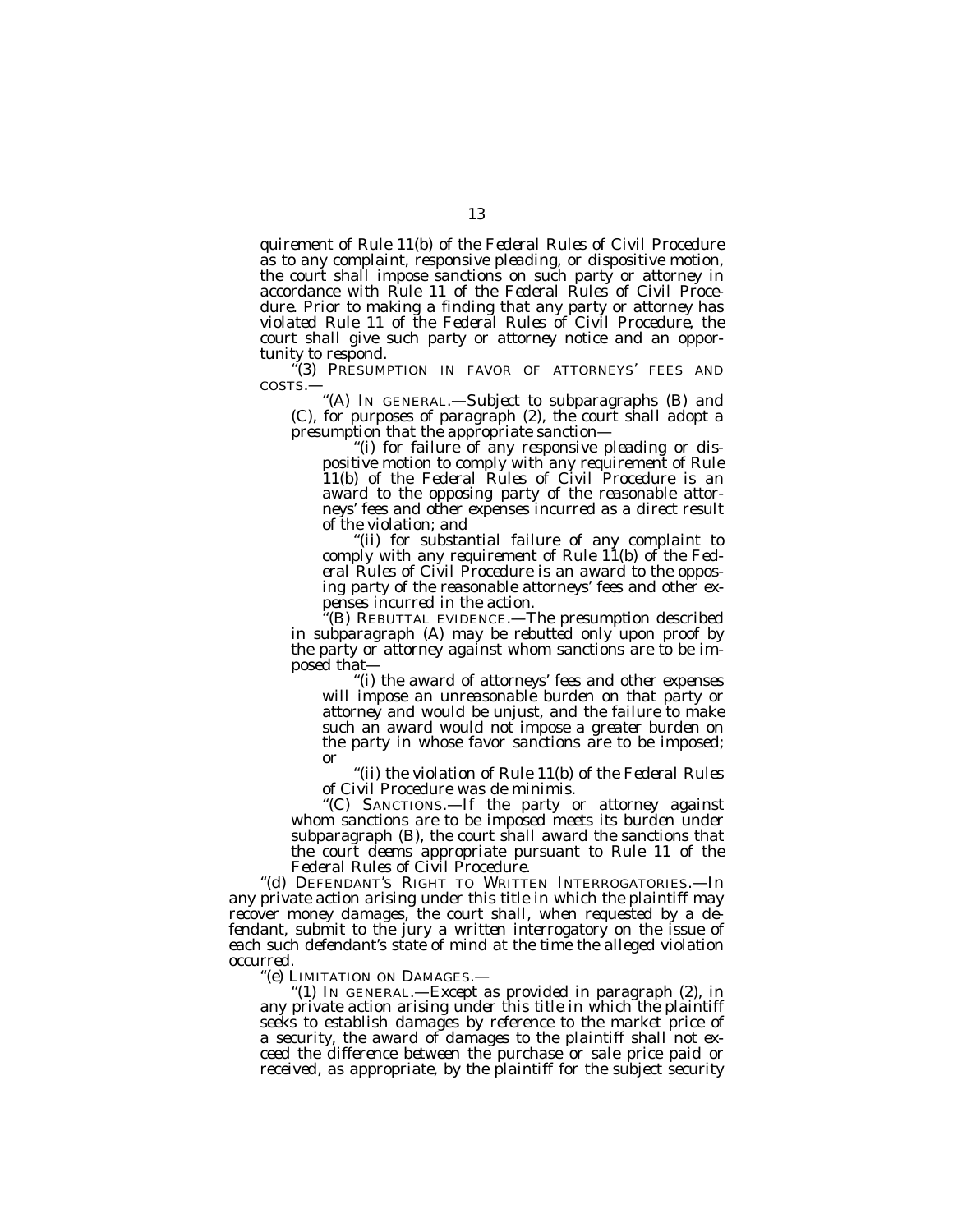*and the mean trading price of that security during the 90-day period beginning on the date on which the information correcting the misstatement or omission that is the basis for the action is disseminated to the market.*

*''(2) EXCEPTION.—In any private action arising under this title in which the plaintiff seeks to establish damages by reference to the market price of a security, if the plaintiff sells or repurchases the subject security prior to the expiration of the 90-day period described in paragraph (1), the plaintiff's damages shall not exceed the difference between the purchase or sale price paid or received, as appropriate, by the plaintiff for the security and the mean trading price of the security during the period beginning immediately after dissemination of information correcting the misstatement or omission and ending on the date on which the plaintiff sells or repurchases the security.*

*''(3) DEFINITION.—For purposes of this subsection, the 'mean trading price' of a security shall be an average of the daily trading price of that security, determined as of the close of the market each day during the 90-day period referred to in paragraph (1).''.*

## *SEC. 102. SAFE HARBOR FOR FORWARD-LOOKING STATEMENTS.*

*(a) AMENDMENT TO THE SECURITIES ACT OF 1933.—Title I of the Securities Act of 1933 (15 U.S.C. 77a et seq.) is amended by inserting after section 27 (as added by this Act) the following new section:*

#### *''SEC. 27A. APPLICATION OF SAFE HARBOR FOR FORWARD-LOOKING STATEMENTS.*

*''(a) APPLICABILITY.—This section shall apply only to a forwardlooking statement made by—*

*''(1) an issuer that, at the time that the statement is made, is subject to the reporting requirements of section 13(a) or section 15(d) of the Securities Exchange Act of 1934;*

*''(2) a person acting on behalf of such issuer;*

*''(3) an outside reviewer retained by such issuer making a statement on behalf of such issuer; or*

*''(4) an underwriter, with respect to information provided by such issuer or information derived from information provided by the issuer.*

*''(b) EXCLUSIONS.—Except to the extent otherwise specifically provided by rule, regulation, or order of the Commission, this section shall not apply to a forward-looking statement—*

*''(1) that is made with respect to the business or operations of the issuer, if the issuer—*

*''(A) during the 3-year period preceding the date on which the statement was first made—*

*''(i) was convicted of any felony or misdemeanor described in clauses (i) through (iv) of section 15(b)(4)(B) of the Securities Exchange Act of 1934; or*

*''(ii) has been made the subject of a judicial or administrative decree or order arising out of a governmental action that—*

*''(I) prohibits future violations of the antifraud provisions of the securities laws;*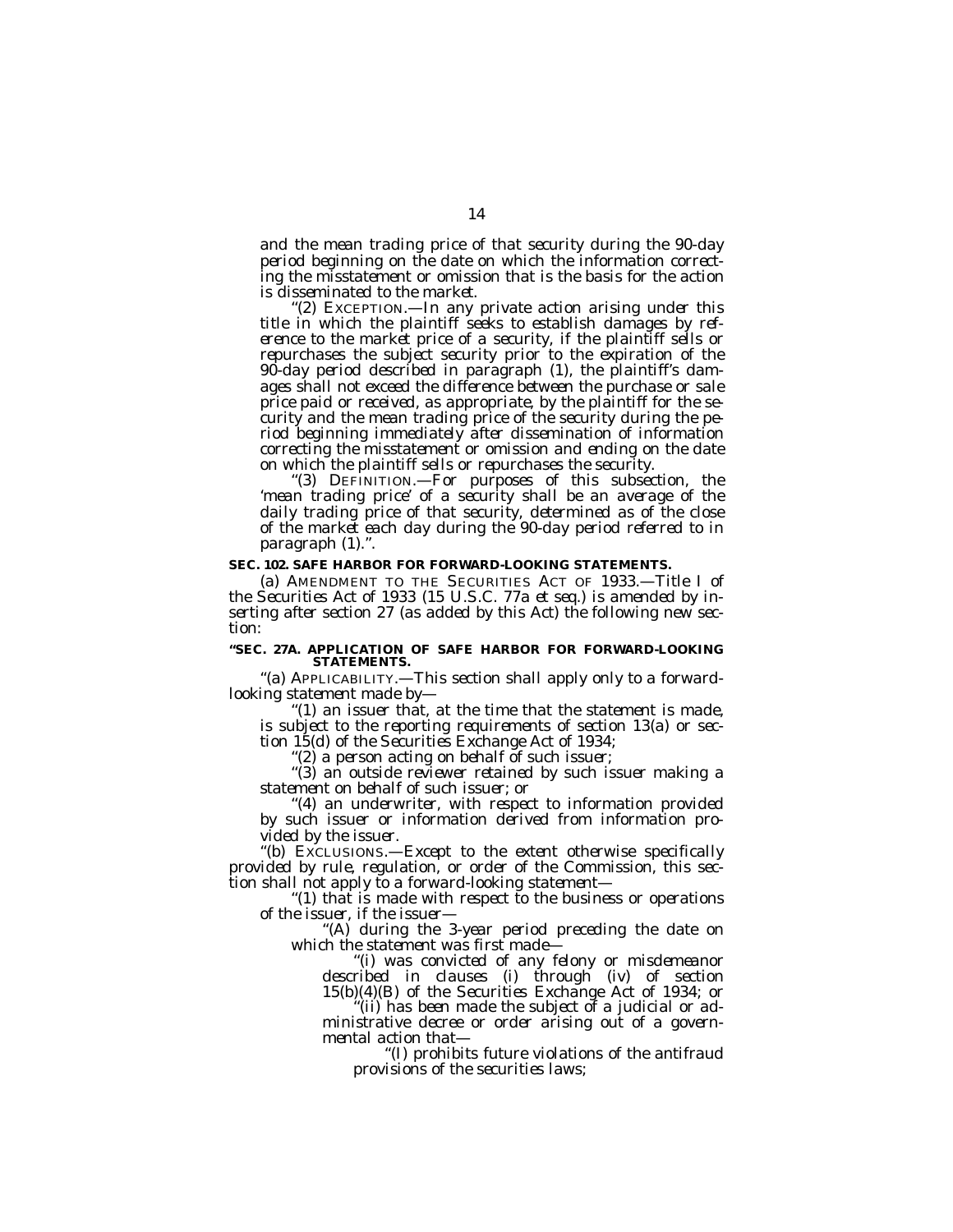*''(II) requires that the issuer cease and desist from violating the antifraud provisions of the securities laws; or*

*''(III) determines that the issuer violated the antifraud provisions of the securities laws;*

*''(B) makes the forward-looking statement in connection with an offering of securities by a blank check company; ''(C) issues penny stock;*

*''(D) makes the forward-looking statement in connection with a rollup transaction; or*

*''(E) makes the forward-looking statement in connection with a going private transaction; or*

*''(2) that is—*

*''(A) included in a financial statement prepared in ac-*

*cordance with generally accepted accounting principles; ''(B) contained in a registration statement of, or otherwise issued by, an investment company; ''(C) made in connection with a tender offer;*

*''(D) made in connection with an initial public offering;*

*''(E) made in connection with an offering by, or relating to the operations of, a partnership, limited liability company, or a direct participation investment program; or ''(F) made in a disclosure of beneficial ownership in a*

*report required to be filed with the Commission pursuant to section 13(d) of the Securities Exchange Act of 1934. ''(c) SAFE HARBOR.— ''(1) IN GENERAL.—Except as provided in subsection (b), in*

*any private action arising under this title that is based on an untrue statement of a material fact or omission of a material fact necessary to make the statement not misleading, a person*

*referred to in subsection (a) shall not be liable with respect to any forward-looking statement, whether written or oral, if and to the extent that—*

*''(A) the forward-looking statement is—*

*''(i) identified as a forward-looking statement, and is accompanied by meaningful cautionary statements identifying important factors that could cause actual results to differ materially from those in the forwardlooking statement; or*

*''(ii) immaterial; or*

*''(B) the plaintiff fails to prove that the forward-looking statement—*

*''(i) if made by a natural person, was made with actual knowledge by that person that the statement was false or misleading; or*

*''(ii) if made by a business entity; was—*

*''(I) made by or with the approval of an executive officer of that entity, and*

*''(II) made or approved by such officer with actual knowledge by that officer that the statement was false or misleading.*

*''(2) ORAL FORWARD-LOOKING STATEMENTS.—In the case of an oral forward-looking statement made by an issuer that is subject to the reporting requirements of section 13(a) or section*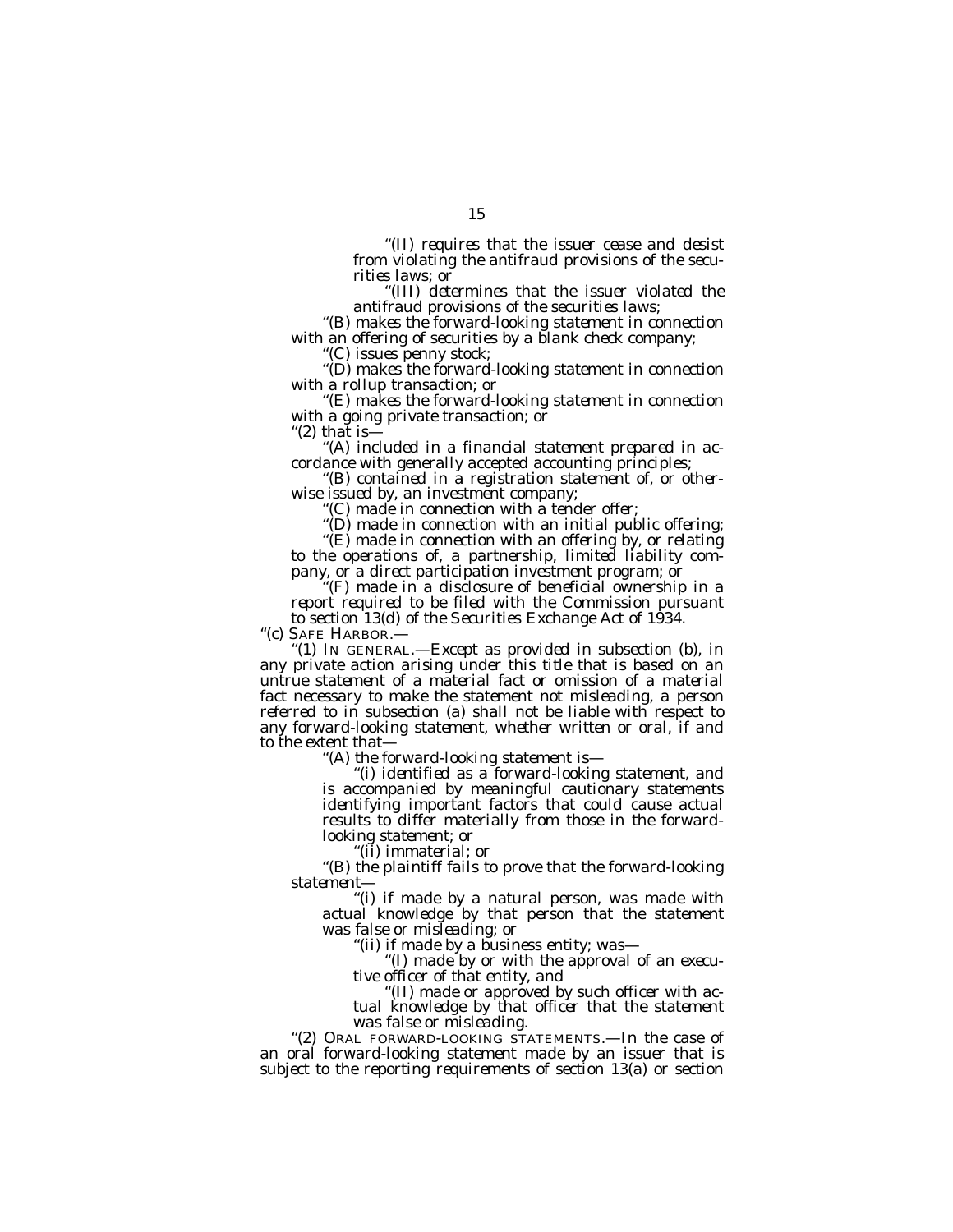*15(d) of the Securities Exchange Act of 1934, or by a person acting on behalf of such issuer, the requirement set forth in para-*

*graph (1)(A) shall be deemed to be satisfied— ''(A) if the oral forward-looking statement is accompanied by a cautionary statement— ''(i) that the particular oral statement is a forward-*

*looking statement; and ''(ii) that the actual results could differ materially*

*from those projected in the forward-looking statement; and*

*''(B) if—*

*''(i) the oral forward-looking statement is accompanied by an oral statement that additional information concerning factors that could cause actual results to differ materially from those in the forward-looking statement is contained in a readily available written document, or portion thereof;*

*''(ii) the accompanying oral statement referred to in clause (i) identifies the document, or portion thereof, that contains the additional information about those factors relating to the forward-looking statement; and ''(iii) the information contained in that written doc-*

*ument is a cautionary statement that satisfies the*

*standard established in paragraph (1)(A). ''(3) AVAILABILITY.—Any document filed with the Commission or generally disseminated shall be deemed to be readily*

*available for purposes of paragraph (2). ''(4) EFFECT ON OTHER SAFE HARBORS.—The exemption provided for in paragraph (1) shall be in addition to any exemption that the Commission may establish by rule or regulation under subsection (g).*

*''(d) DUTY TO UPDATE.—Nothing in this section shall impose upon any person a duty to update a forward-looking statement.*

*''(e) DISPOSITIVE MOTION.—On any motion to dismiss based upon subsection (c)(1), the court shall consider any statement cited in the complaint and cautionary statement accompanying the forward-looking statement, which are not subject to material dispute, cited by the defendant.*

*''(f) STAY PENDING DECISION ON MOTION.—In any private action arising under this title, the court shall stay discovery (other than discovery that is specifically directed to the applicability of the exemption provided for in this section) during the pendency of any motion by a defendant for summary judgment that is based on the grounds that—*

*''(1) the statement or omission upon which the complaint is based is a forward-looking statement within the meaning of this section; and*

*''(2) the exemption provided for in this section precludes a claim for relief.*

*''(g) EXEMPTION AUTHORITY.—In addition to the exemptions provided for in this section, the Commission may, by rule or regulation, provide exemptions from or under any provision of this title, including with respect to liability that is based on a statement or that is based on projections or other forward-looking information, if*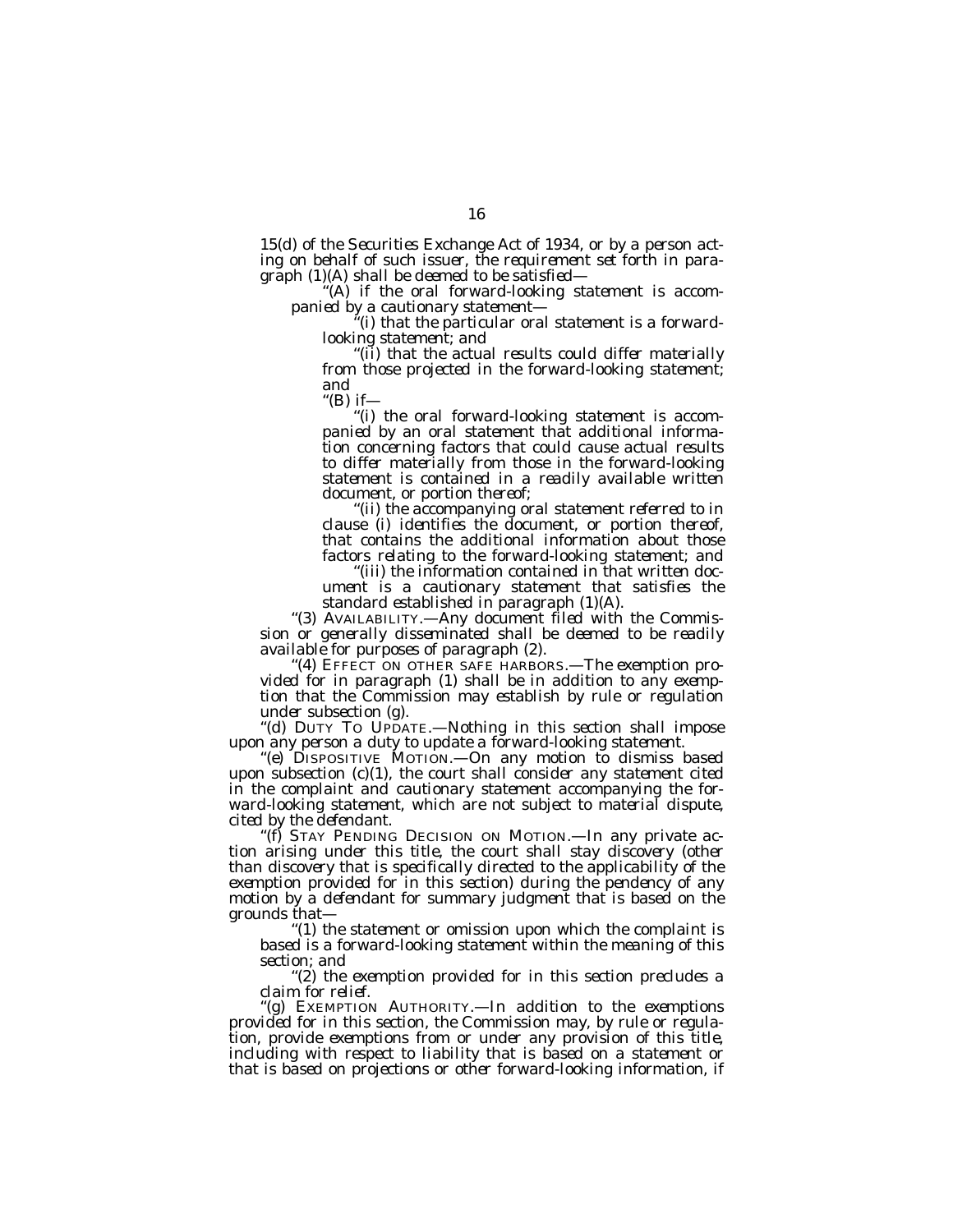*and to the extent that any such exemption is consistent with the public interest and the protection of investors, as determined by the Commission.*

*''(h) EFFECT ON OTHER AUTHORITY OF COMMISSION.—Nothing in this section limits, either expressly or by implication, the authority of the Commission to exercise similar authority or to adopt similar rules and regulations with respect to forward-looking statements under any other statute under which the Commission exercises rule-*

*making authority. ''(i) DEFINITIONS.—For purposes of this section, the following*

*definitions shall apply: ''(1) FORWARD-LOOKING STATEMENT.—The term 'forward-*

*looking statement' means— ''(A) a statement containing a projection of revenues, in- come (including income loss), earnings (including earnings loss) per share, capital expenditures, dividends, capital structure, or other financial items;*

*''(B) a statement of the plans and objectives of management for future operations, including plans or objectives relating to the products or services of the issuer; ''(C) a statement of future economic performance, in-*

*cluding any such statement contained in a discussion and analysis of financial condition by the management or in the results of operations included pursuant to the rules and*

*regulations of the Commission; ''(D) any statement of the assumptions underlying or relating to any statement described in subparagraph (A), (B), or (C);*

*''(E) any report issued by an outside reviewer retained by an issuer, to the extent that the report assesses a for-*

*ward-looking statement made by the issuer; or ''(F) a statement containing a projection or estimate of such other items as may be specified by rule or regulation of the Commission.*

*''(2) INVESTMENT COMPANY.—The term 'investment company' has the same meaning as in section 3(a) of the Investment Company Act of 1940.*

*''(3) PENNY STOCK.—The term 'penny stock' has the same meaning as in section 3(a)(51) of the Securities Exchange Act of 1934, and the rules and regulations, or orders issued pursuant to that section.*

*''(4) GOING PRIVATE TRANSACTION.—The term 'going private transaction' has the meaning given that term under the rules or regulations of the Commission issued pursuant to section 13(e) of the Securities Exchange Act of 1934.*

*''(5) SECURITIES LAWS.—The term 'securities laws' has the same meaning as in section 3 of the Securities Exchange Act of 1934.*

*''(6) PERSON ACTING ON BEHALF OF AN ISSUER.—The term 'person acting on behalf of an issuer' means an officer, director, or employee of the issuer.*

*''(7) OTHER TERMS.—The terms 'blank check company', 'rollup transaction', 'partnership', 'limited liability company', 'executive officer of an entity' and 'direct participation investment pro-*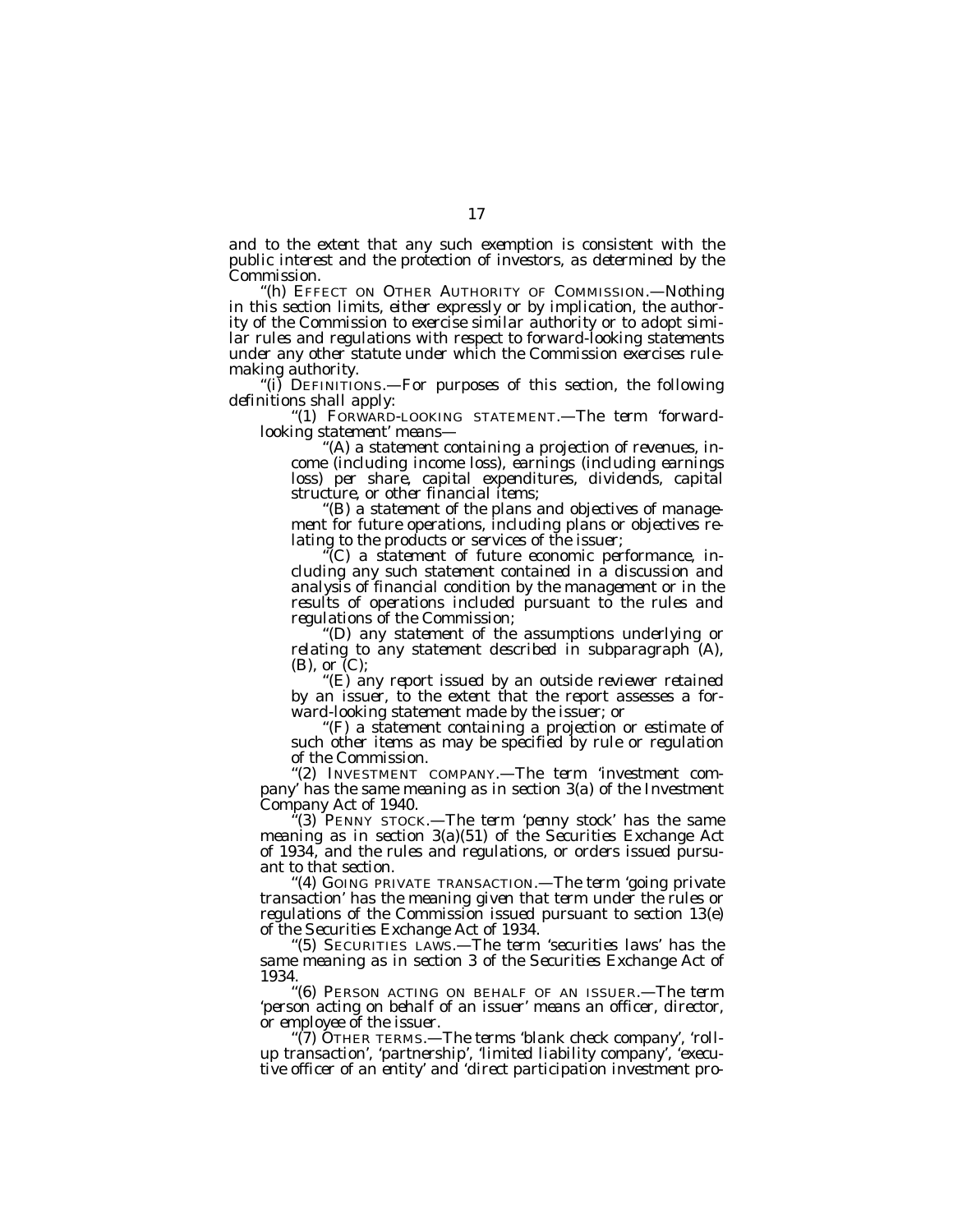*gram', have the meanings given those terms by rule or regulation of the Commission.''.*

*(b) AMENDMENT TO THE SECURITIES EXCHANGE ACT OF 1934.— The Securities Exchange Act of 1934 (15 U.S.C. 78a et seq.) is amended by inserting after section 21D (as added by this Act) the following new section:*

## *''SEC. 21E. APPLICATION OF SAFE HARBOR FOR FORWARD-LOOKING STATEMENTS.*

*''(a) APPLICABILITY.—This section shall apply only to a forwardlooking statement made by—*

*''(1) an issuer that, at the time that the statement is made, is subject to the reporting requirements of section 13(a) or section 15(d);*

*''(2) a person acting on behalf of such issuer;*

*''(3) an outside reviewer retained by such issuer making a statement on behalf of such issuer; or*

*''(4) an underwriter, with respect to information provided by such issuer or information derived from information provided by such issuer.*

*''(b) EXCLUSIONS.—Except to the extent otherwise specifically provided by rule, regulation, or order of the Commission, this section shall not apply to a forward-looking statement—*

*''(1) that is made with respect to the business or operations of the issuer, if the issuer—*

*''(A) during the 3-year period preceding the date on which the statement was first made—*

*''(i) was convicted of any felony or misdemeanor described in clauses (i) through (iv) of section 15(b)(4)(B); or*

*''(ii) has been made the subject of a judicial or administrative decree or order arising out of a governmental action that—*

*''(I) prohibits future violations of the antifraud provisions of the securities laws;*

*''(II) requires that the issuer cease and desist from violating the antifraud provisions of the securities laws; or*

*''(III) determines that the issuer violated the antifraud provisions of the securities laws;*

*''(B) makes the forward-looking statement in connection with an offering of securities by a blank check company;*

*''(C) issues penny stock;*

*''(D) makes the forward-looking statement in connection with a rollup transaction; or*

*''(E) makes the forward-looking statement in connection with a going private transaction; or*

*''(2) that is—*

*''(A) included in a financial statement prepared in accordance with generally accepted accounting principles;*

*''(B) contained in a registration statement of, or otherwise issued by, an investment company;*

*''(C) made in connection with a tender offer;*

*''(D) made in connection with an initial public offering;*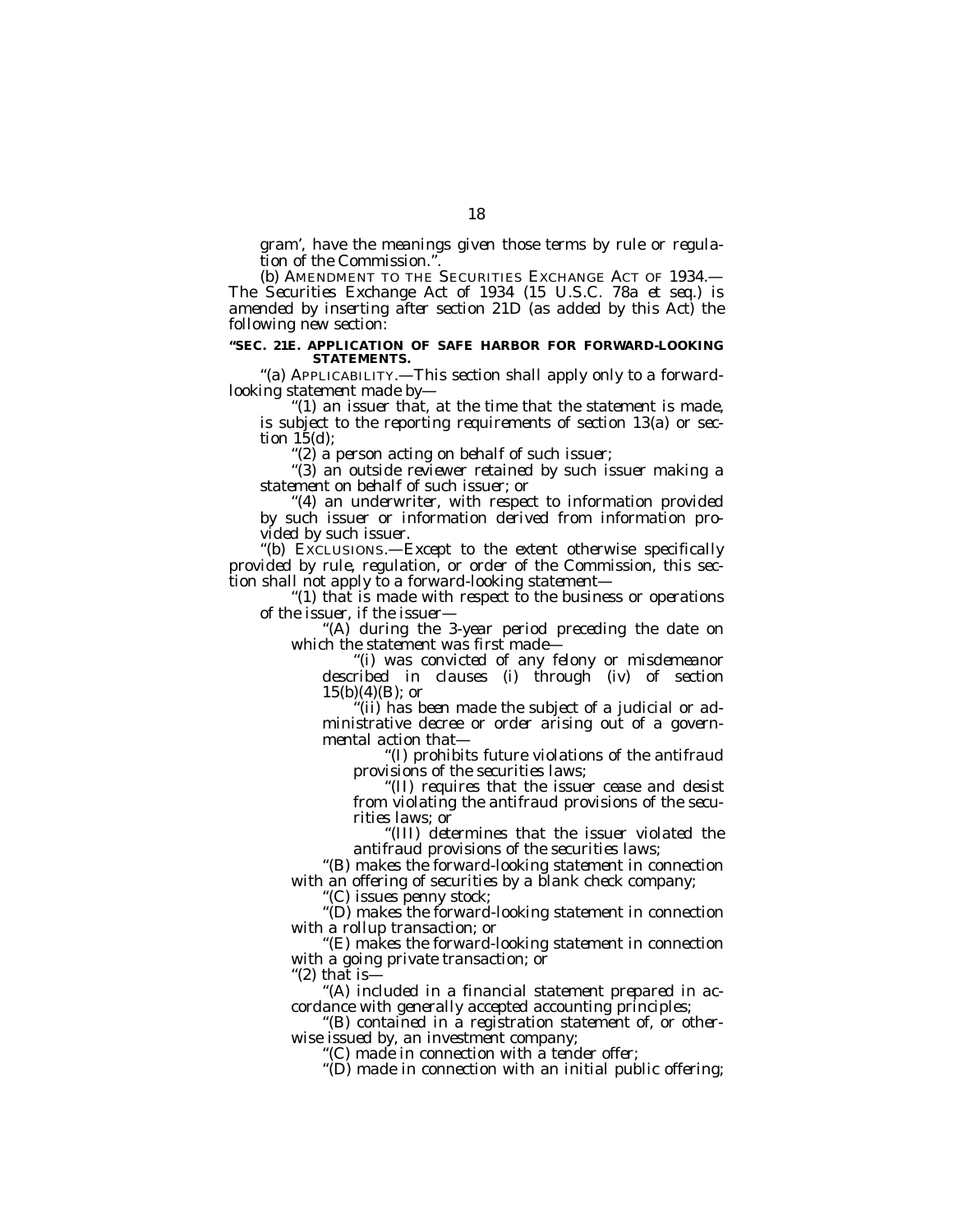*''(E) made in connection with an offering by, or relating to the operations of, a partnership, limited liability com-*

*pany, or a direct participation investment program; or ''(F) made in a disclosure of beneficial ownership in a report required to be filed with the Commission pursuant to section 13(d).*

*''(c) SAFE HARBOR.— ''(1) IN GENERAL.—Except as provided in subsection (b), in any private action arising under this title that is based on an untrue statement of a material fact or omission of a material fact necessary to make the statement not misleading, a person referred to in subsection (a) shall not be liable with respect to any forward-looking statement, whether written or oral, if and to the extent that—*

*''(A) the forward-looking statement is— ''(i) identified as a forward-looking statement, and is accompanied by meaningful cautionary statements identifying important factors that could cause actual results to differ materially from those in the forwardlooking statement; or ''(ii) immaterial; or*

*''(B) the plaintiff fails to prove that the forward-looking statement—*

*''(i) if made by a natural person, was made with actual knowledge by that person that the statement*

*was false or misleading; or ''(ii) if made by a business entity; was— ''(I) made by or with the approval of an execu-*

*tive officer of that entity; and ''(II) made or approved by such officer with actual knowledge by that officer that the statement*

*was false or misleading. ''(2) ORAL FORWARD-LOOKING STATEMENTS.—In the case of an oral forward-looking statement made by an issuer that is subject to the reporting requirements of section 13(a) or section 15(d), or by a person acting on behalf of such issuer, the requirement set forth in paragraph (1)(A) shall be deemed to be satisfied—*

*''(A) if the oral forward-looking statement is accompanied by a cautionary statement—*

*''(i) that the particular oral statement is a forwardlooking statement; and*

*''(ii) that the actual results might differ materially from those projected in the forward-looking statement; and*

*''(B) if—*

*''(i) the oral forward-looking statement is accompanied by an oral statement that additional information concerning factors that could cause actual results to materially differ from those in the forward-looking statement is contained in a readily available written document, or portion thereof;*

*''(ii) the accompanying oral statement referred to in clause (i) identifies the document, or portion thereof,*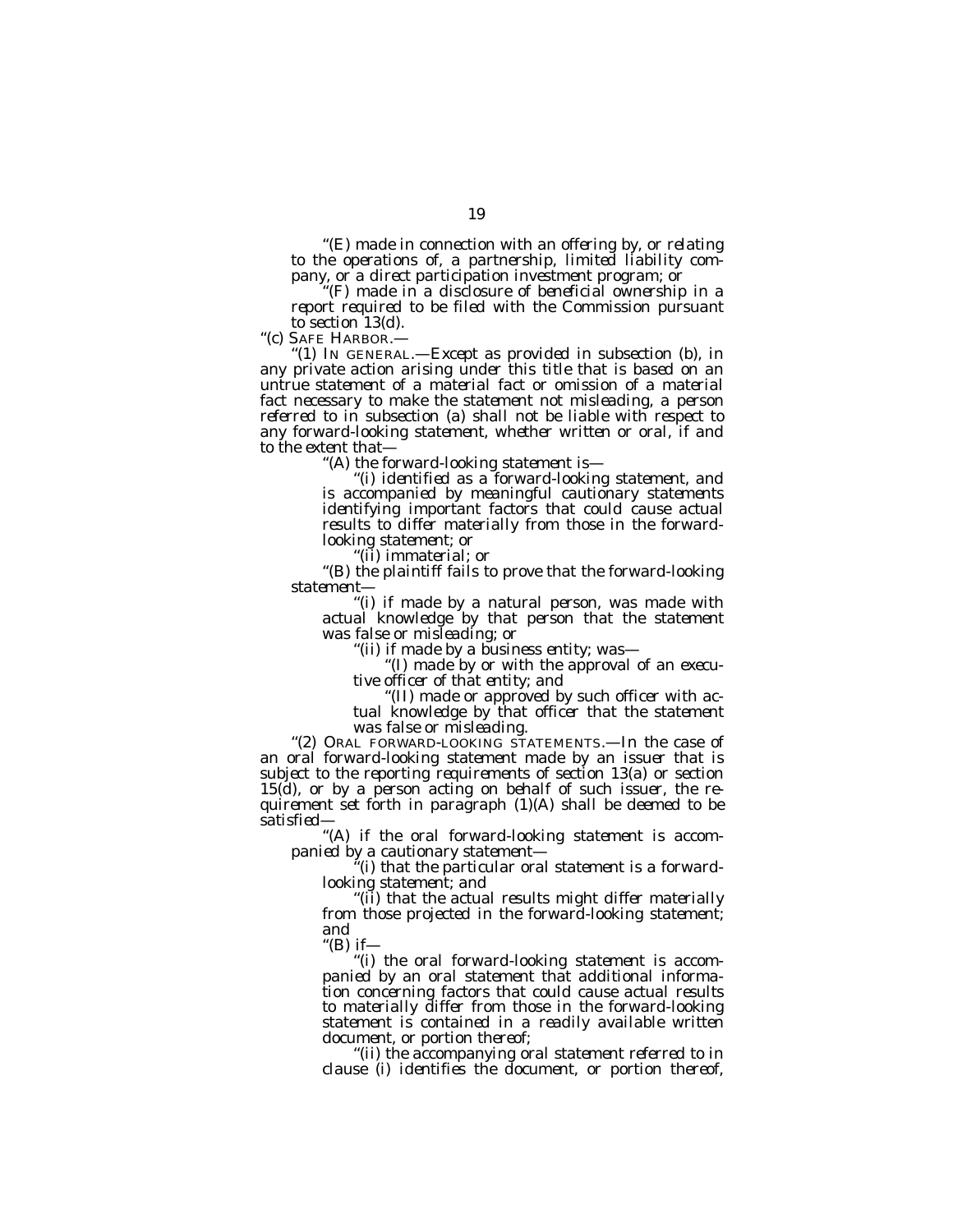*that contains the additional information about those factors relating to the forward-looking statement; and ''(iii) the information contained in that written doc-*

*ument is a cautionary statement that satisfies the standard established in paragraph (1)(A).*

*''(3) AVAILABILITY.—Any document filed with the Commission or generally disseminated shall be deemed to be readily available for purposes of paragraph (2).*

*''(4) EFFECT ON OTHER SAFE HARBORS.—The exemption provided for in paragraph (1) shall be in addition to any exemption that the Commission may establish by rule or regulation under subsection (g).*

*''(d) DUTY TO UPDATE.—Nothing in this section shall impose upon any person a duty to update a forward-looking statement.*

*''(e) DISPOSITIVE MOTION.—On any motion to dismiss based upon subsection (c)(1), the court shall consider any statement cited in the complaint and any cautionary statement accompanying the forward-looking statement, which are not subject to material dispute, cited by the defendant.*

*''(f) STAY PENDING DECISION ON MOTION.—In any private action arising under this title, the court shall stay discovery (other than discovery that is specifically directed to the applicability of the exemption provided for in this section) during the pendency of any motion by a defendant for summary judgment that is based on the grounds that—*

*''(1) the statement or omission upon which the complaint is based is a forward-looking statement within the meaning of this section; and*

*''(2) the exemption provided for in this section precludes a claim for relief.*

*''(g) EXEMPTION AUTHORITY.—In addition to the exemptions provided for in this section, the Commission may, by rule or regulation, provide exemptions from or under any provision of this title, including with respect to liability that is based on a statement or that is based on projections or other forward-looking information, if and to the extent that any such exemption is consistent with the public interest and the protection of investors, as determined by the Commission.*

*''(h) EFFECT ON OTHER AUTHORITY OF COMMISSION.—Nothing in this section limits, either expressly or by implication, the authority of the Commission to exercise similar authority or to adopt similar rules and regulations with respect to forward-looking statements under any other statute under which the Commission exercises rulemaking authority.*

*''(i) DEFINITIONS.—For purposes of this section, the following definitions shall apply:*

*''(1) FORWARD-LOOKING STATEMENT.—The term 'forwardlooking statement' means—*

*''(A) a statement containing a projection of revenues, income (including income loss), earnings (including earnings loss) per share, capital expenditures, dividends, capital structure, or other financial items;*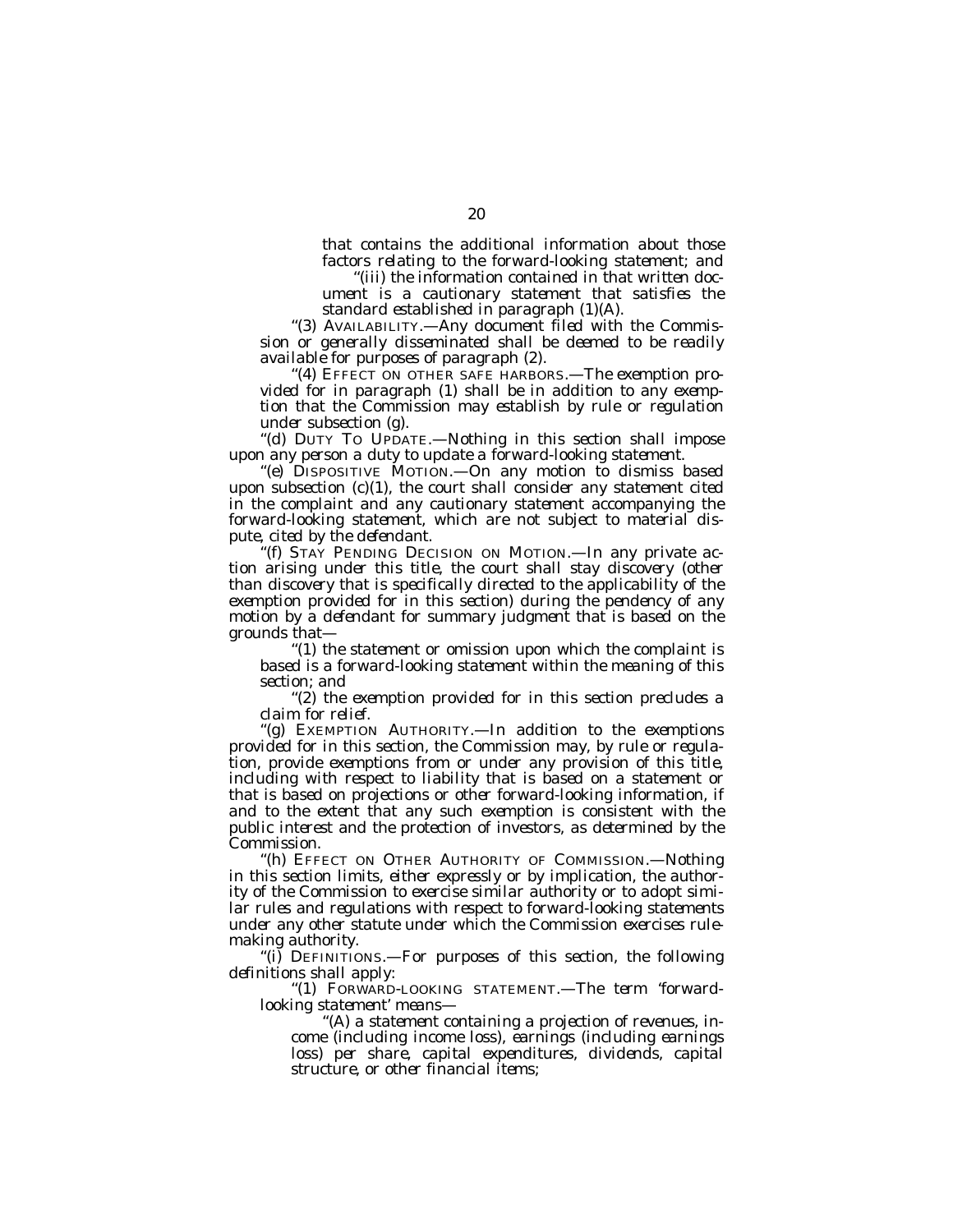*''(B) a statement of the plans and objectives of management for future operations, including plans or objectives relating to the products or services of the issuer;*

*''(C) a statement of future economic performance, including any such statement contained in a discussion and analysis of financial condition by the management or in the results of operations included pursuant to the rules and regulations of the Commission;*

*''(D) any statement of the assumptions underlying or relating to any statement described in subparagraph (A), (B), or (C);*

*''(E) any report issued by an outside reviewer retained by an issuer, to the extent that the report assesses a forward-looking statement made by the issuer; or*

*''(F) a statement containing a projection or estimate of such other items as may be specified by rule or regulation of the Commission.*

*''(2) INVESTMENT COMPANY.—The term 'investment company' has the same meaning as in section 3(a) of the Investment Company Act of 1940.*

*''(3) GOING PRIVATE TRANSACTION.—The term 'going private transaction' has the meaning given that term under the rules or regulations of the Commission issued pursuant to section 13(e).*

*''(4) PERSON ACTING ON BEHALF OF AN ISSUER.—The term 'person acting on behalf of an issuer' means any officer, director, or employee of such issuer.*

*''(5) OTHER TERMS.—The terms 'blank check company', 'rollup transaction', 'partnership', 'limited liability company', 'executive officer of an entity' and 'direct participation investment program', have the meanings given those terms by rule or regulation of the Commission.''.*

## *SEC. 103. ELIMINATION OF CERTAIN ABUSIVE PRACTICES.*

*(a) PROHIBITION OF REFERRAL FEES.—Section 15(c) of the Securities Exchange Act of 1934 (15 U.S.C. 78o(c)) is amended by adding at the end the following new paragraph:*

*''(8) PROHIBITION OF REFERRAL FEES.—No broker or dealer, or person associated with a broker or dealer, may solicit or accept, directly or indirectly, remuneration for assisting an attorney in obtaining the representation of any person in any private action arising under this title or under the Securities Act of 1933.''.*

*(b) PROHIBITION OF ATTORNEYS' FEES PAID FROM COMMISSION DISGORGEMENT FUNDS.—*

*(1) SECURITIES ACT OF 1933.—Section 20 of the Securities Act of 1933 (15 U.S.C. 77t) is amended by adding at the end the following new subsection:*

*''(f) PROHIBITION OF ATTORNEYS' FEES PAID FROM COMMISSION DISGORGEMENT FUNDS.—Except as otherwise ordered by the court upon motion by the Commission, or, in the case of an administrative action, as otherwise ordered by the Commission, funds disgorged as the result of an action brought by the Commission in Federal court, or as a result of any Commission administrative action, shall not be distributed as payment for attorneys' fees or expenses*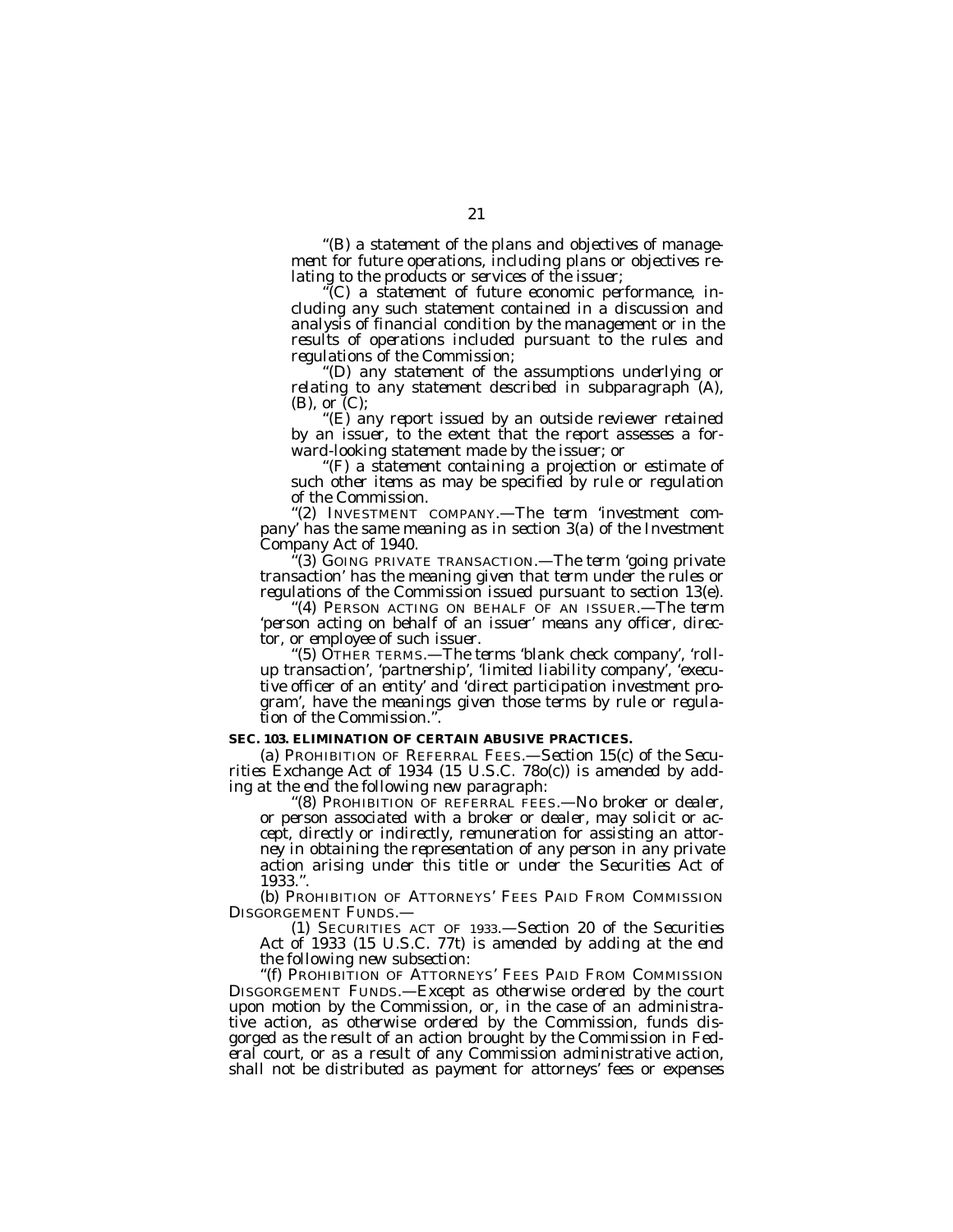*incurred by private parties seeking distribution of the disgorged funds.''.*

*(2) SECURITIES EXCHANGE ACT OF 1934.—Section 21(d) of the Securities Exchange Act of 1934 (15 U.S.C. 78u(d)) is amended by adding at the end the following new paragraph:*

*''(4) PROHIBITION OF ATTORNEYS' FEES PAID FROM COMMIS-SION DISGORGEMENT FUNDS.—Except as otherwise ordered by the court upon motion by the Commission, or, in the case of an administrative action, as otherwise ordered by the Commission, funds disgorged as the result of an action brought by the Commission in Federal court, or as a result of any Commission administrative action, shall not be distributed as payment for attorneys' fees or expenses incurred by private parties seeking distribution of the disgorged funds.''.*

## *SEC. 104. AUTHORITY OF COMMISSION TO PROSECUTE AIDING AND ABETTING.*

*Section 20 of the Securities Exchange Act of 1934 (15 U.S.C. 78t) is amended—*

*(1) by striking the section heading and inserting the following:*

## *''LIABILITY OF CONTROLLING PERSONS AND PERSONS WHO AID AND ABET VIOLATIONS'';*

*and*

*(2) by adding at the end the following new subsection:*

*''(f) PROSECUTION OF PERSONS WHO AID AND ABET VIOLA-TIONS.—For purposes of any action brought by the Commission* under paragraph (1) or (3) of section 21(d), any person that know*ingly provides substantial assistance to another person in violation of a provision of this title, or of any rule or regulation issued under this title, shall be deemed to be in violation of such provision to the same extent as the person to whom such assistance is provided.''.*

## *SEC. 105. LOSS CAUSATION.*

*Section 12 of the Securities Act of 1933 (15 U.S.C. 77l) is amended—*

*(1) by inserting ''(a) IN GENERAL.—'' before ''Any person'';*

*(2) by inserting '', subject to subsection (b),'' after ''shall be liable''; and*

*(3) by adding at the end the following:*

*''(b) LOSS CAUSATION.—In an action described in subsection (a)(2), if the person who offered or sold such security proves that any portion or all of the amount recoverable under subsection (a)(2) represents other than the depreciation in value of the subject security resulting from such part of the prospectus or oral communication, with respect to which the liability of that person is asserted, not being true or omitting to state a material fact required to be stated therein or necessary to make the statement not misleading, then such portion or amount, as the case may be, shall not be recoverable.''.*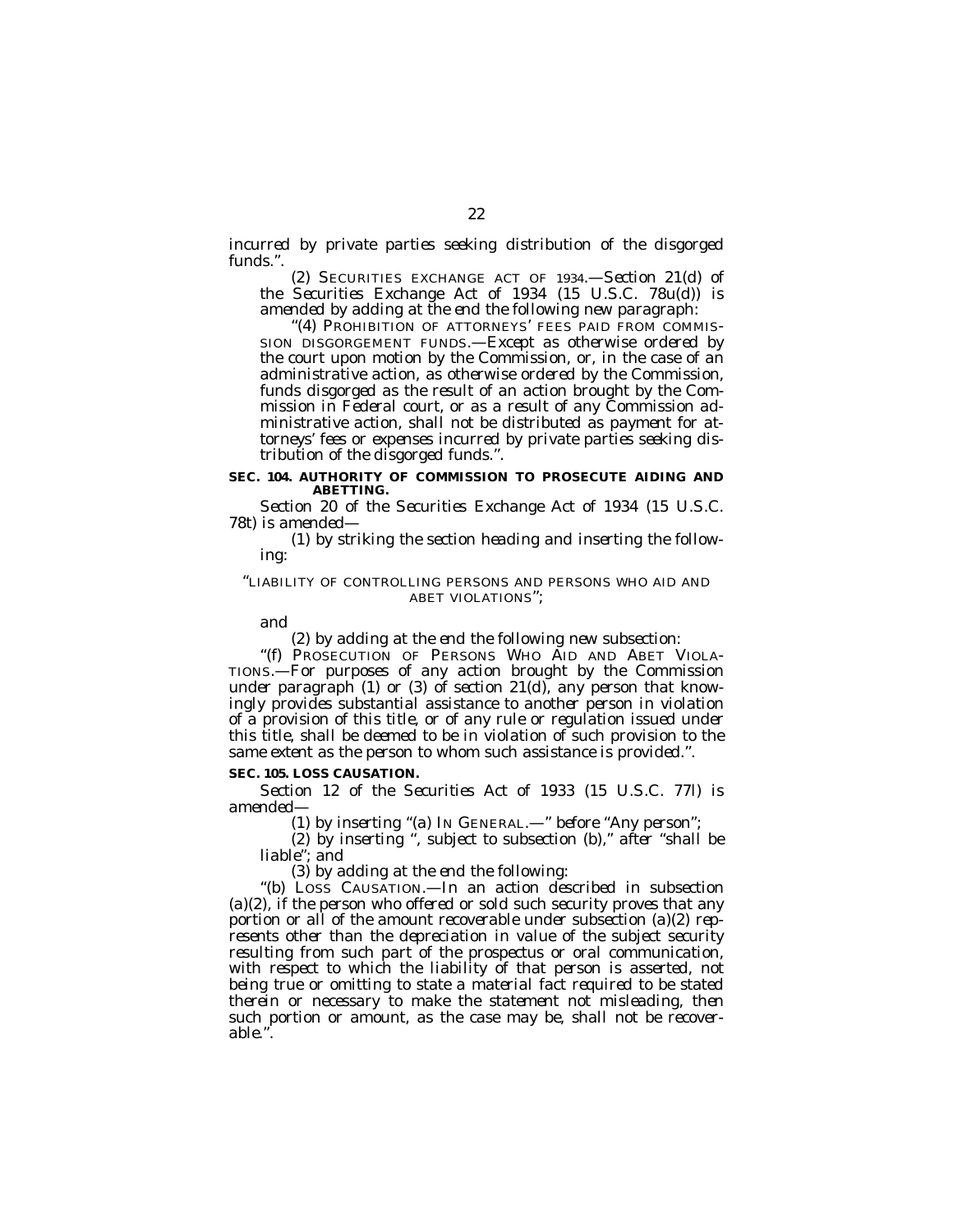### *SEC. 106. STUDY AND REPORT ON PROTECTIONS FOR SENIOR CITI-ZENS AND QUALIFIED RETIREMENT PLANS.*

*(a) IN GENERAL.—Not later than 180 days after the date of enactment of this Act, the Securities and Exchange Commission shall—*

*(1) determine whether investors that are senior citizens or qualified retirement plans require greater protection against securities fraud than is provided in this Act and the amendments made by this Act;*

*(2) determine whether investors that are senior citizens or qualified retirement plans have been adversely impacted by abusive or unnecessary securities fraud litigation, and whether the provisions in this Act or amendments made by this Act are sufficient to protect their investments from such litigation; and*

*(3) if so, submit to the Congress a report containing recommendations on protections from securities fraud and abusive or unnecessary securities fraud litigation that the Commission determines to be appropriate to thoroughly protect such investors.*

*(b) DEFINITIONS.—For purposes of this section—*

*(1) the term ''qualified retirement plan'' has the same meaning as in section 4974(c) of the Internal Revenue Code of 1986; and*

*(2) the term ''senior citizen'' means an individual who is 62 years of age or older as of the date of the securities transaction at issue.*

#### *SEC. 107. AMENDMENT TO RACKETEER INFLUENCED AND CORRUPT ORGANIZATIONS ACT.*

*Section 1964(c) of title 18, United States Code, is amended by inserting before the period '', except that no person may rely upon any conduct that would have been actionable as fraud in the purchase or sale of securities to establish a violation of section 1962. The exception contained in the preceding sentence does not apply to an action against any person that is criminally convicted in connection with the fraud, in which case the statute of limitations shall start to run on the date on which the conviction becomes final''.*

#### *SEC. 108. APPLICABILITY.*

*The amendments made by this title shall not affect or apply to any private action arising under title I of the Securities Exchange Act of 1934 or title I of the Securities Act of 1933, commenced before and pending on the date of enactment of this Act.*

# *TITLE II—REDUCTION OF COERCIVE SETTLEMENTS*

# *SEC. 201. PROPORTIONATE LIABILITY.*

*(a) AMENDMENT TO SECURITIES AND EXCHANGE ACT OF 1934.— Section 21D the Securities Exchange Act of 1934 (as added by this Act) is amended by adding at the end the following new subsection: ''(g) PROPORTIONATE LIABILITY.—*

*''(1) APPLICABILITY.—Nothing in this subsection shall be construed to create, affect, or in any manner modify, the stand-*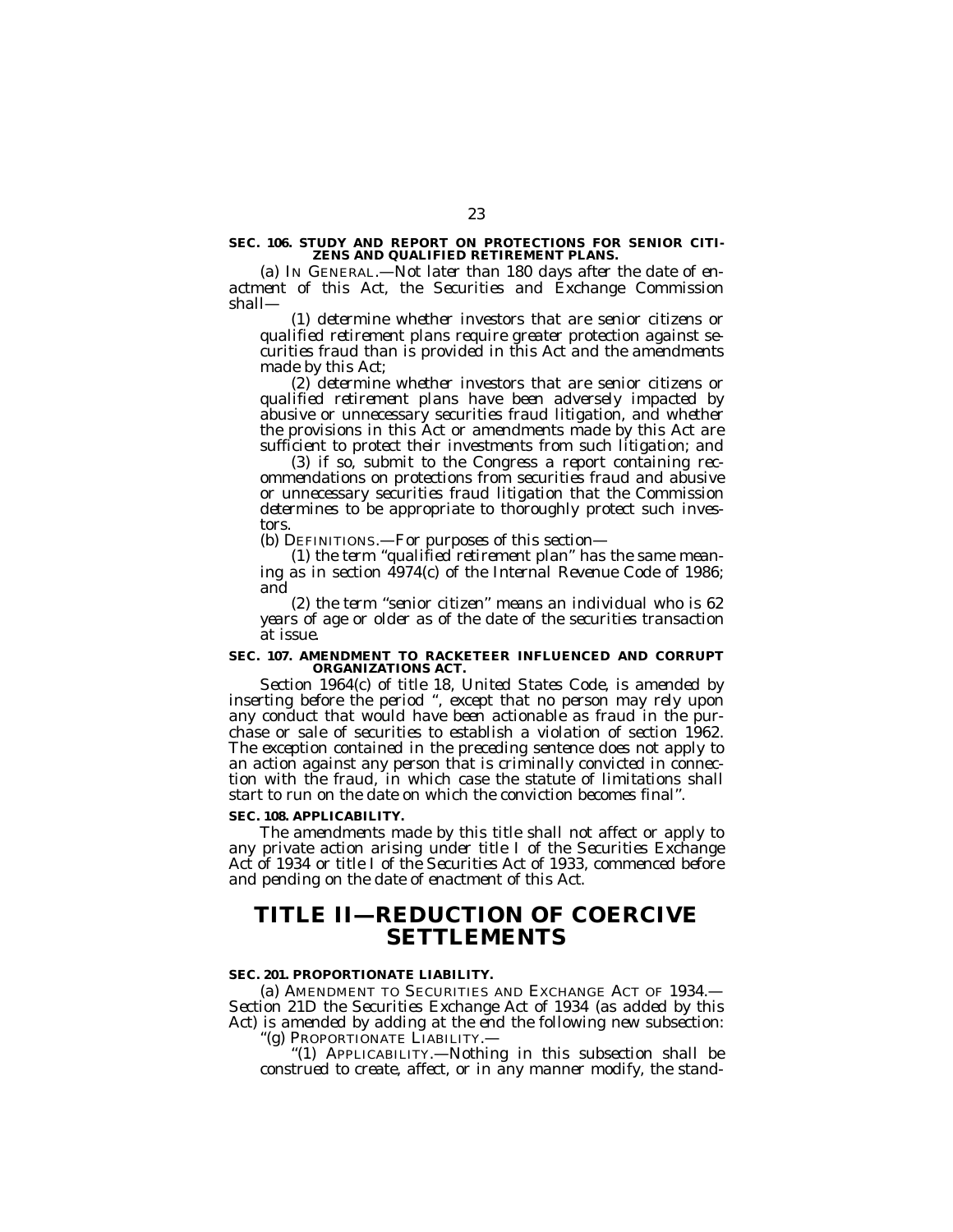*ard for liability associated with any action arising under the securities laws.*

*''(2) LIABILITY FOR DAMAGES.— ''(A) JOINT AND SEVERAL LIABILITY.—Any covered person against whom a final judgment is entered in a private action shall be liable for damages jointly and severally only if the trier of fact specifically determines that such covered person knowingly committed a violation of the securities laws.*<br>"(B) Proportionate liability.—

*''(B) PROPORTIONATE LIABILITY.— ''(i) IN GENERAL.—Except as provided in paragraph (1), a covered person against whom a final judgment is entered in a private action shall be liable solely for the portion of the judgment that corresponds to the percentage of responsibility of that covered person, as de-*

*termined under paragraph (3). ''(ii) RECOVERY BY AND COSTS OF COVERED PER- SON.—In any case in which a contractual relationship permits, a covered person that prevails in any private action may recover the attorney's fees and costs of that covered person in connection with the action.*

*''(3) DETERMINATION OF RESPONSIBILITY.— ''(A) IN GENERAL.—In any private action, the court shall instruct the jury to answer special interrogatories, or if there is no jury, shall make findings, with respect to each covered person and each of the other persons claimed by any of the parties to have caused or contributed to the loss incurred by the plaintiff, including persons who have entered into settlements with the plaintiff or plaintiffs, con-*

*cerning—''(i) whether such person violated the securities laws;*

*''(ii) the percentage of responsibility of such person, measured as a percentage of the total fault of all persons who caused or contributed to the loss incurred by the plaintiff; and*

*''(iii) whether such person knowingly committed a violation of the securities laws.*

*''(B) CONTENTS OF SPECIAL INTERROGATORIES OR FIND-INGS.—The responses to interrogatories, or findings, as appropriate, under subparagraph (A) shall specify the total amount of damages that the plaintiff is entitled to recover and the percentage of responsibility of each covered person found to have caused or contributed to the loss incurred by the plaintiff or plaintiffs.*

*''(C) FACTORS FOR CONSIDERATION.—In determining the percentage of responsibility under this paragraph, the trier of fact shall consider—*

*''(i) the nature of the conduct of each covered person found to have caused or contributed to the loss incurred by the plaintiff or plaintiffs; and*

*''(ii) the nature and extent of the causal relationship between the conduct of each such person and the damages incurred by the plaintiff or plaintiffs.*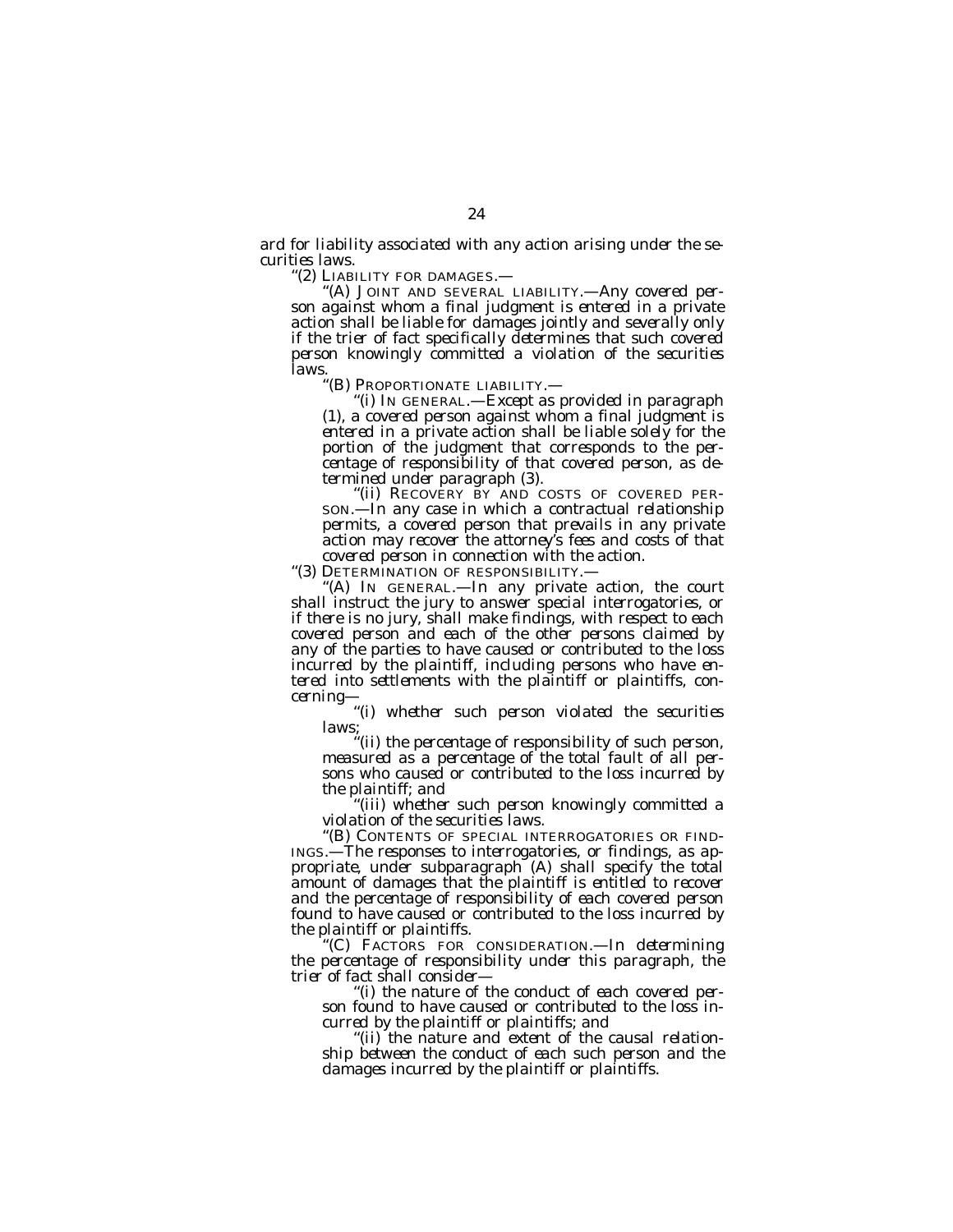*''(4) UNCOLLECTIBLE SHARE.— ''(A) IN GENERAL.—Notwithstanding paragraph (2)(B), upon motion made not later than 6 months after a final judgment is entered in any private action, the court determines that all or part of the share of the judgment of the covered person is not collectible against that covered person, and is also not collectible against a covered person described in paragraph (2)(A), each covered person described in paragraph (2)(B) shall be liable for the uncollectible share as follows:*

*''(i) PERCENTAGE OF NET WORTH.—Each covered person shall be jointly and severally liable for the uncollectible share if the plaintiff establishes that—*

*''(I) the plaintiff is an individual whose recoverable damages under the final judgment are equal to more than 10 percent of the net worth of the plaintiff; and*

*''(II) the net worth of the plaintiff is equal to less than \$200,000.*

 $p$ *laintiff not described in subclauses (I) and (II) of clause (i), each covered person shall be liable for the uncollectible share in proportion to the percentage of responsibility of that covered person, except that the total liability of a covered person under this clause may not exceed 50 percent of the proportionate share of that covered person, as determined under paragraph (3)(B).*

*''(iii) NET WORTH.—For purposes of this subparagraph, net worth shall be determined as of the date immediately preceding the date of the purchase or sale (as applicable) by the plaintiff of the security that is the subject of the action, and shall be equal to the fair market value of assets, minus liabilities, including the net value of the investments of the plaintiff in real and personal property (including personal residences).*

*''(B) OVERALL LIMIT.—In no case shall the total payments required pursuant to subparagraph (A) exceed the amount of the uncollectible share.*

*''(C) COVERED PERSONS SUBJECT TO CONTRIBUTION.—A covered person against whom judgment is not collectible* shall be subject to contribution and to any continuing li*ability to the plaintiff on the judgment.*

*''(5) RIGHT OF CONTRIBUTION.—To the extent that a covered person is required to make an additional payment pursuant to paragraph (4), that covered person may recover contribution—*

*''(A) from the covered person originally liable to make the payment;*

*''(B) from any covered person liable jointly and severally pursuant to paragraph (2)(A);*

*''(C) from any covered person held proportionately liable pursuant to this paragraph who is liable to make the same payment and has paid less than his or her proportionate share of that payment; or*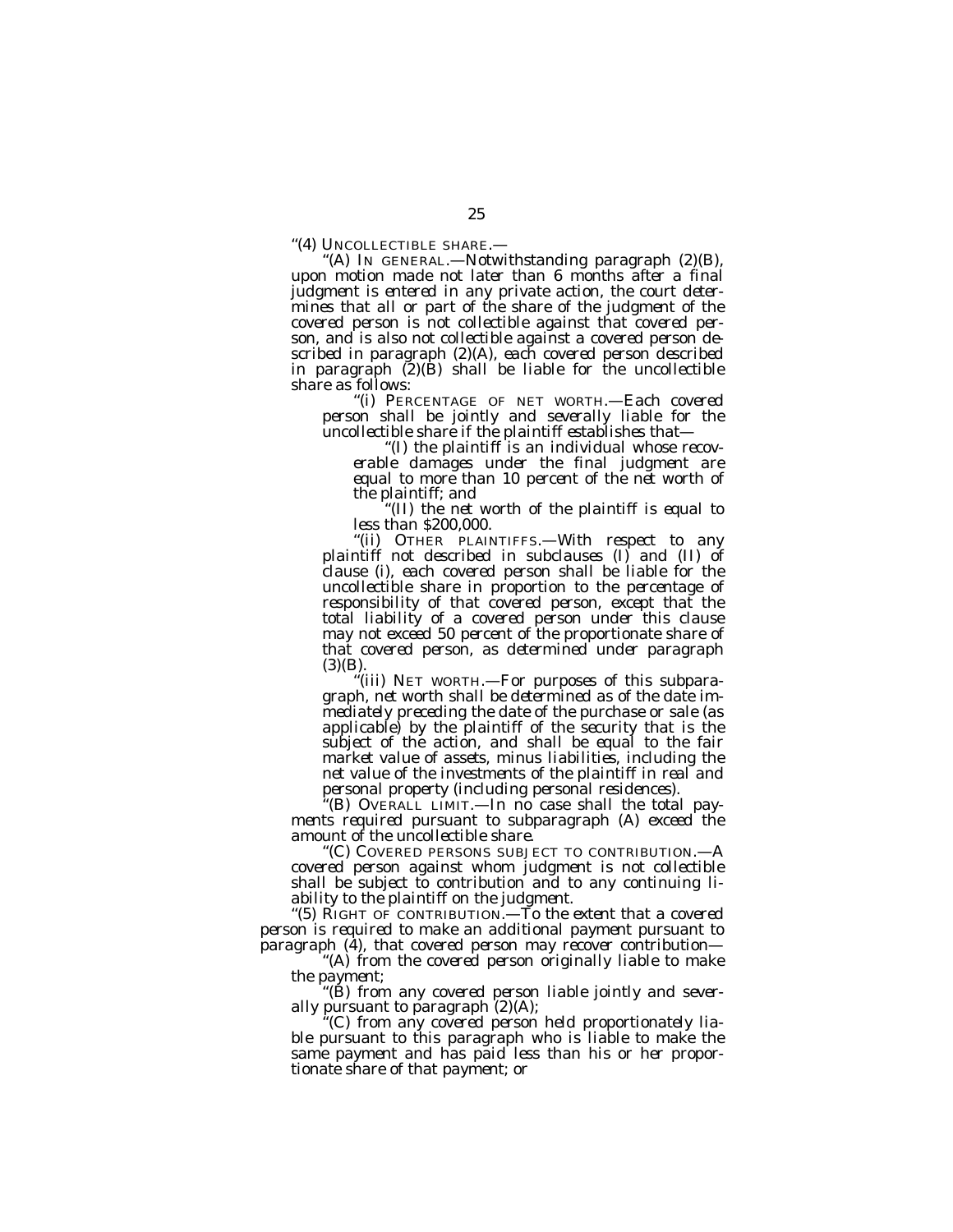*''(D) from any other person responsible for the conduct giving rise to the payment that would have been liable to make the same payment.*

*''(6) NONDISCLOSURE TO JURY.—The standard for allocation of damages under paragraphs (2) and (3) and the procedure for reallocation of uncollectible shares under paragraph (4) shall*

*not be disclosed to members of the jury. ''(7) SETTLEMENT DISCHARGE.— ''(A) IN GENERAL.—A covered person who settles any private action at any time before final verdict or judgment shall be discharged from all claims for contribution brought by other persons. Upon entry of the settlement by the court, the court shall enter a bar order constituting the final discharge of all obligations to the plaintiff of the settling covered person arising out of the action. The order shall bar all future claims for contribution arising out of the action—*

*''(i) by any person against the settling covered person; and*

*''(ii) by the settling covered person against any person, other than a person whose liability has been extinguished by the settlement of the settling covered person.*

*''(B) REDUCTION.—If a covered person enters into a settlement with the plaintiff prior to final verdict or judgment,*

*the verdict or judgment shall be reduced by the greater of— ''(i) an amount that corresponds to the percentage*

*of responsibility of that covered person; or ''(ii) the amount paid to the plaintiff by that covered person.*

*''(8) CONTRIBUTION.—A covered person who becomes jointly and severally liable for damages in any private action may recover contribution from any other person who, if joined in the original action, would have been liable for the same damages. A claim for contribution shall be determined based on the percentage of responsibility of the claimant and of each person against whom a claim for contribution is made.*

*''(9) STATUTE OF LIMITATIONS FOR CONTRIBUTION.—In any private action determining liability, an action for contribution shall be brought not later than 6 months after the entry of a final, nonappealable judgment in the action, except that an action for contribution brought by a covered person who was required to make an additional payment pursuant to paragraph (4) may be brought not later than 6 months after the date on which such payment was made.*

*''(10) DEFINITIONS.—For purposes of this subsection—*

*''(A) a covered person 'knowingly commits a violation of the securities laws'—*

*''(i) with respect to an action that is based on an untrue statement of material fact or omission of a material fact necessary to make the statement not misleading, if—*

*''(I) that covered person makes an untrue statement of a material fact, with actual knowledge that the representation is false, or omits to state a*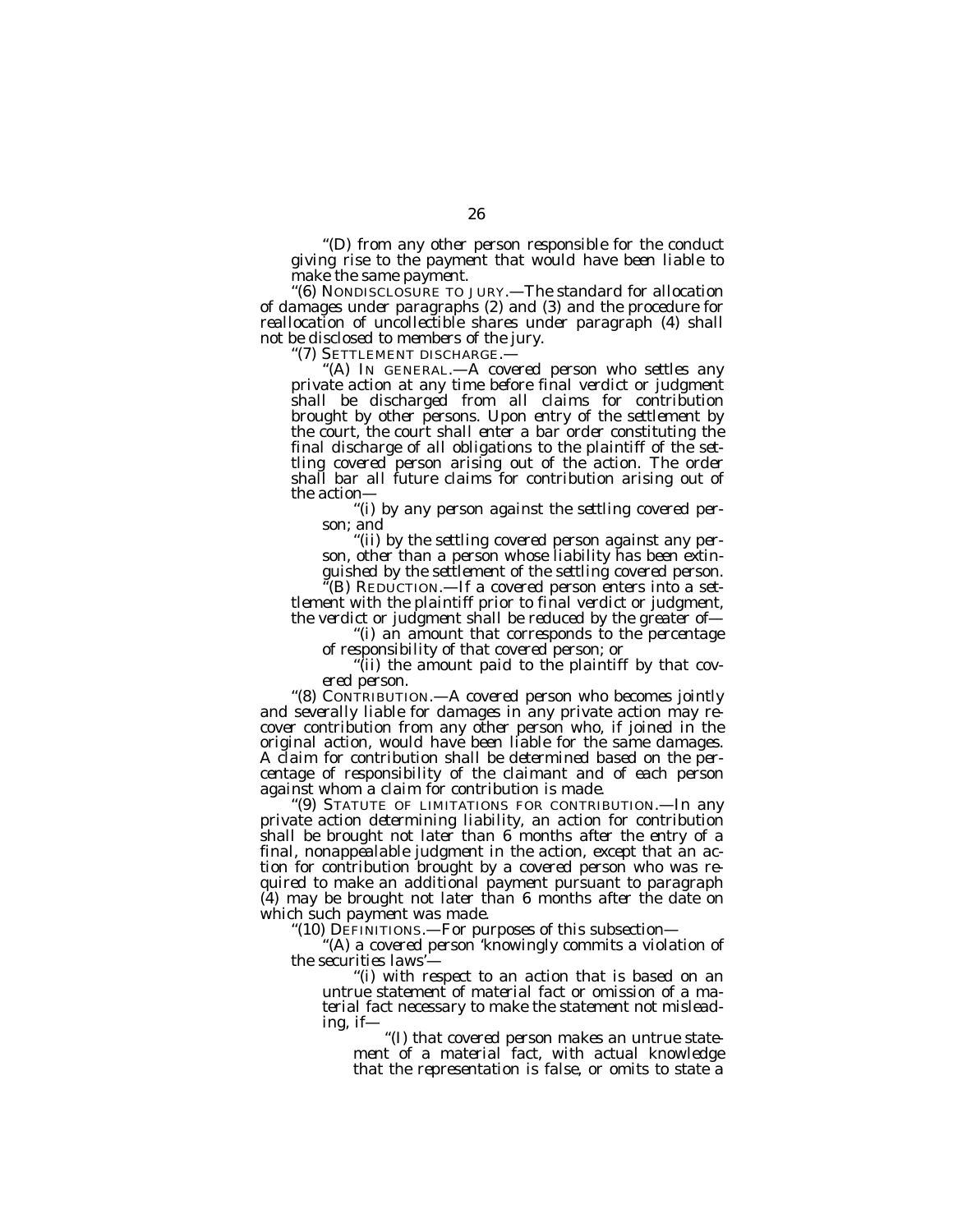*fact necessary in order to make the statement made not misleading, with actual knowledge that, as a result of the omission, one of the material representations of the covered person is false; and*

*''(II) persons are likely to reasonably rely on that misrepresentation or omission; and*

*''(ii) with respect to an action that is based on any conduct that is not described in clause (i), if that covered person engages in that conduct with actual knowledge of the facts and circumstances that make the conduct of that covered person a violation of the securities laws;*

*''(B) reckless conduct by a covered person shall not be construed to constitute a knowing commission of a violation of the securities laws by that covered person;*

*''(C) the term 'covered person' means—*

*''(i) a defendant in any private action arising under this title; or*

*''(ii) a defendant in any private action arising under section 11 of the Securities Act of 1933, who is an outside director of the issuer of the securities that are the subject of the action; and*

*''(D) the term 'outside director' shall have the meaning given such term by rule or regulation of the Commission.''. (b) AMENDMENTS TO THE SECURITIES ACT OF 1933.—Section*

*11(f) of the Securities Act of 1933 (12 U.S.C. 77k(f)) is amended—*

*(1) by striking ''All'' and inserting ''(1) Except as provided in paragraph (2), all''; and*

*(2) by adding at the end the following new paragraph:*

*''(2)(A) The liability of an outside director under subsection (e) shall be determined in accordance with section 38 of the Securities Exchange Act of 1934.*

*''(B) For purposes of this paragraph, the term 'outside director' shall have the meaning given such term by rule or regulation of the Commission .''.*

## *SEC. 202. APPLICABILITY.*

*The amendments made by this title shall not affect or apply to any private action arising under the securities laws commenced before and pending on the date of enactment of this Act.*

## *SEC. 203. RULE OF CONSTRUCTION.*

*Nothing in this Act or the amendments made by this Act shall be deemed to create or ratify any implied private right of action, or to prevent the Commission, by rule or regulation, from restricting or otherwise regulating private actions under the Securities Exchange Act of 1934.*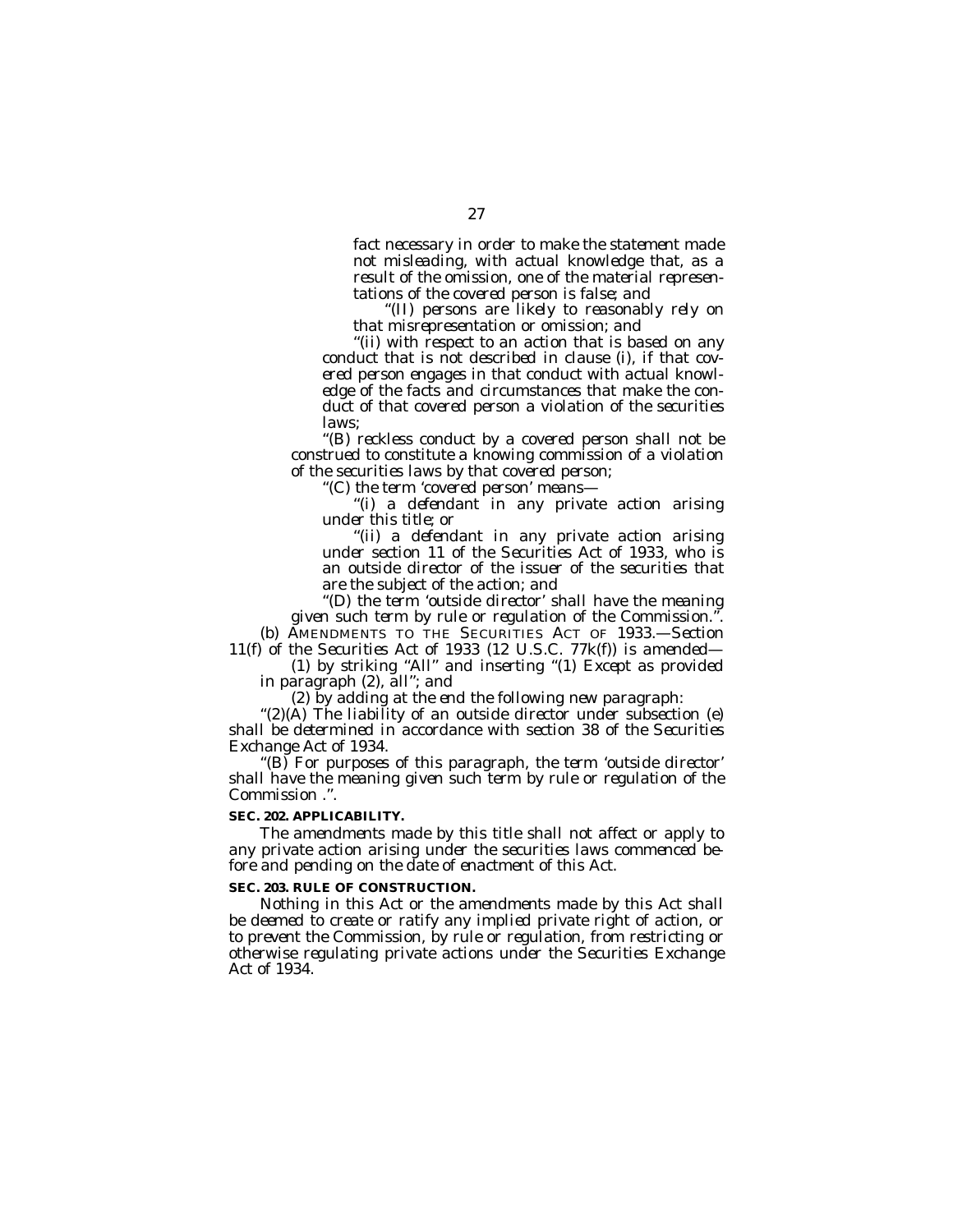# *TITLE III—AUDITOR DISCLOSURE OF CORPORATE FRAUD*

## *SEC. 301. FRAUD DETECTION AND DISCLOSURE.*

*(a) IN GENERAL.—The Securities Exchange Act of 1934 (15 U.S.C. 78a et seq.) is amended by inserting immediately after section 10 the following new section:*

#### *''SEC. 10A. AUDIT REQUIREMENTS.*

*''(a) IN GENERAL.—Each audit required pursuant to this title of the financial statements of an issuer by an independent public accountant shall include, in accordance with generally accepted auditing standards, as may be modified or supplemented from time to time by the Commission—*

*''(1) procedures designed to provide reasonable assurance of detecting illegal acts that would have a direct and material effect on the determination of financial statement amounts;*

*''(2) procedures designed to identify related party transactions that are material to the financial statements or otherwise require disclosure therein; and*

*''(3) an evaluation of whether there is substantial doubt about the ability of the issuer to continue as a going concern during the ensuing fiscal year.*

*''(b) REQUIRED RESPONSE TO AUDIT DISCOVERIES.—*

*''(1) INVESTIGATION AND REPORT TO MANAGEMENT.—If, in the course of conducting an audit pursuant to this title to which subsection (a) applies, the independent public accountant detects or otherwise becomes aware of information indicating that an illegal act (whether or not perceived to have a material effect on the financial statements of the issuer) has or may have occurred, the accountant shall, in accordance with generally accepted auditing standards, as may be modified or supplemented from time to time by the Commission—*

*''(A)(i) determine whether it is likely that an illegal act has occurred; and*

*''(ii) if so, determine and consider the possible effect of the illegal act on the financial statements of the issuer, including any contingent monetary effects, such as fines, penalties, and damages; and*

*''(B) as soon as practicable, inform the appropriate level of the management of the issuer and assure that the audit committee of the issuer, or the board of directors of the issuer in the absence of such a committee, is adequately informed with respect to illegal acts that have been detected or have otherwise come to the attention of such accountant in the course of the audit, unless the illegal act is clearly inconsequential.*

*''(2) RESPONSE TO FAILURE TO TAKE REMEDIAL ACTION.—If, after determining that the audit committee of the board of directors of the issuer, or the board of directors of the issuer in the absence of an audit committee, is adequately informed with respect to illegal acts that have been detected or have otherwise come to the attention of the accountant in the course of the*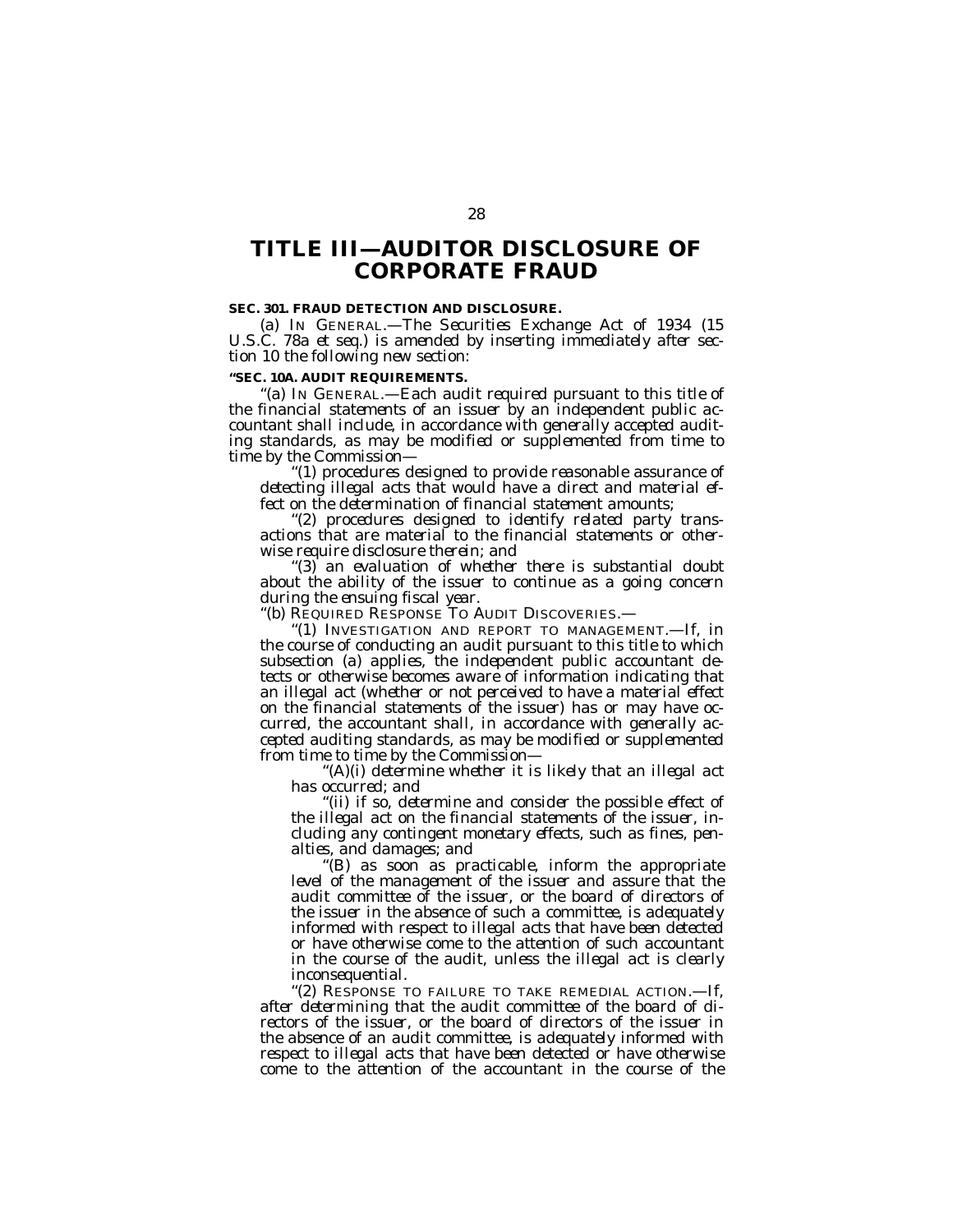*audit of such accountant, the independent public accountant concludes that—*

*''(A) the illegal act has a material effect on the financial statements of the issuer;*

*''(B) the senior management has not taken, and the board of directors has not caused senior management to take, timely and appropriate remedial actions with respect*

*to the illegal act; and ''(C) the failure to take remedial action is reasonably expected to warrant departure from a standard report of the auditor, when made, or warrant resignation from the audit engagement;*

*the independent public accountant shall, as soon as practicable,*

*directly report its conclusions to the board of directors. ''(3) NOTICE TO COMMISSION; RESPONSE TO FAILURE TO NO- TIFY.—An issuer whose board of directors receives a report under paragraph (2) shall inform the Commission by notice not later than 1 business day after the receipt of such report and shall furnish the independent public accountant making such report with a copy of the notice furnished to the Commission. If the independent public accountant fails to receive a copy of the notice before the expiration of the required 1-business-day period, the independent public accountant shall—*

*''(A) resign from the engagement; or the documentation of any oral report given) not later than 1 business day following such failure to receive notice.*

*''(4) REPORT AFTER RESIGNATION.—If an independent public accountant resigns from an engagement under paragraph (3)(A), the accountant shall, not later than 1 business day following the failure by the issuer to notify the Commission under paragraph (3), furnish to the Commission a copy of the accountant's report (or the documentation of any oral report given).*

*''(c) AUDITOR LIABILITY LIMITATION.—No independent public accountant shall be liable in a private action for any finding, conclusion, or statement expressed in a report made pursuant to paragraph (3) or (4) of subsection (b), including any rule promulgated pursuant thereto.*

*''(d) CIVIL PENALTIES IN CEASE-AND-DESIST PROCEEDINGS.—If the Commission finds, after notice and opportunity for hearing in a proceeding instituted pursuant to section 21C, that an independent public accountant has willfully violated paragraph (3) or (4) of subsection (b), the Commission may, in addition to entering an order under section 21C, impose a civil penalty against the independent public accountant and any other person that the Commission finds was a cause of such violation. The determination to impose a civil penalty and the amount of the penalty shall be governed by the standards set forth in section 21B.*

*''(e) PRESERVATION OF EXISTING AUTHORITY.—Except as provided in subsection (d), nothing in this section shall be held to limit or otherwise affect the authority of the Commission under this title.*

*''(f) DEFINITION.—As used in this section, the term 'illegal act' means an act or omission that violates any law, or any rule or regulation having the force of law.''.*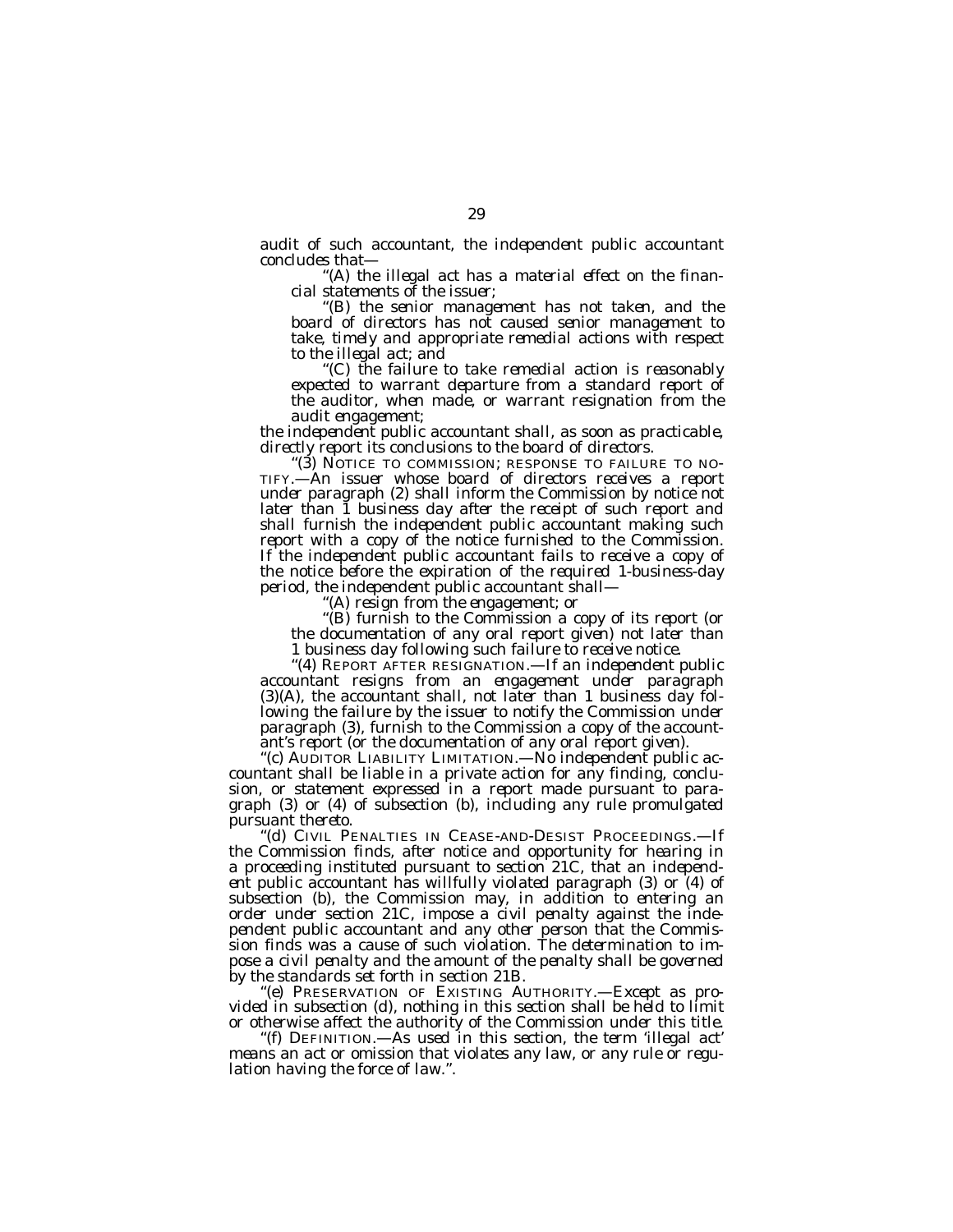*(b) EFFECTIVE DATES.—The amendment made by subsection (a) shall apply to each annual report— (1) for any period beginning on or after January 1, 1996,*

*with respect to any registrant that is required to file selected quarterly financial data pursuant to the rules or regulations of*

*the Securities and Exchange Commission; and (2) for any period beginning on or after January 1, 1997, with respect to any other registrant.*

And the Senate agree to the same.

That the House recede from its disagreement to the amendment of the Senate to the title of the bill, and agree to the same.

> From the Committee on Commerce, for consideration of the House bill, and the Senate amendment, and modifications committed to conference:

THOMAS BLILEY, BILLY TAUZIN, JACK FIELDS, CHRIS COX, RICHARD F. WHITE, ANNA G. ESHOO,

As additional conferees from the Committee on the Judiciary, for consideration of the House bill, and the Senate amendment, and modifications committed to conference:

BILL MCCOLLUM,

*Managers on the Part of the House.*

ALFONSE D'AMATO, PHIL GRAMM, ROBERT F. BENNETT, ROD GRAMS, PETE V. DOMENICI, CHRISTOPHER DODD, JOHN F. KERRY, *Managers on the Part of the Senate.*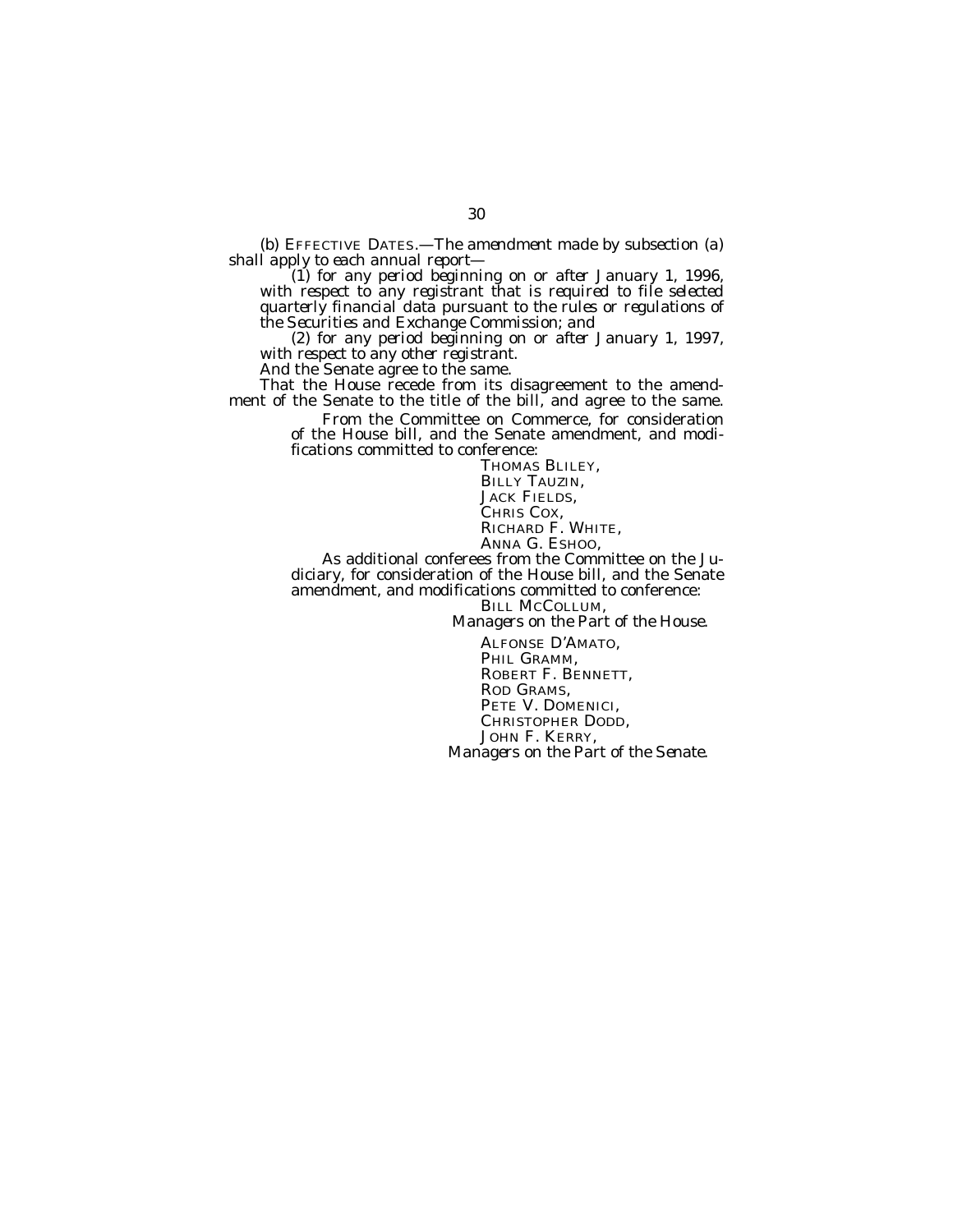## JOINT EXPLANATORY STATEMENT OF THE COMMITTEE OF **CONFERENCE**

The managers on the part of the House and the Senate at the conference on the disagreeing votes of the two Houses on the amendments of the Senate to the bill (H.R. 1058) to reform Federal securities litigation, and for other purposes, submit the following joint statement to the House and the Senate in explanation of the effect of the action agreed upon by the managers and recommended in the accompanying conference report:

## STATEMENT OF MANAGERS—THE ''PRIVATE SECURITIES LITIGATION REFORM ACT OF 1995''

The overriding purpose of our Nation's securities laws is to protect investors and to maintain confidence in the securities markets, so that our national savings, capital formation and invest-

ment may grow for the benefit of all Americans.<br>The private securities litigation system is too important to the<br>integrity of American capital markets to allow this system to be undermined by those who seek to line their own pockets by bringing abusive and meritless suits. Private securities litigation is an indispensable tool with which defrauded investors can recover their losses without having to rely upon government action. Such private lawsuits promote public and global confidence in our capital markets and help to deter wrongdoing and to guarantee that corporate officers, auditors, directors, lawyers and others properly perform their jobs. This legislation seeks to return the securities litigation<br>system to that high standard.

Congress has been prompted by significant evidence of abuse in private securities lawsuits to enact reforms to protect investors and maintain confidence in our capital markets. The House and Senate Committees heard evidence that abusive practices committed in private securities litigation include: (1) the routine filing of lawsuits against issuers of securities and others whenever there is a significant change in an issuer's stock price, without regard to any underlying culpability of the issuer, and with only faint hope that the discovery process might lead eventually to some plausible cause of action; (2) the targeting of deep pocket defendants, including accountants, underwriters, and individuals who may be covered by insurance, without regard to their actual culpability; (3) the abuse of the discovery process to impose costs so burdensome that it is often economical for the victimized party to settle; and (4) the manipulation by class action lawyers of the clients whom they purportedly represent. These serious injuries to innocent parties are compounded by the reluctance of many judges to impose sanctions under Federal Rule of Civil Procedure 11, except in those cases involving truly outrageous misconduct. At the same time, the investing public and the entire U.S. economy have been injured by the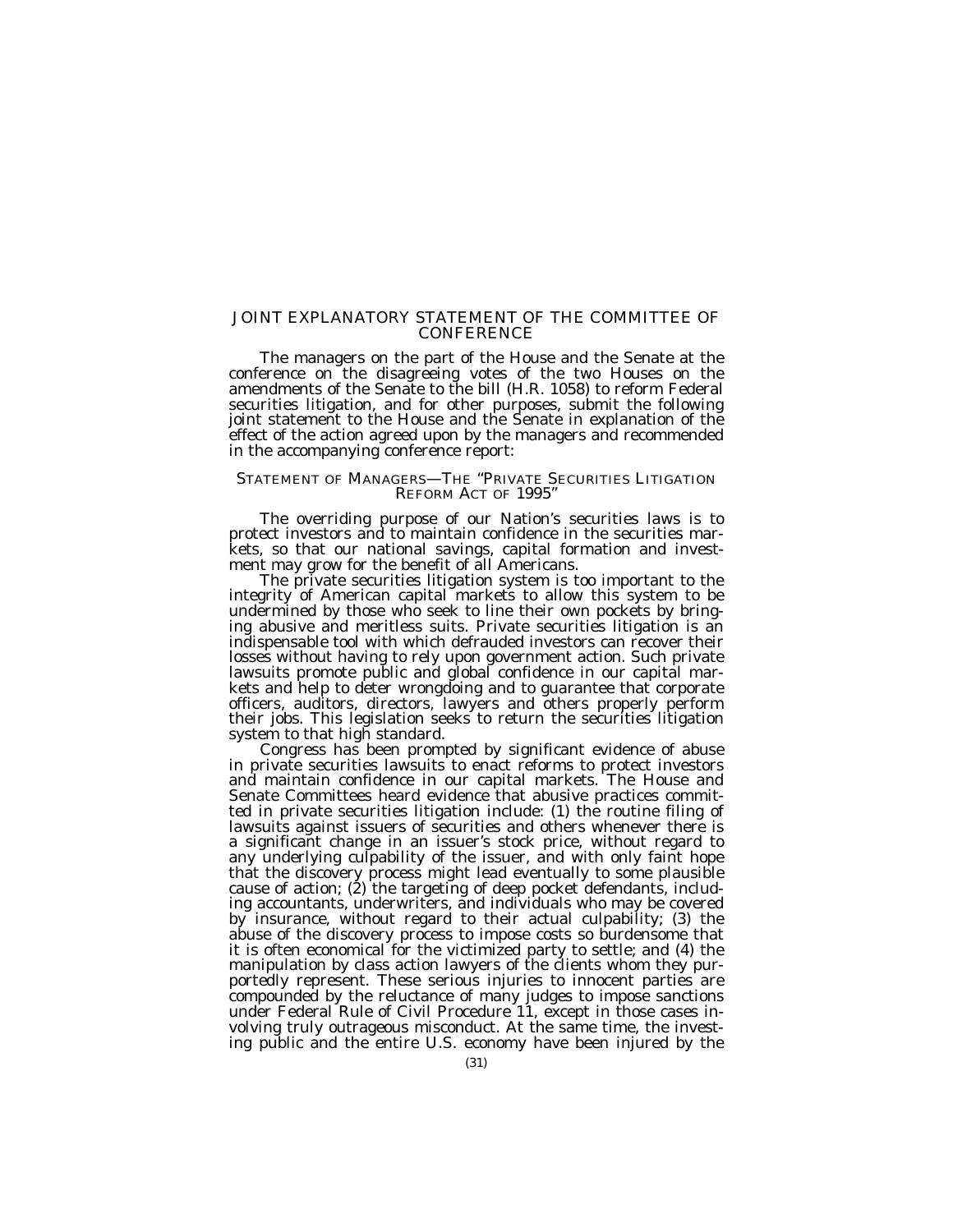unwillingness of the best qualified persons to serve on boards of directors and of issuers to discuss publicly their future prospects, because of fear of baseless and extortionate securities lawsuits.

In these and other examples of abusive and manipulative securities litigation, innocent parties are often forced to pay exorbitant ''settlements.'' When an insurer must pay lawyers' fees, make settlement payments, and expend management and employee resources in defending a meritless suit, the issuers' own investors suffer. Investors always are the ultimate losers when extortionate ''settlements'' are extracted from issuers.

This Conference Report seeks to protect investors, issuers, and all who are associated with our capital markets from abusive securities litigation. This legislation implements needed procedural protections to discourage frivolous litigation. It protects outside directors, and others who may be sued for non-knowing securities law violations, from liability for damage actually caused by others. It reforms discovery rules to minimize costs incurred during the pendency of a motion to dismiss or a motion for summary judgment. It protects investors who join class actions against lawyer-driven lawsuits by giving control of the litigation to lead plaintiffs with substantial holdings of the securities of the issuer. It gives victims of abusive securities lawsuits the opportunity to recover their attorneys' fees at the conclusion of an action. And it establishes a safe harbor for forward looking statements, to encourage issuers to disseminate relevant information to the market without fear of openended liability.

#### PRIVATE SECURITIES LITIGATION REFORM

Section 101 contains provisions to reform abusive securities class action litigation. It amends the Securities Act of 1933 (the "1933 Act") by adding a new section 27 and the Securities Exchange Act of 1934 (the ''1934 Act'') by adding a new section 21D. These provisions are intended to encourage the most capable representatives of the plaintiff class to participate in class action litigation and to exercise supervision and control of the lawyers for the class. These provisions are intended to increase the likelihood that parties with significant holdings in issuers, whose interests are more strongly aligned with the class of shareholders, will participate in the litigation and exercise control over the selection and actions of plaintiff's counsel. The legislation also provides that all discovery is stayed during the pendency of any motion to dismiss or for summary judgment. These stay of discovery provisions are intended to prevent unnecessary imposition of discovery costs on defendants.

#### THE PROFESSIONAL PLAINTIFF AND LEAD PLAINTIFF PROBLEMS

House and Senate Committee hearings on securities litigation reform demonstrated the need to reform abuses involving the use of ''professional plaintiffs'' and the race to the courthouse to file the complaint.

Professional plaintiffs who own a nominal number of shares in a wide array of public companies permit lawyers readily to file abusive securities class action lawsuits. Floor debate in the Senate highlighted that many of the ''world's unluckiest investors'' repeat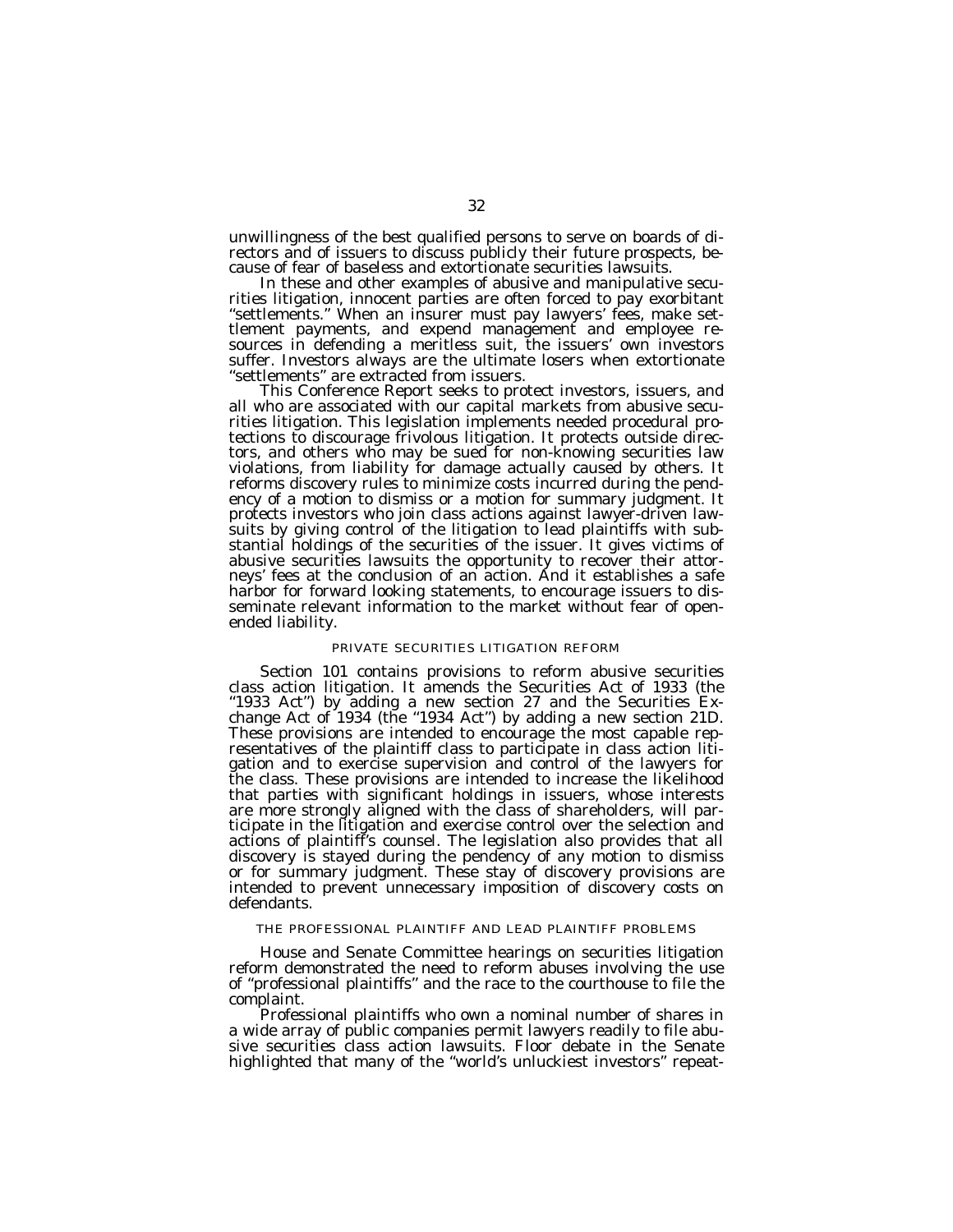edly appear as lead plaintiffs in securities class action lawsuits. These lead plaintiffs often receive compensation in the form of bounty payments or bonuses.

The Conference Committee believes these practices have encouraged the filing of abusive cases. Lead plaintiffs are not entitled to a bounty for their services. Individuals who are motivated by the payment of a bounty or bonus should not be permitted to serve as lead plaintiffs. These individuals do not adequately represent other shareholders—in many cases the ''lead plaintiff'' has not even read the complaint.

The Conference Committee believes that several new rules will effectively discourage the use of professional plaintiffs.

## *Plaintiff certification of the complaint*

This legislation requires, in new section  $27(a)(2)$  of the 1933 Act and new section  $21D(a)(2)$  of the 1934 Act, that the lead plaintiff file a sworn certified statement with the complaint. The statement must certify that the plaintiff: (a) reviewed and authorized the filing of the complaint; (b) did not purchase the securities at the direction of counsel or in order to participate in a lawsuit; and (c) is willing to serve as the lead plaintiff on behalf of the class. To further deter the use of professional plaintiffs, the plaintiff must also identify any transactions in the securities covered by the class period, and any other lawsuits in which the plaintiff has sought to serve as lead plaintiff in the last three years.<sup>1</sup>

## *Method for determining the ''most adequate plaintiff''*

The Conference Committee was also troubled by the plaintiffs' lawyers ''race to the courthouse'' to be the first to file a securities class action complaint. This race has caused plaintiffs' attorneys to become fleet of foot and sleight of hand. Most often speed has replaced diligence in drafting complaints. The Conference Committee believes two incentives have driven plaintiffs' lawyers to be the first to file. First, courts traditionally appoint counsel in class action lawsuits on a ''first come, first serve'' basis. Courts often afford insufficient consideration to the most thoroughly researched, but later filed, complaint. The second incentive involves the court's decision as to who will become lead plaintiff. Generally, the first lawsuit filed also determines the lead plaintiff.

The Conference Committee believes that the selection of the lead plaintiff and lead counsel should rest on considerations other than how quickly a plaintiff has filed its complaint. As a result, this legislation establishes new procedures for the appointment of the lead plaintiff and lead counsel in securities class actions in new section 27(a)(3) of the 1933 Act and new section 21D(a)(3) of the 1934 Act.

A plaintiff filing a securities class action must, within 20 days of filing a complaint, provide notice to members of the purported class in a widely circulated business publication. This notice must identify the claims alleged in the lawsuit and the purported class period and inform potential class members that, within 60 days, they may move to serve as the lead plaintiff. Members of the pur-

Footnotes at end of article.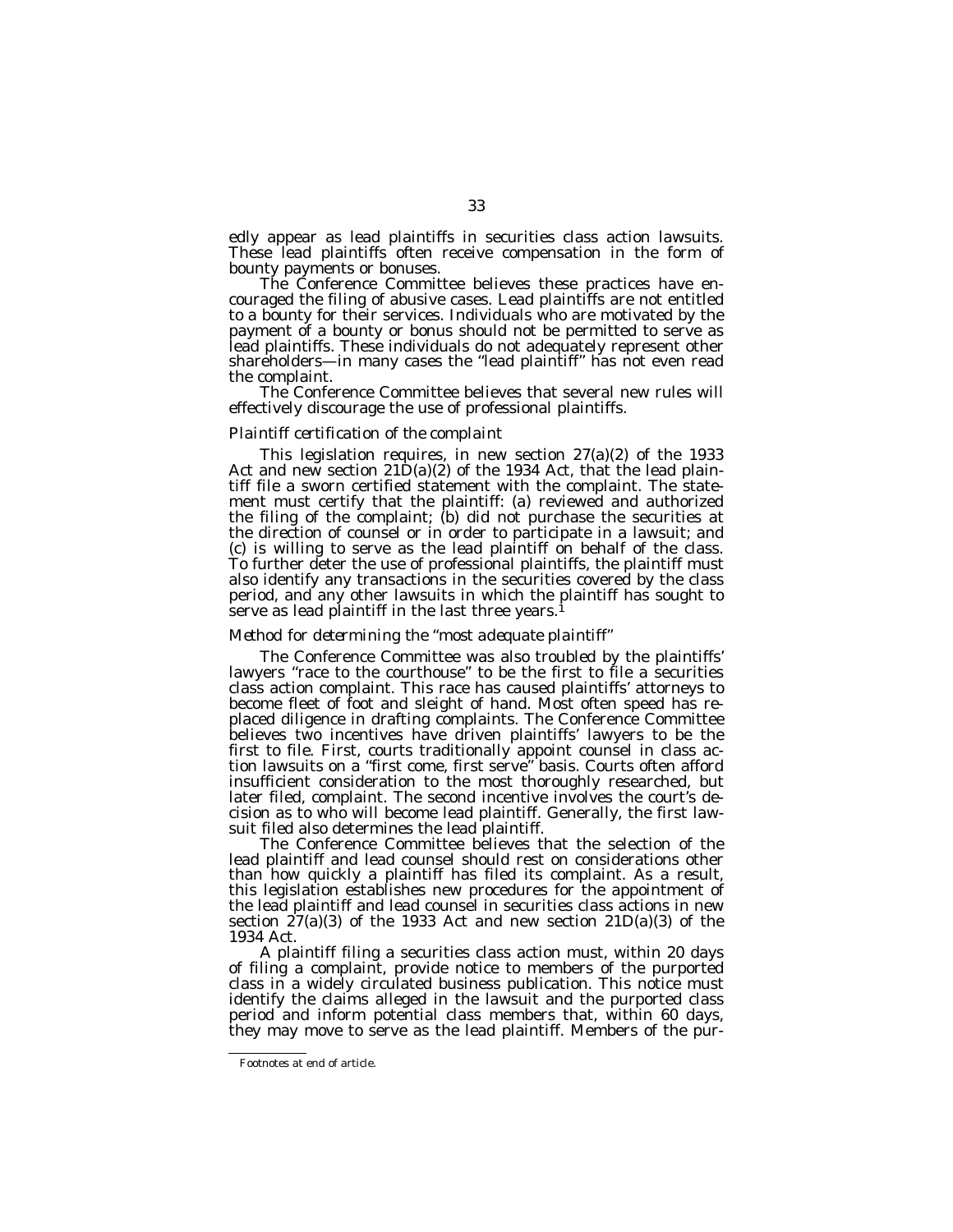ported class who seek to serve as lead plaintiff do not have to file the certification filing as part of this motion. ''Publication'' includes a variety of media, including wire, electronic or computer services.<sup>2</sup>

Within 90 days of the published notice, the court must consider motions made under this section and appoint the lead plaintiff. If a motion has been filed to consolidate multiple class actions brought on behalf of the same class, the court will not appoint a lead plaintiff until after consideration of the motion.

The current system often works to prevent institutional investors from selecting counsel or serving as lead plaintiff in class actions.3 The Conference Committee seeks to increase the likelihood that institutional investors will serve as lead plaintiffs by requiring courts to presume that the member of the purported class with the largest financial stake in the relief sought is the ''most adequate plaintiff.''

The Conference Committee believes that increasing the role of institutional investors in class actions will ultimately benefit shareholders and assist courts by improving the quality of representation in securities class actions. Institutional investors are America's largest shareholders, with about \$9.5 trillion in assets, accounting for 51% of the equity market. According to one representative of institutional investors: ''As the largest shareholders in most companies, we are the ones who have the most to gain from meritorious securities litigation."<sup>4</sup>

Several Senators expressed concern during floor consideration of this legislation that preference would be given to large investors, and that large investors might conspire with the defendant company's management. The Conference Committee believes, however, that with pension funds accounting for \$4.5 trillion<sup>5</sup> or nearly half of the institutional assets, in many cases the beneficiaries of pension funds—small investors—ultimately have the greatest stake in the outcome of the lawsuit. Cumulatively, these small investors represent a single large investor interest. Institutional investors and other class members with large amounts at stake will represent the interests of the plaintiff class more effectively than class members with small amounts at stake. The claims of both types of class members generally will be typical.

The Conference Committee recognizes the potential conflicts that could be caused by the shareholder with the ''largest financial stake'' serving as lead plaintiff. As a result, this presumption may be rebutted by evidence that the plaintiff would not fairly and adequately represent the interests of the class or is subject to unique defenses. Members of the purported class may seek discovery on whether the presumptively most adequate plaintiff would not adequately represent the class. The provisions of the bill relating to the appointment of a lead plaintiff are not intended to affect current law with regard to challenges to the adequacy of the class representative or typicality of the claims among the class.

Although the most adequate plaintiff provision does not confer any new fiduciary duty on institutional investors—and the courts should not impose such a duty—the Conference Committee nevertheless intends that the lead plaintiff provision will encourage institutional investors to take a more active role in securities class action lawsuits. Scholars predict that increasing the role of institu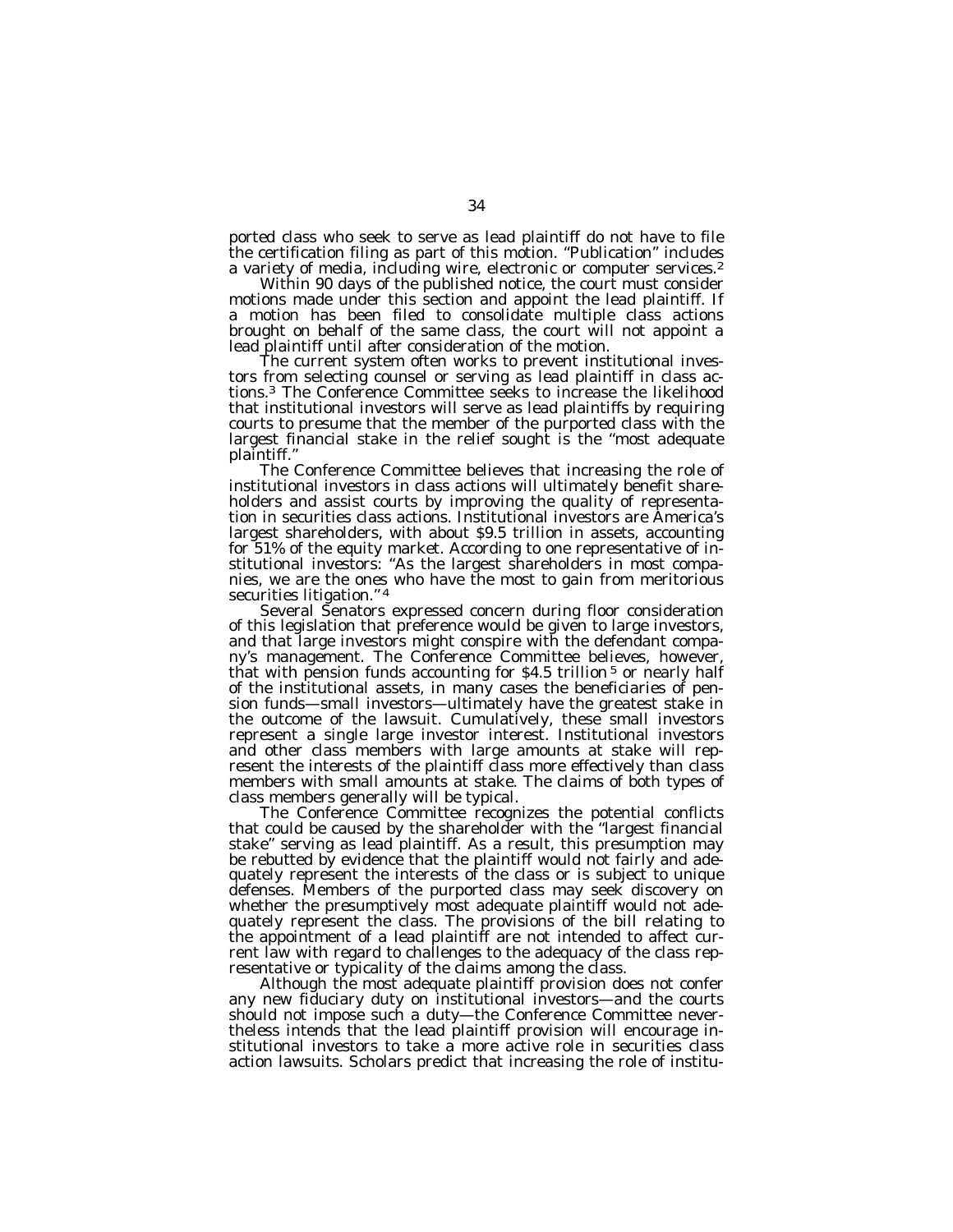tional investors will benefit both injured shareholders and courts: ''Institutions with large stakes in class actions have much the same interests as the plaintiff class generally; thus, courts could be more confident settlements negotiated under the supervision of institutional plaintiffs were 'fair and reasonable' than is the case with settlements negotiated by unsupervised plaintiffs' attorneys.'' 6

Finally, this lead plaintiff provision solves the dilemma of who will serve as class counsel. Subject to court approval, the most adequate plaintiff retains class counsel. As a result, the Conference Committee expects that the plaintiff will choose counsel rather than, as is true today, counsel choosing the plaintiff. The Conference Committee does not intend to disturb the court's discretion under existing law to approve or disapprove the lead plaintiff's choice of counsel when necessary to protect the interests of the plaintiff class.

The Conference Report seeks to restrict professional plaintiffs from serving as lead plaintiff by limiting a person from serving in that capacity more than five times in three years. Institutional investors seeking to serve as lead plaintiff may need to exceed this limitation and do not represent the type of professional plaintiff this legislation seeks to restrict. As a result, the Conference Committee grants courts discretion to avoid the unintended consequence of disqualifying institutional investors from serving more than five times in three years. The Conference Committee does not intend for this provision to operate at cross purposes with the ''most adequate plaintiff'' provision. The Conference Committee does expect, however, that it will be used with vigor to limit the activities of professional plaintiffs.

## *Limitation on lead plaintiff's recovery*

This legislation also removes the financial incentive for becoming a lead plaintiff. New section 27(a)(4) of the 1933 Act and section  $21D(a)(4)$  of the 1934 Act limits the class representative's recovery to his or her pro rata share of the settlement or final judgment. The lead plaintiff's share of the final judgment or settlement will be calculated in the same manner as the shares of the other class members. The Conference Committee recognizes that lead plaintiffs should be reimbursed for reasonable costs and expenses associated with service as lead plaintiff, including lost wages, and grants the courts discretion to award fees accordingly.

#### IMPROVEMENTS TO THE SETTLEMENT PROCESS

# *Restriction on sealed settlement agreements*

New section 27(a)(5) of the 1933 Act and section 21D(a)(5) of the 1934 Act generally bar the filing of settlement agreements under seal. The Conference Committee recognizes that legitimate reasons may exist for the court to permit the entry of a settlement or portions of a settlement under seal. A party must show ''good cause,'' i.e., that the publication of a portion or portions of the settlement agreement would result in direct and substantial harm to any party, whether or not a party to the action. The Conference Committee intends ''direct and substantial harm'' to include proof of reputational injury to a party.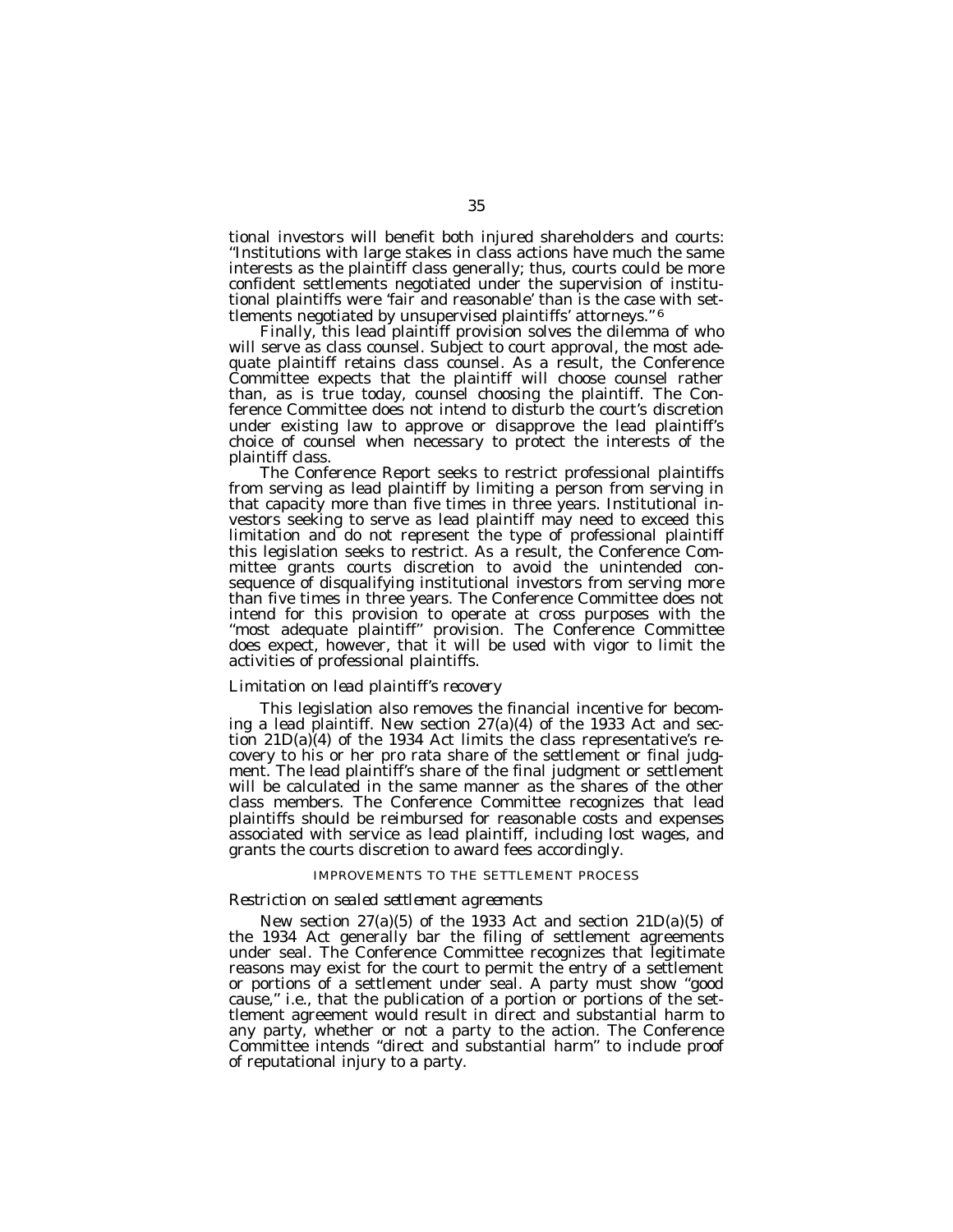## *Limitation on attorney's fees*

The House and Senate heard testimony that counsel in securities class actions often receive a disproportionate share of settlement awards.

Under current practice, courts generally award attorney's fees based on the so-called ''lodestar'' approach—i.e., the court multiplies the attorney's hours by a reasonable hourly fee, which may be increased by an additional amount based on risk or other relevant factors.7 Under this approach, attorney's fees can constitute 35% or more of the entire settlement awarded to the class. The Conference Committee limits the award of attorney's fees and costs to counsel for a class in new section 27(a)(6) of the 1933 Act and new section 21D(a)(6) of the 1934 Act to a reasonable percentage of the amount of recovery awarded to the class. By not fixing the percentage of fees and costs counsel may receive, the Conference Committee intends to give the court flexibility in determining what is reasonable on a case-by-case basis. The Conference Committee does not intend to prohibit use of the lodestar approach as a means of calculating attorney's fees. The provision focuses on the final amount of fees awarded, not the means by which such fees are calculated.

## *Improved settlement notice to class members*

The House and Senate heard testimony that class members frequently lack meaningful information about the terms of the proposed settlement.8 Class members often receive insufficient notice of the terms of a proposed settlement and, thus, have no basis to evaluate the settlement. As one bar association advised the Senate Securities Subcommittee, ''settlement notices provided to class members are often obtuse and confusing, and should be written in plain English."<sup>9</sup> The Senate received similar testimony from a class member in two separate securities fraud lawsuits: ''Nowhere in the settlement notices were the stockholders told of how much they could expect to recover of their losses. . . . I feel that the settlement offer should have told the stockholders how little of their losses will be recovered in the settlement, and that this is a material fact to the shareholder's decision to approve or disapprove the settlement."<sup>10</sup>

In new section 27(a)(7) of the 1933 Act and new section 21D(a)(7) of the 1934 Act, the Conference Committee requires that certain information be included in any proposed or final settlement agreement disseminated to class members. To ensure that critical information is readily available to class members, the Conference Committee requires that such information appear in summary form on the cover page of the notice. The notice must contain a statement of the average amount of damages per share that would be recoverable if the settling parties can agree on a figure, or a statement from each settling party on why there is disagreement. It must also explain the attorney's fees and costs sought. The name, telephone number and address of counsel for the class must be provided. Most importantly, the notice must include a brief statement explaining the reason for the proposed settlement.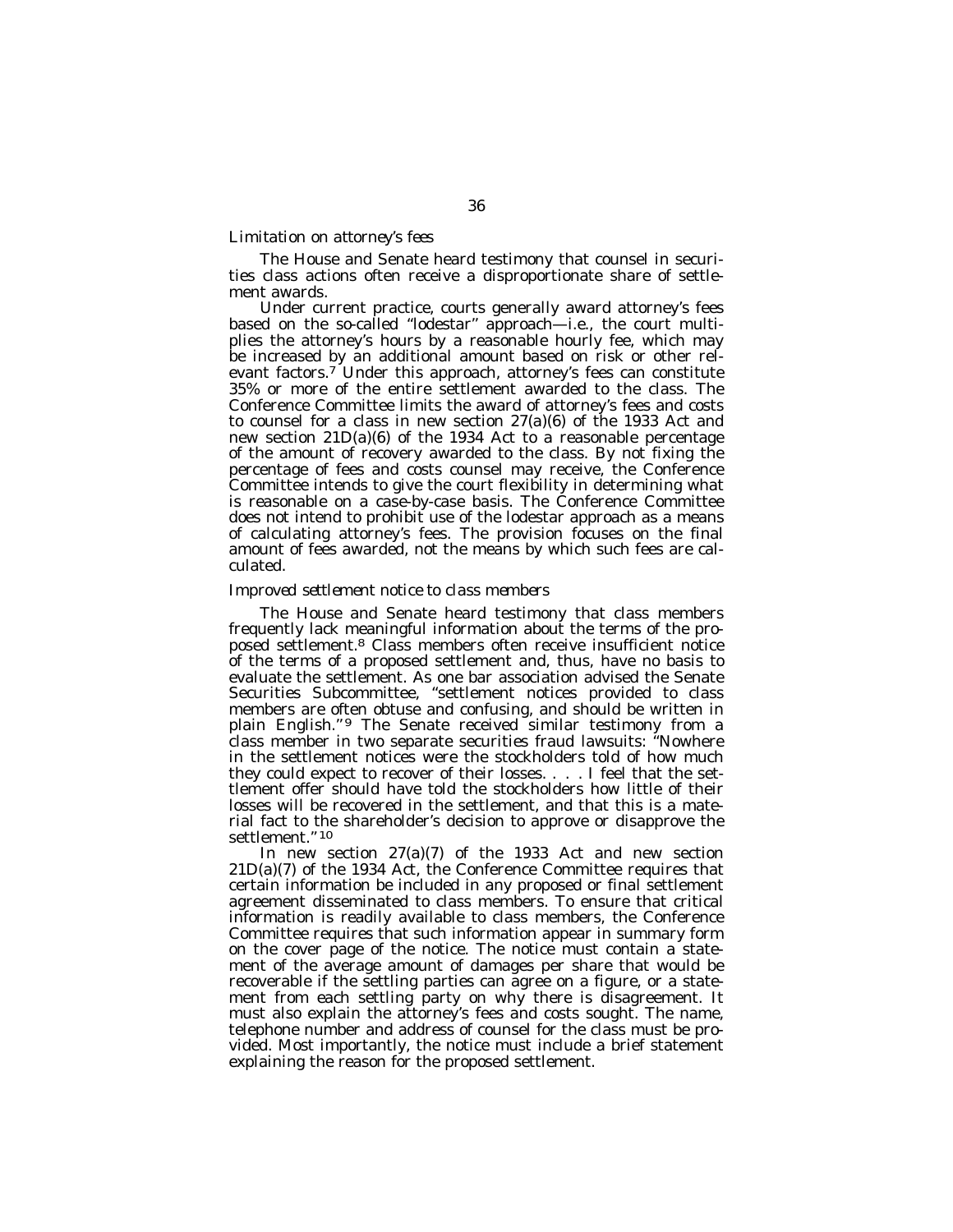## MAJOR SECURITIES CLASS ACTION ABUSES

#### *Limits on abusive discovery to prevent ''fishing expedition'' lawsuits*

The cost of discovery often forces innocent parties to settle frivolous securities class actions. According to the general counsel of an investment bank, ''discovery costs account for roughly 80% of total litigation costs in securities fraud cases.'' 11 In addition, the threat that the time of key employees will be spent responding to discovery requests, including providing deposition testimony, often forces coercive settlements.

The House and Senate heard testimony that discovery in securities class actions often resembles a fishing expedition. As one witness noted, ''once the suit is filed, the plaintiff's law firm proceeds to search through all of the company's documents and take endless depositions for the slightest positive comment which they can claim induced the plaintiff to invest and any shred of evidence that the company knew a downturn was coming.'' 12

The Conference Committee provides in new section 27(b) of the 1933 Act and new section 21D(b)(3) of the 1934 Act that courts must stay all discovery pending a ruling on a motion to dismiss, unless exceptional circumstances exist where particularized discovery is necessary to preserve evidence or to prevent undue prejudice to a party. For example, the terminal illness of an important witness might require the deposition of the witness prior to the ruling on the motion to dismiss.

To ensure that relevant evidence will not be lost, new section 27(b) of the 1933 Act and new section 21D(b)(3) of the 1934 Act make it unlawful for any person, upon receiving actual notice that names that person as a defendant, willfully to destroy or otherwise alter relevant evidence. The Conference Committee intends this provision to prohibit only the willful alteration or destruction of evidence relevant to the litigation. The provision does not impose liability where parties inadvertently or unintentionally destroy what turn out later to be relevant documents. Although this prohibition expressly applies only to defendants, the Conference Committee believes that the willful destruction of evidence by a plaintiff would be equally improper, and that courts have ample authority to prevent such conduct or to apply sanctions as appropriate.

## *''Fair share'' rule of proportionate liability*

One of the most manifestly unfair aspects of the current system of securities litigation is its imposition of liability on one party for injury actually caused by another. Under current law, a single defendant who has been found to be 1% liable may be forced to pay 100% of the damages in the case. The Conference Committee remedies this injustice by providing a ''fair share'' system of proportionate liability. As former SEC Chairman Richard Breeden testified, under the current regime of joint and several liability, "parties who are central to perpetrating a fraud often pay little, if anything. At the same time, those whose involvement might be only peripheral and lacked any deliberate and knowing participation in the fraud often pay the most in damages.'' 13

The current system of joint and several liability creates coercive pressure for entirely innocent parties to settle meritless claims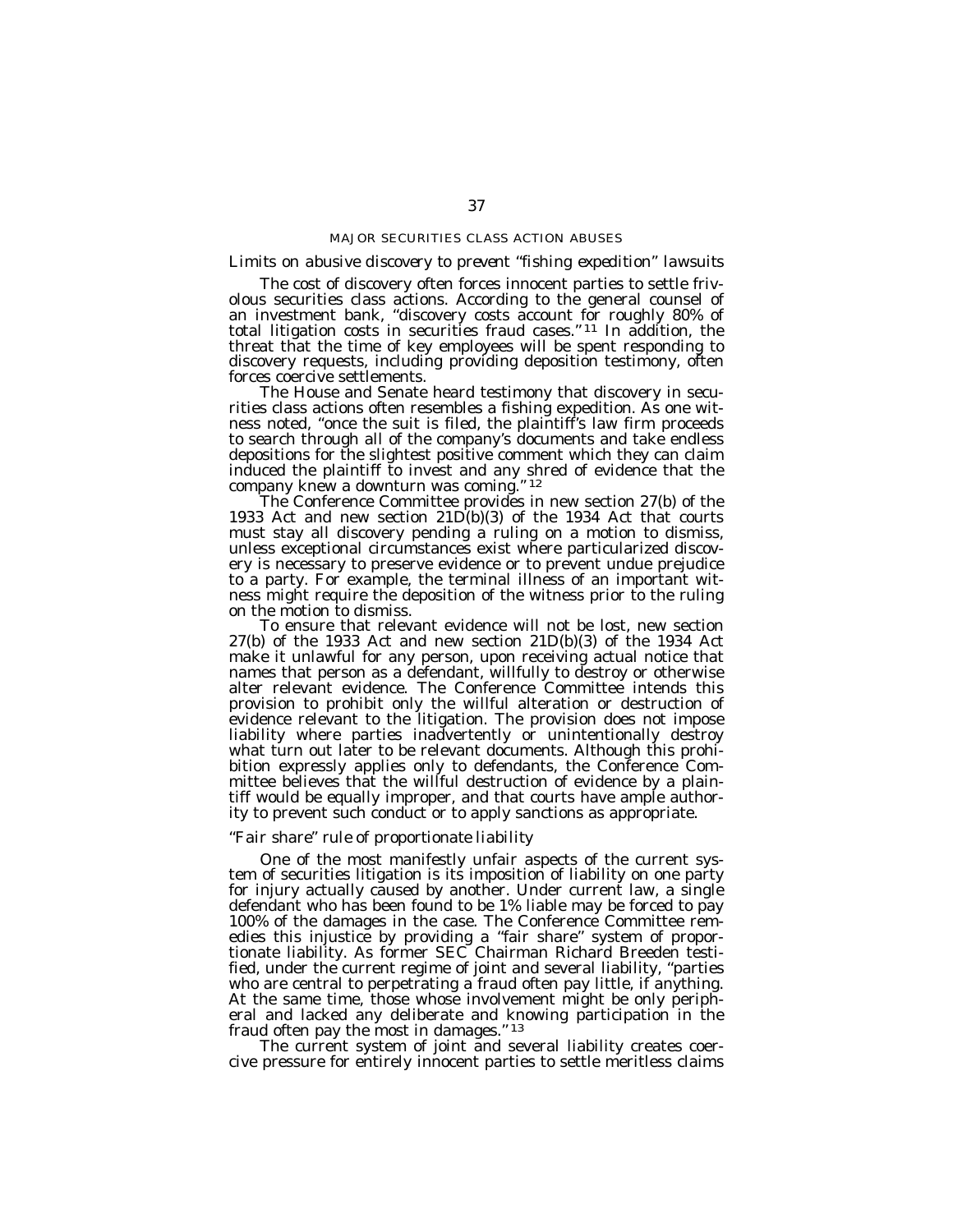rather than risk exposing themselves to liability for a grossly disproportionate share of the damages in the case.

In many cases, exposure to this kind of unlimited and unfair risk has made it impossible for firms to attract qualified persons to serve as outside directors. Both the House and Senate Committees repeatedly heard testimony concerning the chilling effect of unlimited exposure to meritless securities litigation on the willingness of capable people to serve on company boards. SEC Chairman Levitt himself testified that ''there [were] the dozen or so entrepreneurial firms whose invitations [to be an outside director] I turned down because they could not adequately insure their directors . . . . [C]ountless colleagues in business have had the same experience, and the fact that so many qualified people have been unable to serve is, to me, one of the most lamentable problems of all.'' 14 This result has injured the entire U.S. economy.

Accordingly, the Conference Committee has reformed the traditional rule of joint and several liability. The Conference Report specifically applies this reform to the liability of outside directors under Section 11 of the 1933 Act,15 because the current imposition of joint and several liability for non-knowing Section 11 violations by outside directors presents a particularly glaring example of unfairness. By relieving outside directors of the specter of joint and several liability under Section 11 for non-knowing conduct, Section 201 of the Conference Report will reduce the pressure placed by meritless litigation on the willingness of capable outsiders to serve on corporate boards.

In addition, Section 201 will provide the same "fair share" rule of liability, rather than joint and several liability, for all 1934 Act cases in which liability can be predicated on non-knowing conduct.16

In applying the "fair share" rule of proportionate liability to cases involving non-knowing securities violations, the Conference Committee explicitly determined that the legislation should make no change to the state of mind requirements of existing law. Accordingly, the definition of ''knowing'' conduct in the Conference Report is written to conform to existing statutory standards, and Section 201 of the Conference Report makes clear that the ''fair share'' rule of proportionate liability does not create any new cause of action or expand, diminish, or otherwise affect the substantive standard for liability in any action under the 1933 Act or the 1934 Act. This section of the Conference Report further provides that the standard of liability in any such action should be determined by the pre-existing, unamended statutory provision that creates the cause of action, without regard to this provision, which applies solely to the allocation of damages.

The Conference Report imposes full joint and several liability, as under current law, on defendants who engage in knowing violations of the securities laws. Defendants who are found liable but have not engaged in knowing violations are responsible only for their share of the judgment (based upon the fact finder's apportionment of responsibility), with two key exceptions. First, all defendants are jointly and severally liable with respect to the claims of certain plaintiffs. Such plaintiffs are defined in the Conference Report as those who establish that (i) they are entitled to damages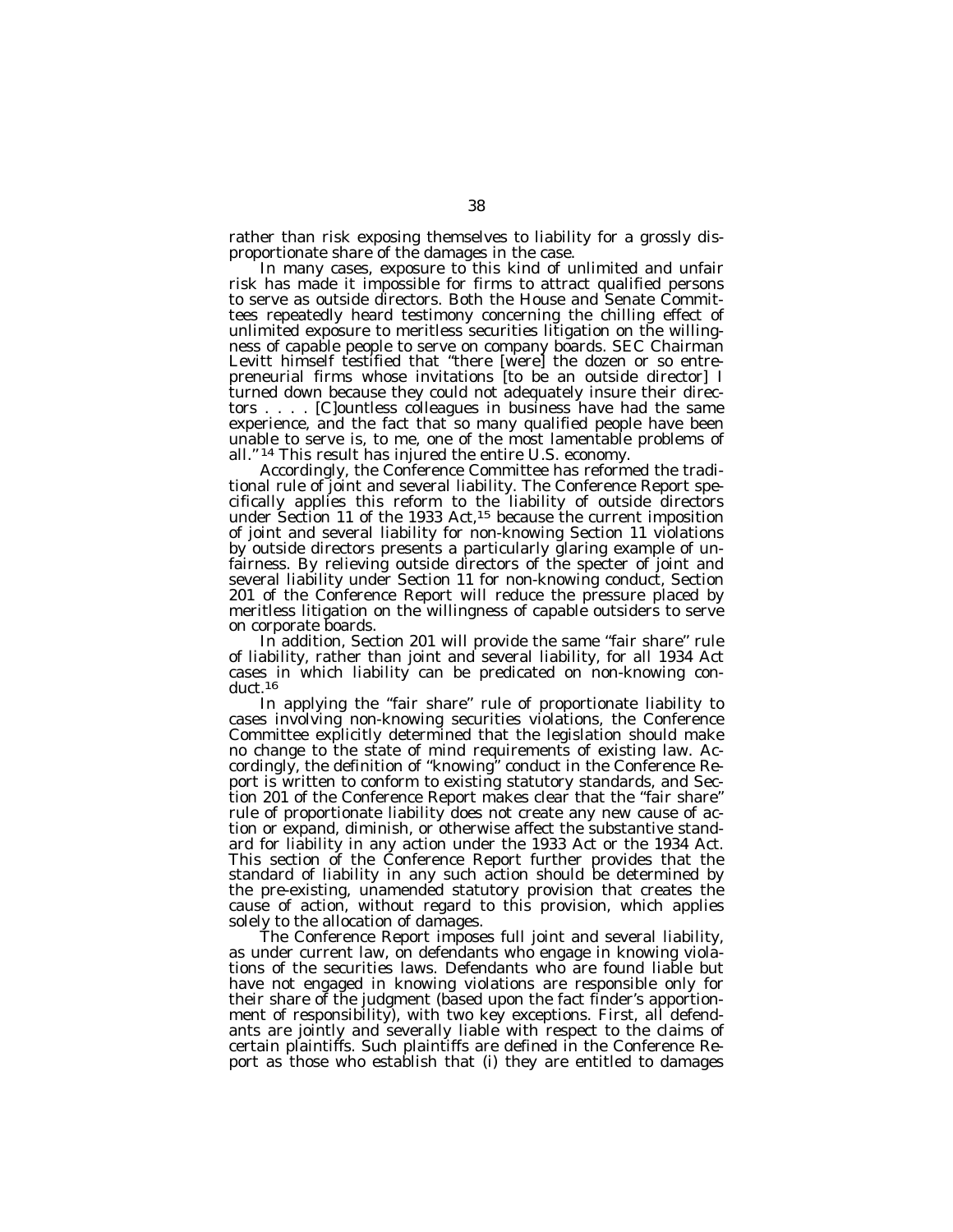exceeding 10% of their net worth, and (ii) their net worth is less than \$200,000. The \$200,000 net worth test does not reflect a judgment by the Conference Committee that investors who fall below this standard are ''small,'' unsophisticated, or in need of or entitled to any special protection under the securities laws. Second, if a defendant cannot pay their allocable share of the damages due to insolvency, each of the other defendants must make an additional payment—up to 50% of their own liability—to make up the shortfall in the plaintiff's recovery.

The Conference Committee recognizes that private parties may wish to allocate attorney's fees and costs according to a formula negotiated previously by contract. Accordingly, the Conference Report provides that where authorized by contract a prevailing defendant may recover attorney's fees and costs. The Conference Report does not change the enforceability of indemnification contracts in the event of settlement.

#### *Attorneys' fees awarded to prevailing parties in abusive litigation*

The Conference Committee recognizes the need to reduce significantly the filing of meritless securities lawsuits without hindering the ability of victims of fraud to pursue legitimate claims. The Conference Committee seeks to solve this problem by strengthening the application of Rule 11 of the Federal Rules of Civil Procedure in private securities actions.

Existing Rule 11 has not deterred abusive securities litigation.17 Courts often fail to impose Rule 11 sanctions even where such sanctions are warranted. When sanctions are awarded, they are generally insufficient to make whole the victim of a Rule 11 violation: the amount of the sanction is limited to an amount that the court deems sufficient to deter repetition of the sanctioned conduct, rather than imposing a sanction that equals the costs imposed on the victim by the violation. Finally, courts have been unable to apply Rule 11 to the complaint in such a way that the victim of the ensuing lawsuit is compensated for all attorneys' fees and costs incurred in the entire action.

The legislation gives teeth to Rule 11 in new section 27(c) of the 1933 Act and new section 21D(c) of the 1934 Act by requiring the court to include in the record specific findings, at the conclusion of the action, as to whether all parties and all attorneys have complied with each requirement of Rule 11(b) of the Federal Rules of Civil Procedure.

These provisions also establish the presumption that the appropriate sanction for filing a complaint that violates Rule 11(b) is an award to the prevailing party of all attorney's fees and costs incurred in the entire action. The Conference Report provides that, if the action is brought for an improper purpose, is unwarranted by existing law or legally frivolous, is not supported by facts, or otherwise fails to satisfy the requirements set forth in Rule 11(b), the prevailing party presumptively will be awarded its attorneys' fees and costs for the entire action. This provision does not mean that a party who is sanctioned for only a partial failure of the complaint under Rule 11, such as one count out of a 20-count complaint, must pay for all of the attorney's fees and costs associated with the action. The Conference Committee expects that courts will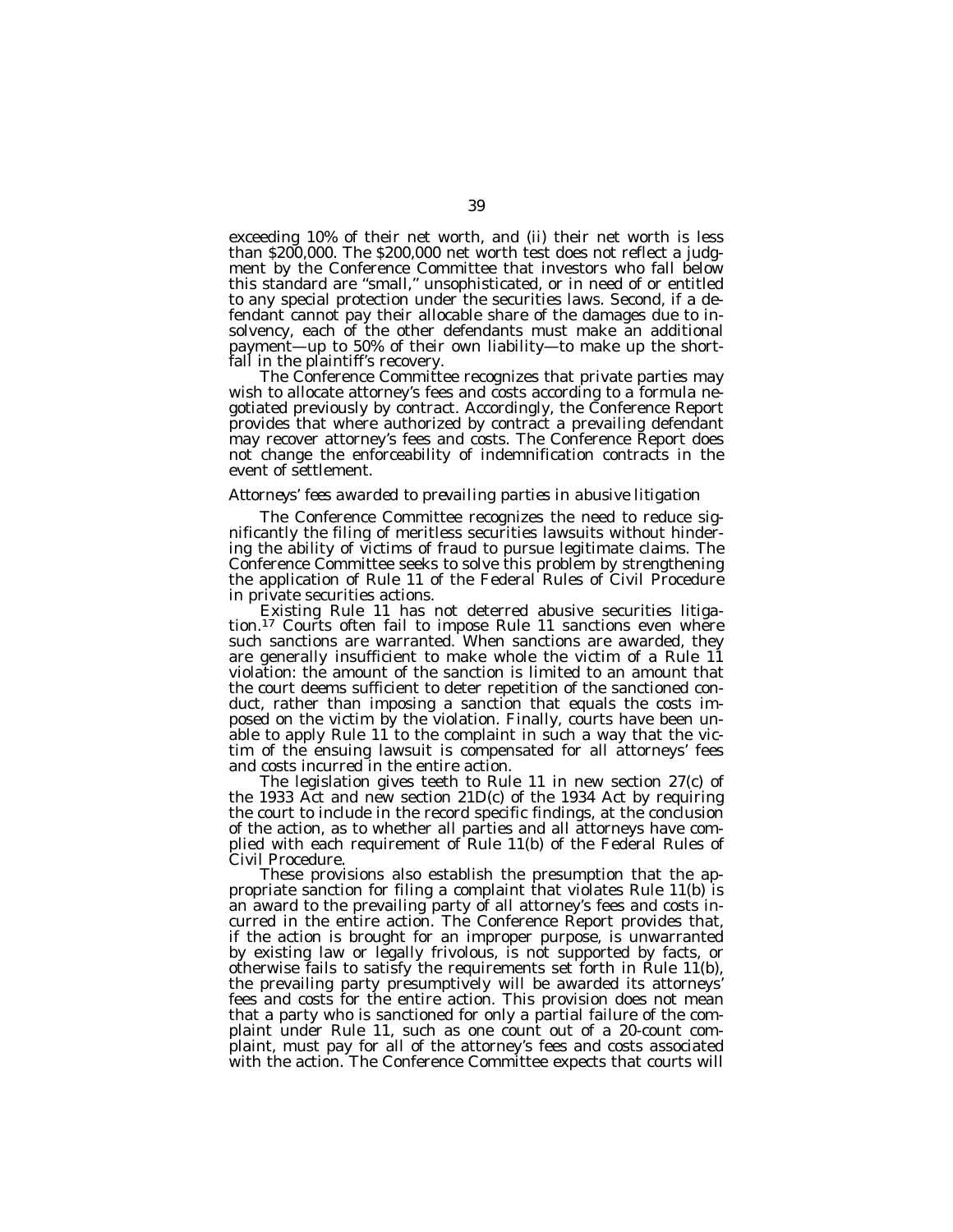grant relief from the presumption where a *de minimis* violation of the Rule has occurred. Accordingly, the Conference Committee specifies that the failure of the complaint must be ''substantial'' and makes the presumption rebuttable.

For Rule  $1\hat{1}$ (b) violations involving responsive pleadings or dispositive motions, the rebuttable presumption is an award of attorneys' fees and costs incurred by the victim of the violation as a re-

sult of that particular pleading or motion.<br>A party may rebut the presumption of sanctions by providing that: (i) the violation was de minimis; or (ii) the imposition of fees and costs would impose an undue burden and be unjust, and it would not impose a greater burden for the prevailing party to have to pay those same fees and costs. The premise of this test is that, when an abusive or frivolous action is maintained, it is manifestly unjust for the victim of the violation to bear substantial attorneys' fees. The Conference Committee recognizes that little in the way of justice can be achieved by attempting to compensate the prevailing party for lost time and such other measures of damages as injury to reputation; hence it has written into law the presumption that a prevailing party should not have the cost of attorney's fees added as insult to the underlying injury. If a party successfully rebuts the presumption, the court then impose sanctions consistent with Rule  $11(c)(2)$ .<sup>18</sup> The Conference Committee intends this provision to impose upon courts the affirmative duty to scrutinize filings closely and to sanction attorneys or parties whenever their conduct violates Rule 11(b).

#### *Limitation on attorney's conflict of interest*

The Conference Committee believes that, in the context of class action lawsuits, it is a conflict of interest for a class action lawyer to benefit from the outcome of the case where the lawyer owns stock in the company being sued. Accordingly, new section  $27(a)(8)$ of the 1933 Act and new section  $21D(a)(9)$  requires the court to determine whether a lawyer who owns securities in the defendant company and who seeks to represent the plaintiff class in a securities class action should be disqualified from representing the class.

#### *Bonding for payment of fees and expenses*

The house hearings on securities litigation reform revealed the need for explicit authority for courts to require undertakings for attorney's fees and costs from parties, or their counsel, or both, in order to ensure the viability of potential sanctions as a deterrent to meritless litigation.19 Congress long ago authorized similar undertakings in the express private right of action in Section 11 of the 1933 Act and in Sections 9 and 18 of the 1934 Act. The availability of such undertakings in private securities actions will be an important means of ensuring that the provision of the Conference Report authorizing the award of attorneys' fees and costs under Rule 11 will not become, in practice, a one-way mechanism only usable to sanction parties with deep pockets.20

The legislation expressly provides that such undertakings may be required of parties' attorneys in lieu of, or in addition to, the parties themselves. In this regard, the Conference Committee intends to preempt any contrary state bar restrictions that much in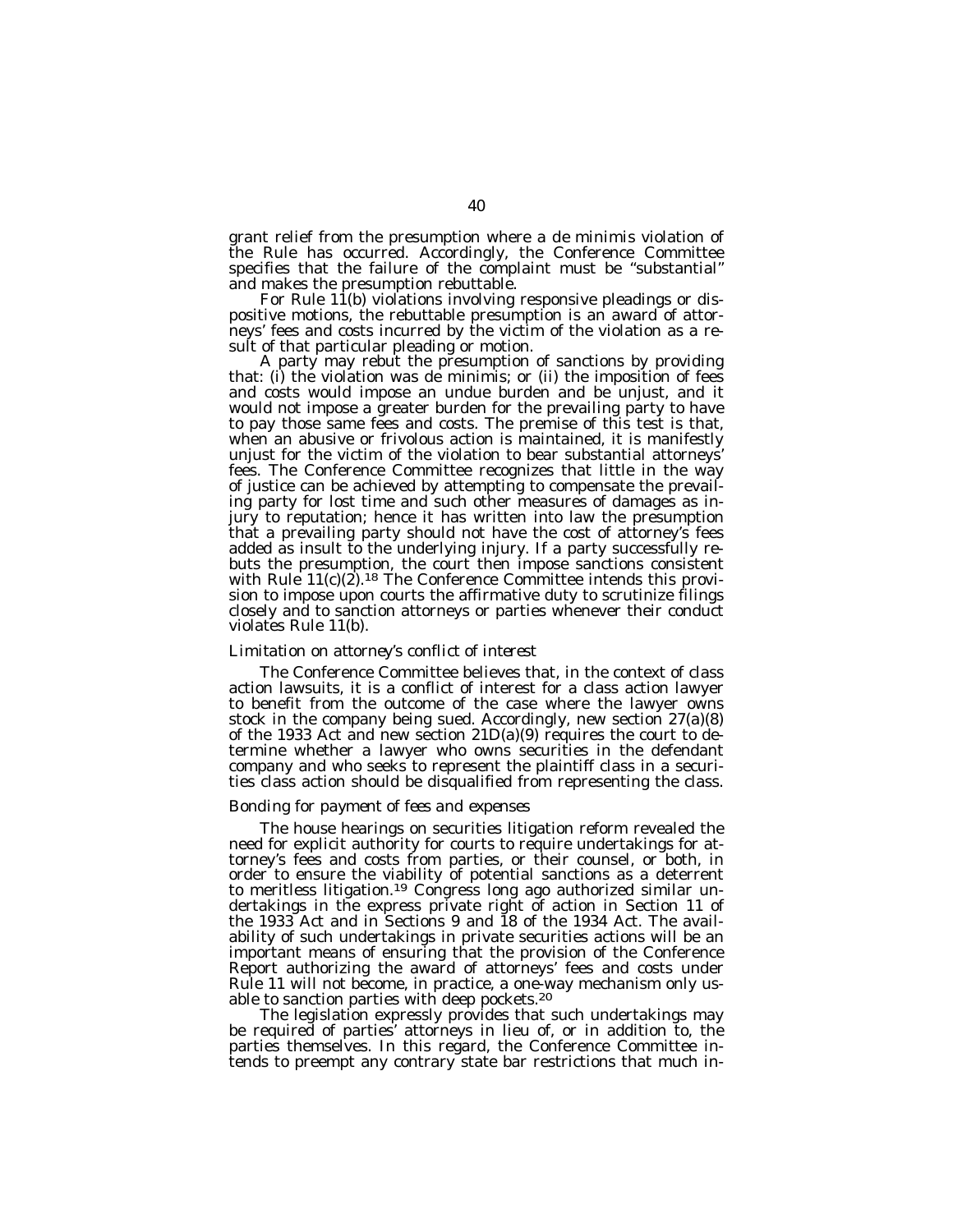hibit attorneys' provision of such undertakings in behalf of their clients. The Conference Committee anticipates, for example, that where a judge determines to require an undertaking in a class action, such an undertaking would ordinarily be imposed on plaintiffs' counsel rather than upon the plaintiff class, both because the financial resources of counsel would ordinarily be more extensive than those of an individual class member and because counsel are better situated than class members to evaluate the merits of cases and individual motions. This provision is intended to effectuate the remedial purposes of the bill's Rule 11 provision.

## REQUIREMENTS FOR SECURITIES FRAUD ACTIONS

## *Heightened pleading standard*

Naming a party in a civil suit for fraud is a serious matter. Unwarranted fraud claims can lead to serious injury to reputation for which our legal system effectively offers no redress. For this reason, among others, Rule 9(b) of the Federal Rules of Civil Procedure requires that plaintiffs plead allegations of fraud with ''particularity.'' The Rule has not prevented abuse of the securities laws by private litigants.<sup>21</sup> Moreover, the courts of appeals have interpreted Rule 9(b)'s requirement in conflicting ways, creating distinctly different standards among the circuits.<sup>22</sup> The House and Senate hearings on securities litigation reform included testimony on the need to establish uniform and more stringent pleading requirements to curtail the filing of meritless lawsuits.

The Conference Committee language is based in part on the pleading standard of the Second Circuit. The standard also is specifically written to conform the language to Rule 9(b)'s notion of pleading with ''particularity.''

Regarded as the most stringent pleading standard, the Second Circuit requirement is that the plaintiff state facts with particularity, and that these facts, in turn, must give rise to a ''strong inference'' of the defendant's fraudulent intent. Because the Conference Committee intends to strengthen existing pleading requirements, it does not intend to codify the Second Circuit's case law interpreting this pleading standard.<sup>23</sup> The plaintiff must also specifically plead with particularity each statement alleged to have been misleading. The reason or reasons why the statement is misleading must also be set forth in the compliant in detail. If an allegation is made on information and belief, the plaintiff must state with particularity all facts in the plaintiff's possession on which the belief is formed.

#### *Loss causation*

The Conference Committee also requires the plaintiff to plead and then to prove that the misstatement or omission alleged in the complaint actually caused the loss incurred by the plaintiff in new Section 21D(b)(4) of the 1934 Act. For example, the plaintiff would have to prove that the price at which the plaintiff bought the stock was artificially inflated as the result of the misstatement or omission.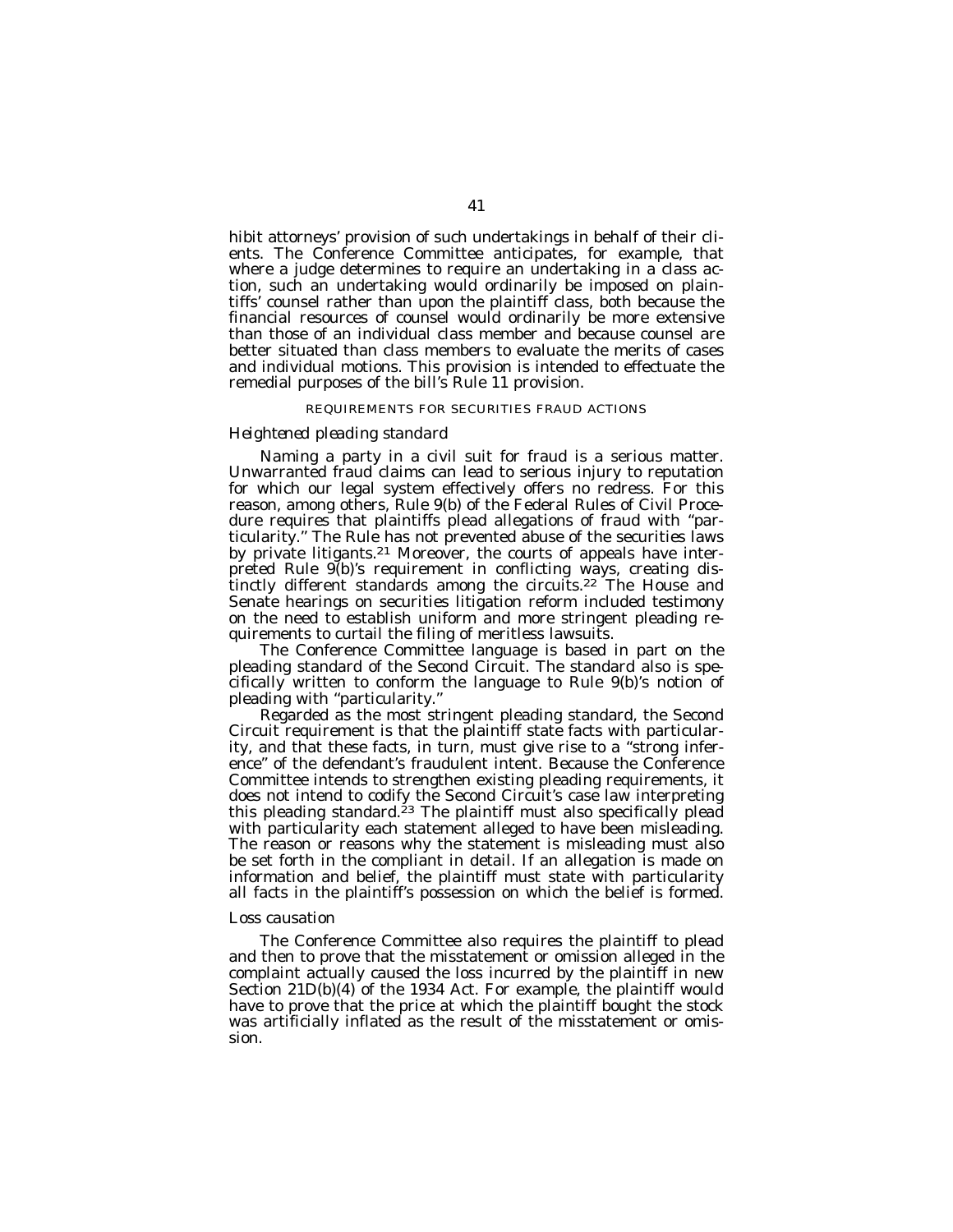#### DAMAGES

### *Written interrogatories*

In an action to recover money damages, the Conference Committee requires the court to submit written interrogatories to the jury on the issue of defendant's state of mind at the time of the violation. In expressly providing for certain interrogatories, the Committee does not intend to otherwise prohibit or discourage the submission of interrogatories concerning the mental state or relative fault of the plaintiff and of persons who could have been joined as defendants. For example, interrogatories may be appropriate in contribution proceedings among defendants or in computing liability when some of the defendants have entered into settlement with the plaintiff prior to verdict or judgment.

# *Limitation on ''windfall'' damages*

The current method of calculating damages in 1934 Act securities fraud cases is complex and uncertain. As a result, there are often substantial variations in the damages calculated by the defendants and the plaintiffs. Typically, in an action involving a fraudulent misstatement or omission, the investor's damages are presumed to be the difference between the price the investor paid for the security and the price of the security on the day the corrective information gets disseminated to the market.

Between the time a misrepresentation is made and the time the market receives corrected information, however, the price of the security may rise or fall for reasons unrelated to the alleged fraud. According to an analysis provided to the Senate Securities Subcommittee, on average, damages in securities litigation comprise approximately 27.7%<sup>24</sup> of market loss. Calculating damages based on the date corrective information is disclosed may end up substantially overestimating plaintiff's damages.<sup>25</sup> The Conference Committee intends to rectify the uncertainty in calculating damages in new section 21D(e) of the 1934 Act by providing a ''look back'' period, thereby limiting damages to those losses caused by the fraud and not by other market conditions.

This provision requires that plaintiff's damages be calculated based on the ''mean trading price'' of the security. This calculation takes into account the value of the security on the date plaintiff originally bought or sold the security and the value of the security during the 90-day period after dissemination of any information correcting the misleading statement or omission. If the plaintiff sells those securities or repurchases the subject securities during the 90-day period, damages will be calculated based on the price of that transaction and the value of the security immediately after the dissemination of corrective information.

#### SAFE HARBOR FOR FORWARD-LOOKING STATEMENTS

## *The muzzling effect of abusive securities litigation*

Abusive litigation severely affects the willingness of corporate managers to disclose information to the marketplace. Former SEC Chairman Richard Breeden testified in a Senate Securities Subcommittee hearing on this subject: ''Shareholders are also damaged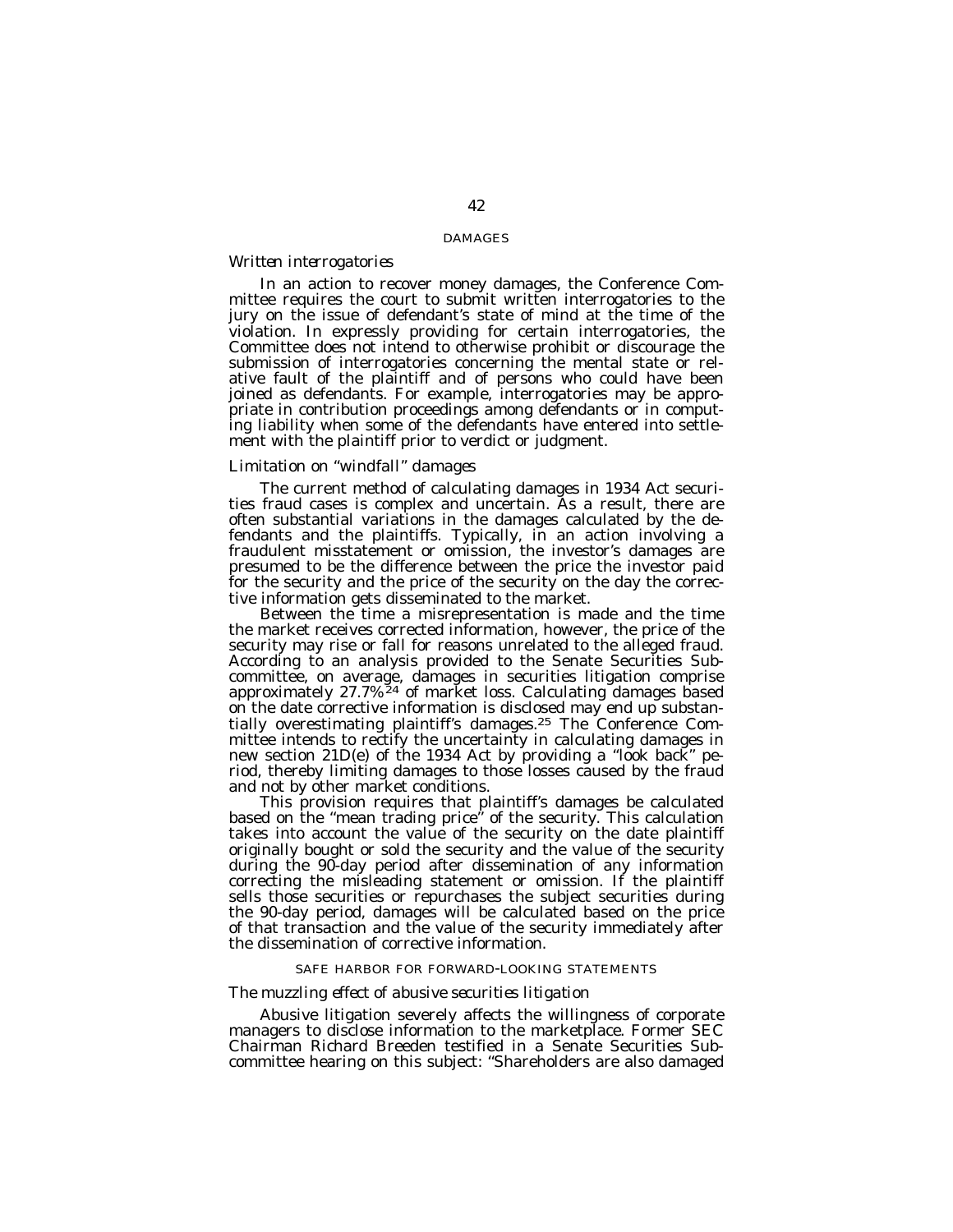due to the chilling effect of the current system on the robustness and candor of disclosure. . . . Understanding a company's own assessment of its future potential would be among the most valuable information shareholders and potential investors could have about a firm.'' 26

Fear that inaccurate projections will trigger the filing of securities class action lawsuit has muzzled corporate management. One study found that over two-thirds of venture capital firms were reluctant to discuss their performance with analysts or the public because of the threat of litigation.27 Anecdotal evidence similarly indicates corporate counsel advise clients to say as little as possible, because ''legions of lawyers scrub required filings to ensure that disclosures are as milquetoast as possible, so as to provide no grist for the litigation mill."<sup>28</sup>

Technology companies—because of the volatility of their stock prices—are particularly vulnerable to securities fraud lawsuits when projections do not materialize. If a company fails to satisfy its announced earnings projections—perhaps because of changes in the economy or the timing of an order or new product—the company is likely to face a lawsuit.

## *A statutory safe harbor for forward-looking statements*

The Conference Committee has adopted a statutory ''safe harbor'' to enhance market efficiency by encouraging companies to disclose forward-looking information. This provision adds a new section 27A to the 1933 Act and a new section 21E of the 1934 Act which protects from liability in private lawsuits certain ''forwardlooking" statements made by persons specified in the legislation.<sup>29</sup>

The Conference Committee has crafted a safe harbor that differs from the safe harbor provisions in the House and Senate passed bills. The Conference Committee safe harbor, like the Senate safe harbor, is based on aspects of SEC Rule 175 and the judicial created ''bespeaks caution'' doctrine. It is a bifurcated safe harbor that permits greater flexibility to those who may avail themselves of safe harbor protection. There is also a special safe harbor for issuers who make oral forward-looking statements.

The first prong of the safe harbor protects a written or oral forward-looking statement that is: (i) identified as forward-looking, and (ii) accompanied by meaningful cautionary statements identifying important factors that could cause actual results to differ materially from those projected in the statement.

Under this first prong of the safe harbor, boilerplate warnings will not suffice as meaningful cautionary statements identifying important factors that could cause actual results to differ materially from those projected in the statement. The cautionary statements must convey substantive information about factors that realistically could cause results to differ materially from those projected in the forward-looking statement, such as, for example, information about the issuer's business.

As part of the analysis of what constitutes a meaningful cautionary statement, courts should consider the factors identified in the statements. ''Important'' factors means the stated factors identified in the cautionary statement must be relevant to the projec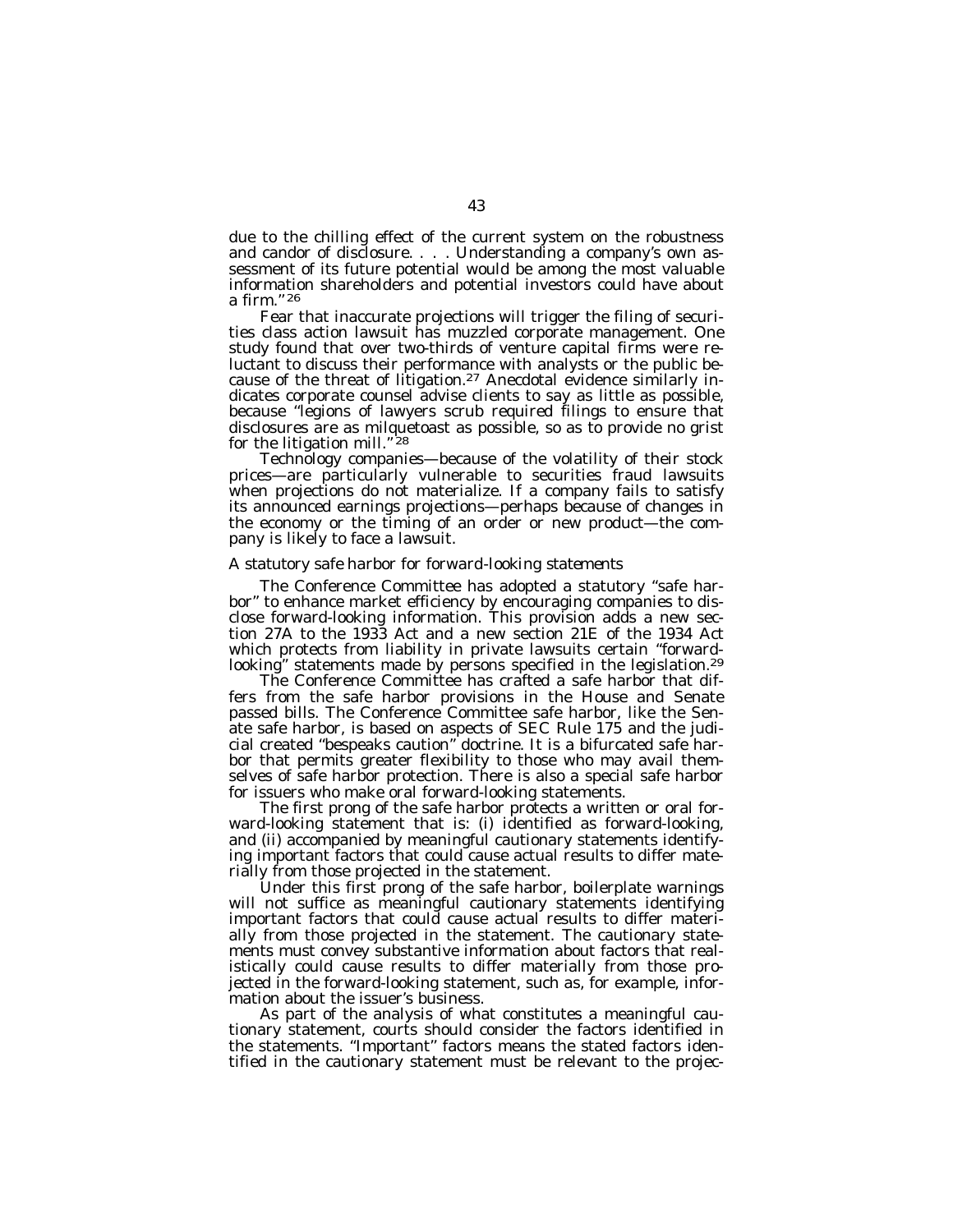tion and must be of a nature that the factor or factors could actually affect whether the forward-looking statement is realized.

The Conference Committee expects that the cautionary statements identify important factors that could cause results to differ materially—but not all factors. Failure to include the particular factor that ultimately causes the forward-looking statement not to come true will not mean that the statement is not protected by the safe harbor. The Conference Committee specifies that the cautionary statements identify ''important'' factors to provide guidance to issuers and not to provide an opportunity for plaintiff counsel to conduct discovery on what factors were known to the issuer at the time the forward-looking statement was made.

The use of the words ''meaningful'' and ''important factors'' are intended to provide a standard for the types of cautionary statements upon which a court may, where appropriate, decide a motion to dismiss, without examining the state of mind of the defendant. The first prong of the safe harbor requires courts to examine only the cautionary statement accompanying the forward-looking statement. Courts should not examine the state of mind of the person making the statement.

Courts may continue to find a forward-looking statement immaterial—and thus not actionable under the 1933 Act and the 1934 Act—on other grounds. To clarify this point, the Conference Committee includes language in the safe harbor provision that no liability attaches to forward-looking statements that are ''immaterial.''

The safe harbor seeks to provide certainty that forward-looking statements will not be actionable by private parties under certain circumstances. Forward-looking statements will have safe harbor protection if they are accompanied by a meaningful cautionary statement. A cautionary statement that misstates historical facts is not covered by the Safe harbor, it is not sufficient, however, in a civil action to allege merely that a cautionary statement misstates historical facts. The plaintiff must plead with particularity all facts giving rise to a strong inference of a material misstatement in the cautionary statement to survive a motion to dismiss.

The second prong of the safe harbor provides an alternative analysis. This safe harbor also applies to both written and oral forward-looking statements. Instead of examining the forward-looking and cautionary statements, this prong of the safe harbor focuses on the state of mind of the person making the forward-looking statement. A person or business entity will not be liable in a private lawsuit for a forward-looking statement unless a plaintiff proves that person or business entity made a false or misleading forwardlooking statement with actual knowledge that it was false or misleading. The Conference Committee intends for this alternative prong of the safe harbor to apply if the plaintiff fails to prove the forward-looking statement (1) if made by a natural person, was made with the actual knowledge by that person that the statement was false or misleading; or  $(2)$  if made by a business entity, was made by or with the approval of an executive officer of the entity with actual knowledge by that officer that the statement was false or misleading.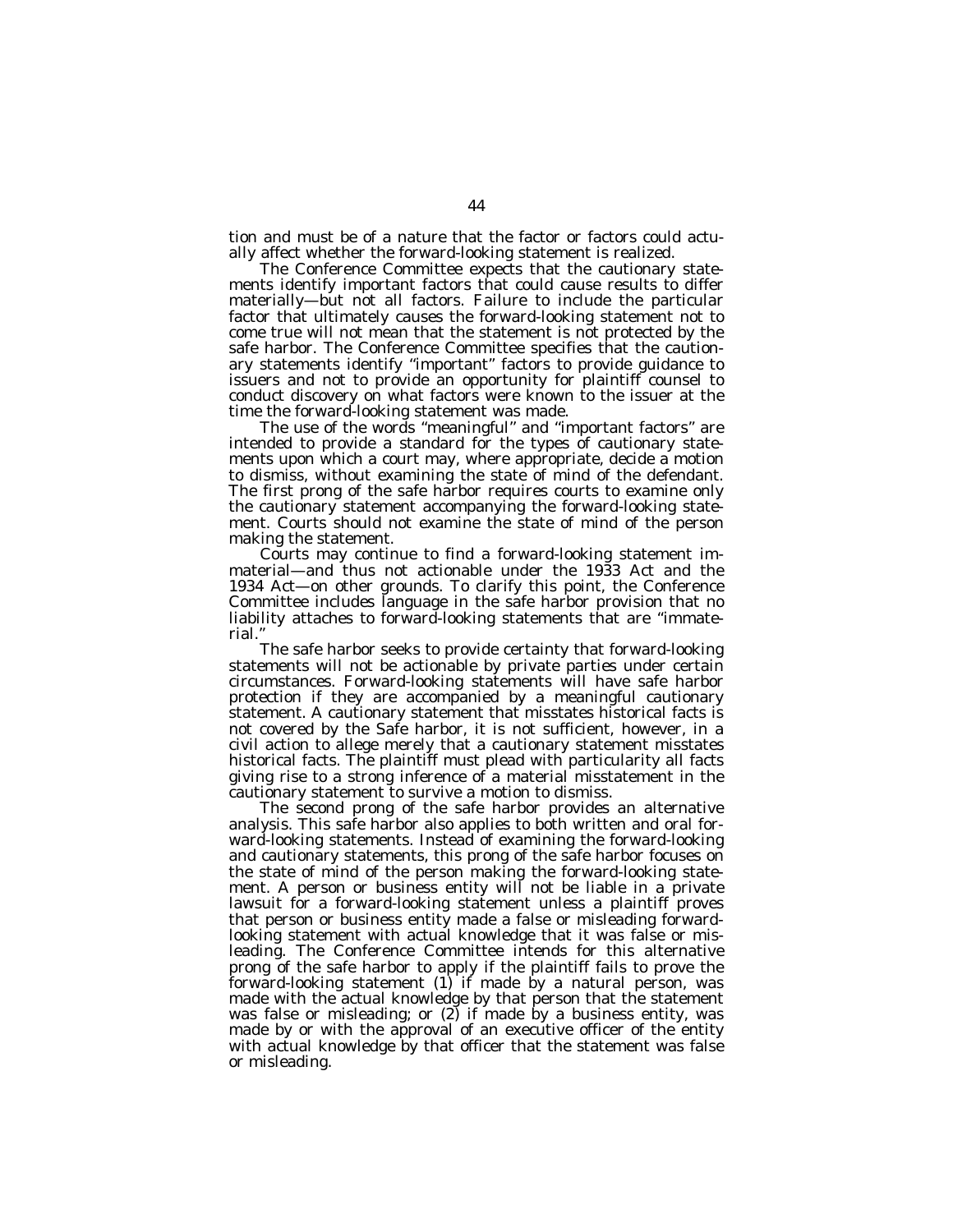The Conference Committee recognizes that, under certain circumstances, it may be unwieldy to make oral forward-looking statements relying on the first prong of the safe harbor. Companies who want to make a brief announcement of earnings or a new product would first have to identify the statement as forward-looking and then provide cautionary statements identifying important factors that could cause results to differ materially from those projected in the statement. As a result, the Conference Committee has provided for an optional, more flexible rule for oral forward-looking statements that will facilitate these types of oral communications by an issuer while still providing to the public information it would have received if the forward-looking statement was written. The Conference Committee intends to limit this oral safe harbor to issuers or the officers, directors, or employees of the issuer acting on the issuer's behalf.

This legislation permits covered issuers, or persons acting on the issuer's behalf, to make oral forward-looking statements within the safe harbor. The person making the forward-looking statement must identify the statement as a forward-looking statement and state that results may differ materially from those projected in the statement. The person must also identify a ''readily available'' written document that contains factors that could cause results to differ materially. The written information identified by the person making the forward-looking statement must qualify as a "cautionary statement'' under the first prong of the safe harbor (i.e., it must be a meaningful cautionary statement or statements that identify important factors that could cause actual results to differ materially from those projected in the forward-looking statement.) For purposes of this provision, ''readily available'' information refers to SEC filed documents, annual reports and other widely disseminated materials, such as press releases.

#### *Who and what receives safe harbor protection*

The safe harbor provision protects written and oral forwardlooking statements made by issuers and certain persons retained or acting on behalf of the issuer. The Conference Committee intends the statutory safe harbor protection to make more information about a company's future plans available to investors and the public. The safe harbor covers underwriters, but only insofar as the underwriters provide forward looking information that is based on or "derived from" information provided by the issuer. Because underwriters have what is effectively an adversarial relationship with issuers in performing due diligence, the use of the term ''derived from'' affords underwriters some latitude so that they may disclose adverse information that the issuer did not necessarily ''provide.'' The Conference Committee does not intend the safe harbor to cover forward-looking information made in connection with a broker's sales practices.

The Conference Committee adopts the SEC's present definition, as set forth in Rule 175, of forward-looking information, with certain additions and clarifying changes. The definition covers: (i) certain financial items, including projections of revenues, income and earnings, capital expenditures, dividends, and capital structure; (ii) management's statement of future business plans and ob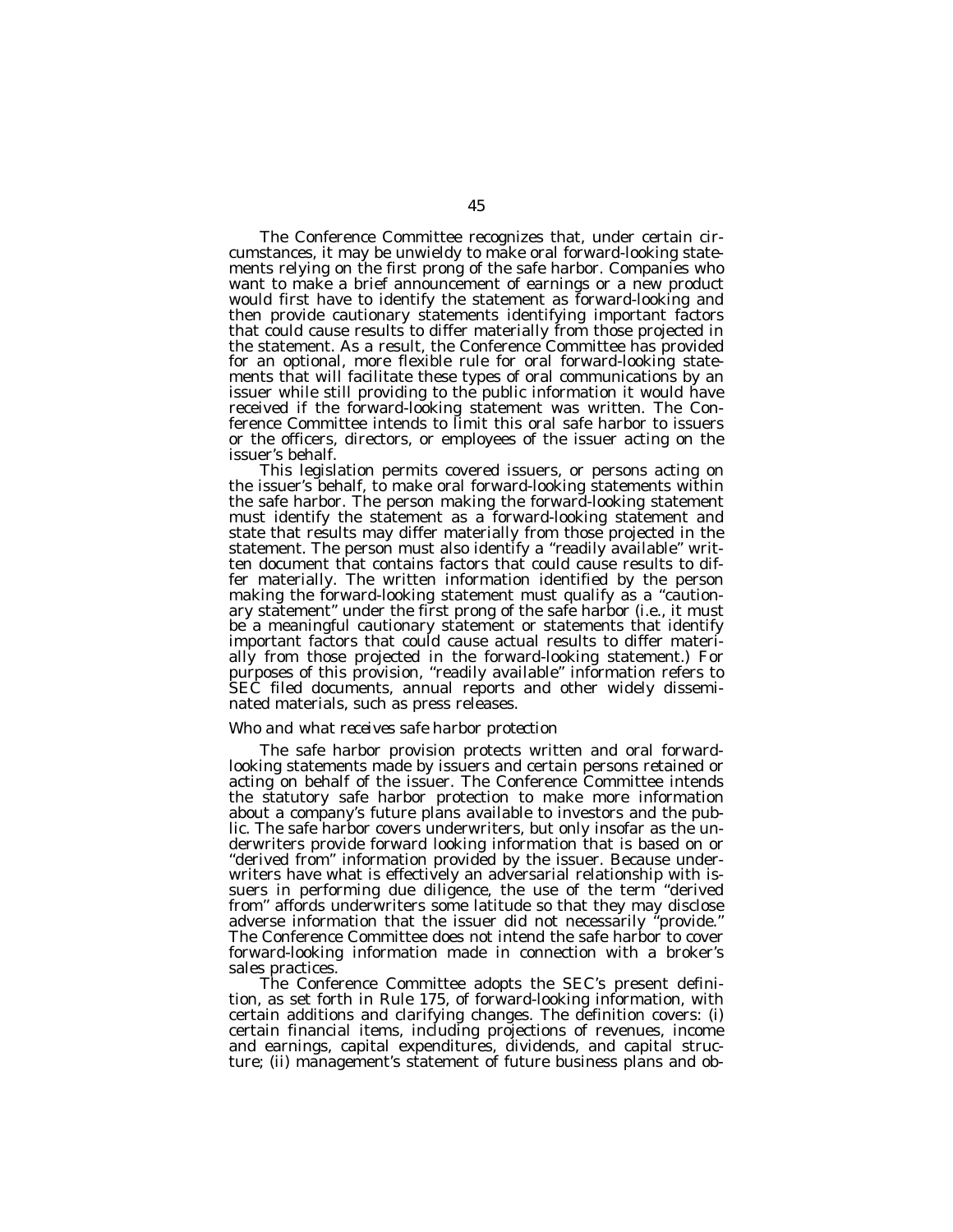jectives, including with respect to its products or services; and (iii) certain statements made in SEC required disclosures, including management's discussion and analysis and results of operations; and (iv) any statement disclosing the assumptions underlying the forward-looking statement.

The Conference Committee has determined that the statutory safe harbor should not apply to certain forward-looking statements. Thus, the statutory safe harbor does not protect forward-looking statements: (1) included in financial statements prepared in accordance with generally accepted accounting principles; (2) contained in an initial public offering registration statement; (3) made in connection with a tender offer; (4) made in connection with a partnership, limited liability company or direct participation program offering; or (5) made in beneficial ownership disclosure statements filed with the SEC under Section 13(d) of the 1934 Act.

At this time, the Conference Committee recognizes that certain types of transactions and issuers may not be suitable for inclusion in a statutory safe harbor absent some experience with the statute. Although this legislation restricts partnerships, limited liability companies and direct participation programs from safe harbor protection, the Conference Committee expects the SEC to consider expanding the safe harbor to cover these entities where appropriate. The legislation authorizes the SEC to adopt exemptive rules or grant exemptive orders to those entities for whom a safe harbor should be available. The SEC should consider granting exemptive orders for established and reputable entities who are excluded from the safe harbor.

Moreover, the Committee has determined to extend the statutory safe harbor only to forward-looking information of certain established issuers subject to the reporting requirements of section 13(a) or section 15(d) of the 1934 Act. Except as provided by SEC rule or regulation, the safe harbor does not extend to an issuer who: (a) during the three year period preceding the date on which the statement was first made, has been convicted of a felony or misdemeanor described in clauses (i) through (iv) of Section 15(b)(4) or is the subject of a decree or order involving a violation of the securities laws; (b) makes the statement in connection with a ''blank check'' securities offering, ''rollup transaction,'' or ''going private'' transaction; or (c) issues penny stock.

The Committee intends for its statutory safe harbor provisions to serve as a starting point and fully expects the SEC to continue its rulemaking proceedings in this area. The SEC should, as appropriate, promulgate rules or regulations to expand the statutory safe harbor by providing additional exemptions from liability or extending its coverage to additional types of information.

This legislation also makes clear that nothing in the safe harbor provision imposes any duty to update forward-looking statements.

The Conference Committee does not intend for the safe harbor provisions to replace the judicial ''bespeaks caution'' doctrine or to foreclose further development of that doctrine by the courts.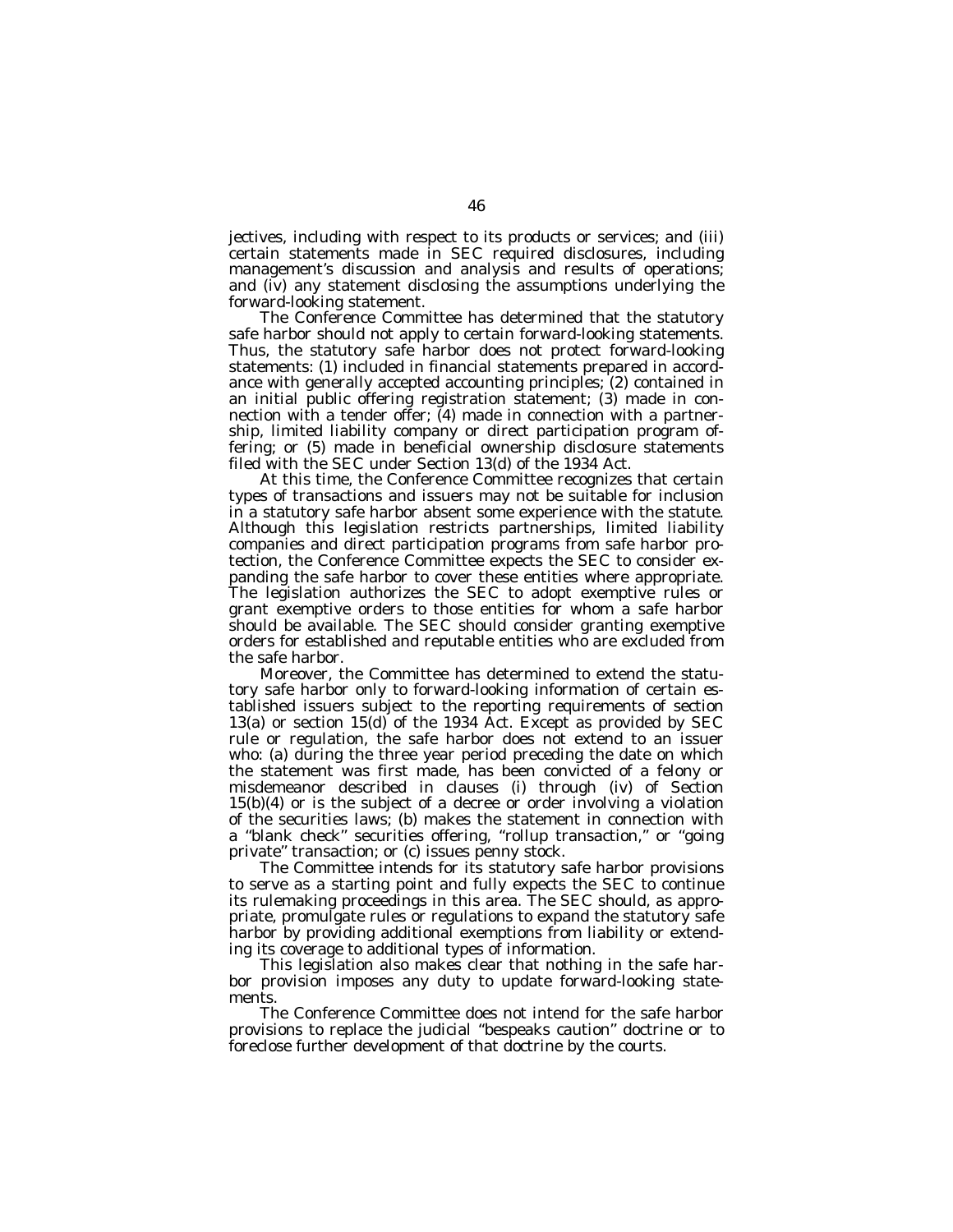## *The safe harbor and stay of discovery*

The legislation provides that, on any motion to dismiss the compliant based on the application of the safe harbor, the court shall consider the statements cited in the complaint and statements identified by the defendant in its moving papers, including any cautionary statements accompanying the forward-looking statement that are not subject to material dispute. The applicability of the safe harbor provisions under subsection  $(c)(1)(B)$  shall be based on the ''actual knowledge'' of the defendant and does not depend on the use of cautionary language. The applicability of the safe harbor provisions under subsections  $(c)(1)(A)(I)$  and  $(c)(2)$  shall be based upon the sufficiency of the cautionary language under those provisions and does not depend on the state of mind of the defendant. In the case of a compliant based on an oral forwardlooking statement in which information concerning factors that could cause actual results to differ materially is contained in a ''readily available'' written document, the court shall consider statements in the readily available written documents.

## INAPPLICABILITY OF RACKETEER INFLUENCED AND CORRUPT ORGANIZATIONS ACT (RICO) TO PRIVATE SECURITIES ACTIONS.

The SEC has supported removing securities fraud as a predicate offense in a civil action under the Racketeer Influenced and Corrupt Organizations Act (''RICO''). SEC Chairman Arthur Levitt testified: ''Because the securities laws generally provide adequate remedies for those injured by securities fraud, it is both necessary and unfair to expose defendants in securities cases to the threat of treble damages and other extraordinary remedies provided by RICO.'' 30

The Conference Committee amends section 1964(c) of title 18 of the U.S. Code to remove any conduct that would have been actionable as fraud in the purchase or sale of securities as racketeering activity under civil RICO. The Committee intends this amendment to eliminate securities fraud as a predicate offense in a civil RICO action. In addition, the Conference Committee intends that a plaintiff may not plead other specified offenses, such as mail or wire fraud, as predicate acts under civil RICO if such offenses are based on conduct that would have been actionable as securities fraud.

#### AUDITOR DISCLOSURE OF CORPORATE FRAUD

The Conference Report requires independent public accountants to adopt certain procedures in connection with their audits and to inform the SEC of illegal acts. These requirements would be carried out in accordance with generally accepted auditing standards for audits of SEC registrants—as modified from time to time by the Commission—on the detection of illegal acts, related party transactions and relationships, and evaluation of an issuer's ability to continue as a going concern.

The Conference Committee does not intend to affect the Commission's authority in areas not specifically addressed by this provision. The Conference Committee expects that the SEC will continue its longstanding practice of looking to the private sector to set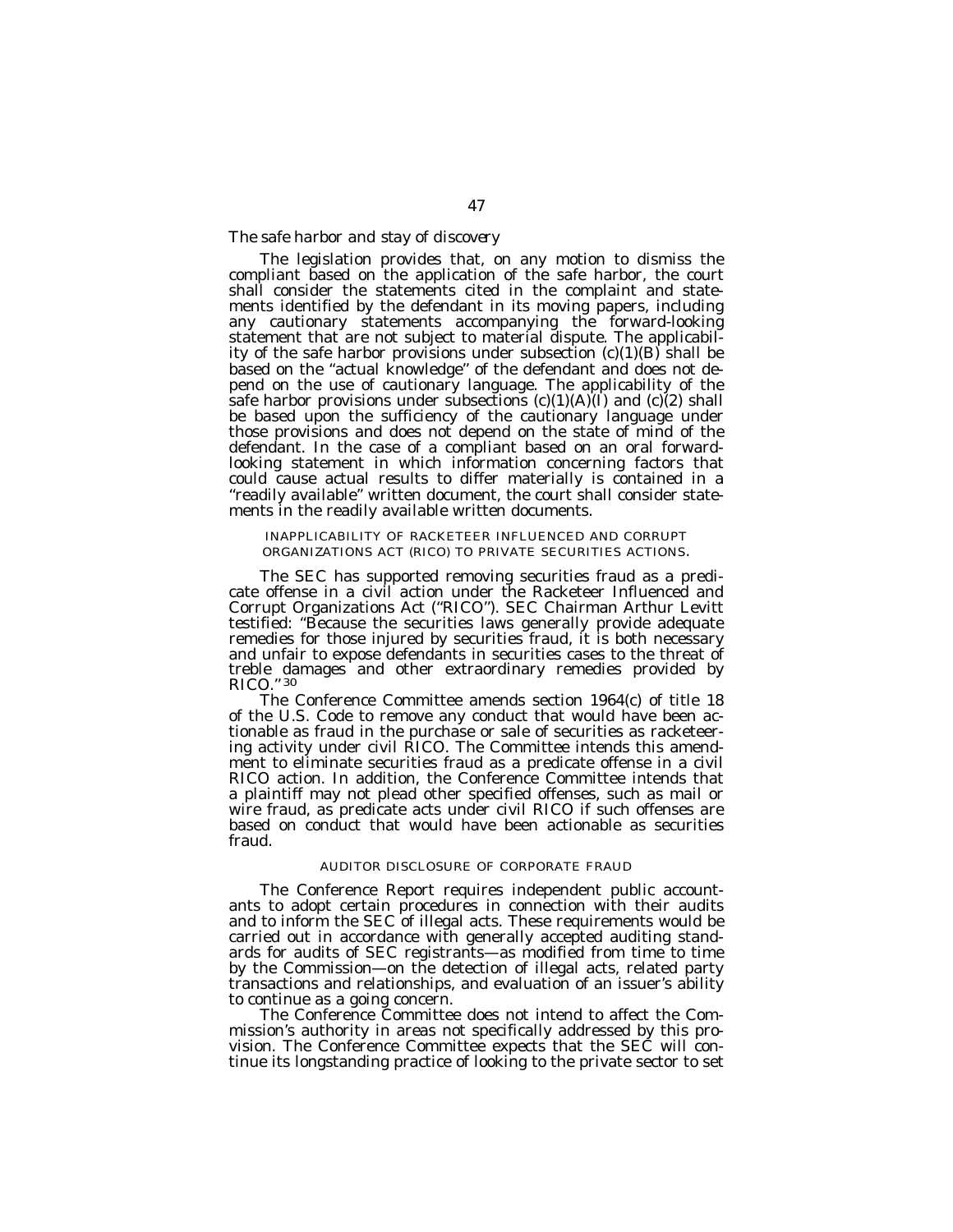and to improve auditing standards. The SEC should not act to ''modify'' or ''supplement'' generally accepted auditing standards for SEC registrants until after it has determined that the private sector is unable or unwilling to do so on a timely basis. The Conference Committee intends for the SEC to have discretion, however, to determine the appropriateness and timeliness of the private sector response. The SEC should act promptly if required by the public interest or for the protection of investors.

#### **FOOTNOTES**

1This certification should not be construed to waive the attorney-client privilege.

<sup>2</sup>The notice provisions in this subsection do not replace or supersede other notice provisions provided in the Federal Rules of Civil Procedure.<br>3See Elliott J. Weiss and John S. Beckerman, "Let the Money Do the Monitoring: How Insti-<br><sup>3</sup>See Elliott J. Weiss and John S. Beckerman, "Let the Money Do the Monitoring: H

tutional Investors Can Reduce Agency Costs in Securities Class Actions,'' 104 Yale L.J. 2053

<sup>4</sup> See testimony of Maryellen Anderson, Investor and Corporate Relations Director of the Connecticut Retirement & Trust Funds and Treasurer of the Council of Institutional Investors be-fore the Securities Subcommittee of the Senate Committee on Banking, Housing, and Urban Af-

fairs, July 21, 1993.<br><sup>5</sup>See The Brancato Report on Institutional Investment, "Total Assets and Equity Holdings,'<br>Vol. 2, Ed. 1.

<sup>6</sup> See "Let the Money do the Monitoring," note 3, supra.

7See generally Majority Staff Report, May 17, 1994 at page 81 et seq. 8See testimony of Patricia Reilly before the Securities Subcommittee of the Senate Committee

on Banking, Housing, and Urban Affairs, June 17, 1993.<br><sup>9</sup> See NASCAT Analysis of Pending Legislation on Securities Fraud Litigation, Hearing on Securities Litigation Reform Proposals: Subcommittee on Securities, Senate Co

Securities Subcommittee of the Senate Committee on Banking, Housing, and Urban Affairs, March 2, 1995 (citing testimony of Philip A. Lacavara before the Telecommunications and Finance Subcommittee of the House Committee on Energy and Commerce, hearing on H.R. 3185.)<br><sup>12</sup>See testimony of Richard J. Egan, Chairman of the Board of EMC Corporation before the

Securities Subcommittee of the Senate Committee on Banking, Housing, and Urban Affairs, June 17, 1993. See also testimony of Dennis Bakke, President and CEO, AES Corporation, before the Telecommunications and Finance Subcommittee of the House Committee on Commerce,

<sup>13</sup> See testimony of Hon. Richard Breeden, former Chairman, Securities and Exchange Commission, before the Subcommittee on Telecommunications and Finance, House Commerce Committee, February 10, 1995. See also testimony of Daniel Gelzer, id. at 274.<br><sup>14</sup> See testimony of Hon. Arthur Levitt, Chairman, Securities and Exchange Commission, be-

fore the Subcommittee on Telecommunications and Finance of the House Commerce Committee,<br>February 10, 1995, at 192. See also id. at 116, 126 (testimony of Dennis W. Bakke, Chairman<br>and CEO, AES Corporation); id. at 137–8 ( line).<br><sup>15</sup>The Conference Report makes no change in the law with respect to Section 11 claims

against other types of defendants. Section 11 expressly provides for a right of contribution, see Section 11(f), and this right has been construed to establish contribution and settlement standards like those set forth in the Conference Report. This section has no effect on the interpreta-

tion of Section 11(f) with respect to defendants other than outside directors.<br><sup>16</sup>See Section 16(b) (short-swing transactions) and Section 18 (liability for misleading state-<br>ments).

ments).<br><sup>17</sup> See, e.g., testimony of Saul S. Cohen, Rosenman & Colin, before the Telecommunications<br>and Finance Subcommittee of the House Committee on Commerce, February 10, 1995. ("In our experience, Rule 11 has been largely ineffective in deterring strike suits. As a general matter,<br>courts rarely grant Rule 11 sanctions in all but the most egregious circumstances".)<br><sup>18</sup> Rule 11(c)(2) limits sanctions to "

or comparable conduct by others similarly situated''. 19See testimony of John Olson, Chairman, American Bar Association Business Law Section,

before the Subcommittee on Telecommunications and Finance, House Commerce Committee,<br>February 10, 1995.

February 10, 2005.<br><sup>21</sup> See, e.g., testimony of Saul S. Cohen, Rosenman & Colin, before the Telecommunications<br><sup>21</sup> See, e.g., testimony of Saul S. Cohen, Rosenman & Colin, before the Telecommunications and Finance Subcommittee of the House Committee on Commerce at 234–35 (February 10,

<sup>22</sup> See id.<br><sup>23</sup>For this reason, the Conference Report chose not to include in the pleading standard certain language relating to motive, opportunity, or recklessness.